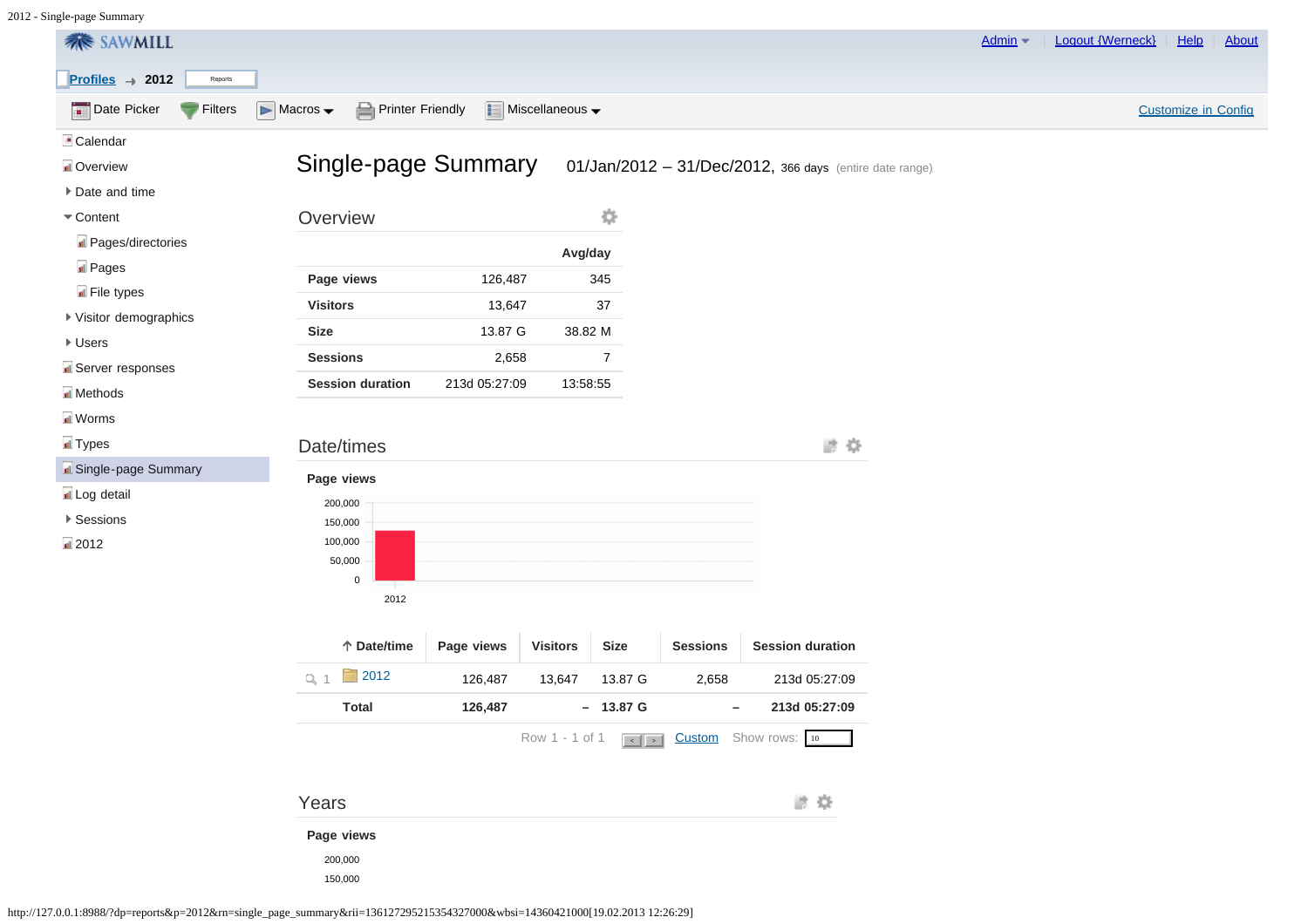

| ↑ Year | Page views | <b>Visitors</b>           | <b>Size</b>        | <b>Sessions</b> | <b>Session duration</b>     |
|--------|------------|---------------------------|--------------------|-----------------|-----------------------------|
| 2012   | 126.487    | 13.647                    | 13.87 G            | 2.658           | 213d 05:27:09               |
| Total  | 126,487    |                           | $-13.87 \text{ G}$ |                 | 213d 05:27:09               |
|        |            | Row 1 - 1 of 1 $\sqrt{s}$ |                    |                 | <b>Custom</b> Show rows: 10 |







|                     | ↑ Month      | Page views | <b>Visitors</b> | <b>Size</b>       | <b>Sessions</b> | <b>Session duration</b> |
|---------------------|--------------|------------|-----------------|-------------------|-----------------|-------------------------|
| Q<br>1              | Jan/2012     | 18,126     | 1,679           | 1.80 <sub>G</sub> | 291             | 20d 11:35:26            |
| $\overline{2}$<br>Q | Feb/2012     | 10,621     | 1,539           | $1.22 \text{ G}$  | 195             | 16d 13:36:24            |
| 3<br>Q              | Mar/2012     | 7,874      | 1,827           | 1.70 <sub>G</sub> | 261             | 21d 19:22:11            |
| q<br>4              | Apr/2012     | 38,981     | 1,426           | $1.24$ G          | 309             | 19d 03:35:22            |
| 5<br>q              | May/2012     | 7,641      | 422             | 366.47 M          | 61              | 4d 21:40:00             |
| q<br>6              | Jun/2012     | 6,489      | 1,443           | $1.23$ G          | 283             | 16d 14:36:20            |
| Q<br>7              | Jul/2012     | 6,375      | 1,328           | 860.52 M          | 311             | 19d 20:02:52            |
| 8<br>q              | Aug/2012     | 5,416      | 1,481           | 824.90 M          | 269             | 18d 17:23:26            |
| q<br>9              | Sep/2012     | 6,405      | 1,704           | $1.27$ G          | 230             | 21d 13:19:39            |
| 10<br>Q             | Oct/2012     | 6,302      | 1,362           | 1.63 G            | 178             | 19d 02:28:00            |
| Q.<br>11            | Nov/2012     | 7,513      | 1,241           | 1.17G             | 133             | 19d 18:11:31            |
| 12<br>Q.            | Dec/2012     | 4,744      | 897             | 632.16 M          | 145             | 14d 17:35:58            |
|                     | <b>Total</b> | 126,487    |                 | 13.87 G           |                 | 213d 05:27:09           |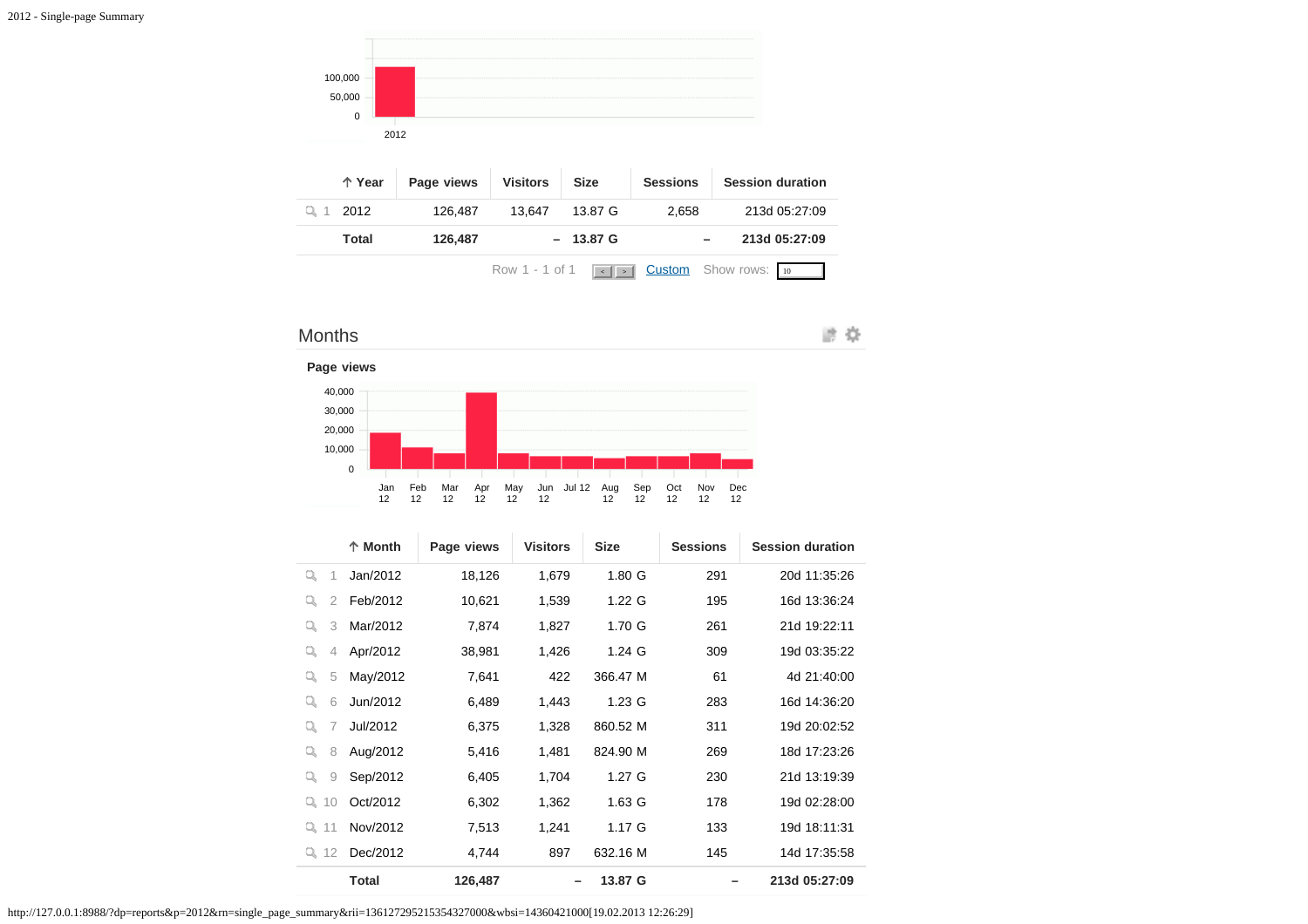Row 1 - 12 of 12  $\sqrt{\sqrt{1-1} \cdot \sqrt{1-1}}$  [Custom](javascript:;) Show rows:  $\sqrt{20}$ 



|   |    | $\uparrow$ Day | Page views | <b>Visitors</b> | <b>Size</b> | <b>Sessions</b> | <b>Session duration</b> |
|---|----|----------------|------------|-----------------|-------------|-----------------|-------------------------|
| q | 1  | 01/Jan/2012    | 122        | 46              | 13.57 M     | 16              | 13:56:09                |
| q | 2  | 02/Jan/2012    | 145        | 63              | 21.42 M     | 13              | 15:09:46                |
| Q | 3  | 03/Jan/2012    | 250        | 78              | 36.69 M     | 10              | 19:06:17                |
| q | 4  | 04/Jan/2012    | 149        | 86              | 60.92 M     | 11              | 17:44:08                |
| q | 5  | 05/Jan/2012    | 184        | 93              | 191.52 M    | 11              | 16:39:37                |
| Q | 6  | 06/Jan/2012    | 111        | 68              | 32.18 M     | 17              | 12:08:57                |
| Q | 7  | 07/Jan/2012    | 171        | 82              | 57.19 M     | 9               | 18:33:43                |
| Q | 8  | 08/Jan/2012    | 197        | 68              | 27.64 M     | 10              | 15:37:03                |
| Q | 9  | 09/Jan/2012    | 181        | 72              | 78.81 M     | 6               | 13:48:51                |
| Q | 10 | 11/Jan/2012    | 154        | 76              | 45.81 M     | 4               | 13:22:20                |
| Q | 11 | 12/Jan/2012    | 260        | 96              | 132.20 M    | 9               | 13:25:38                |
| q | 12 | 13/Jan/2012    | 143        | 75              | 45.70 M     | 14              | 13:59:14                |
| Q | 13 | 14/Jan/2012    | 135        | 54              | 15.38 M     | 15              | 11:33:41                |
| Q | 14 | 15/Jan/2012    | 112        | 71              | 46.17 M     | 12              | 13:57:55                |
| q | 15 | 16/Jan/2012    | 213        | 91              | 61.00 M     | 6               | 20:38:10                |
| Q | 16 | 17/Jan/2012    | 749        | 74              | 75.50 M     | 11              | 17:40:04                |
| Q | 17 | 18/Jan/2012    | 2,057      | 66              | 147.60 M    | 10              | 11:23:08                |
| Q | 18 | 19/Jan/2012    | 2,286      | 88              | 73.07 M     | 8               | 19:07:21                |
| Q | 19 | 20/Jan/2012    | 1,728      | 74              | 71.52 M     | 10              | 16:21:53                |
| Q | 20 | 21/Jan/2012    | 2,618      | 70              | 72.99 M     | $\overline{7}$  | 20:28:09                |
| q | 21 | 22/Jan/2012    | 236        | 79              | 48.36 M     | 10              | 18:00:25                |

http://127.0.0.1:8988/?dp=reports&p=2012&rn=single\_page\_summary&rii=136127295215354327000&wbsi=14360421000[19.02.2013 12:26:29]

 $\mathbb{Q}_k$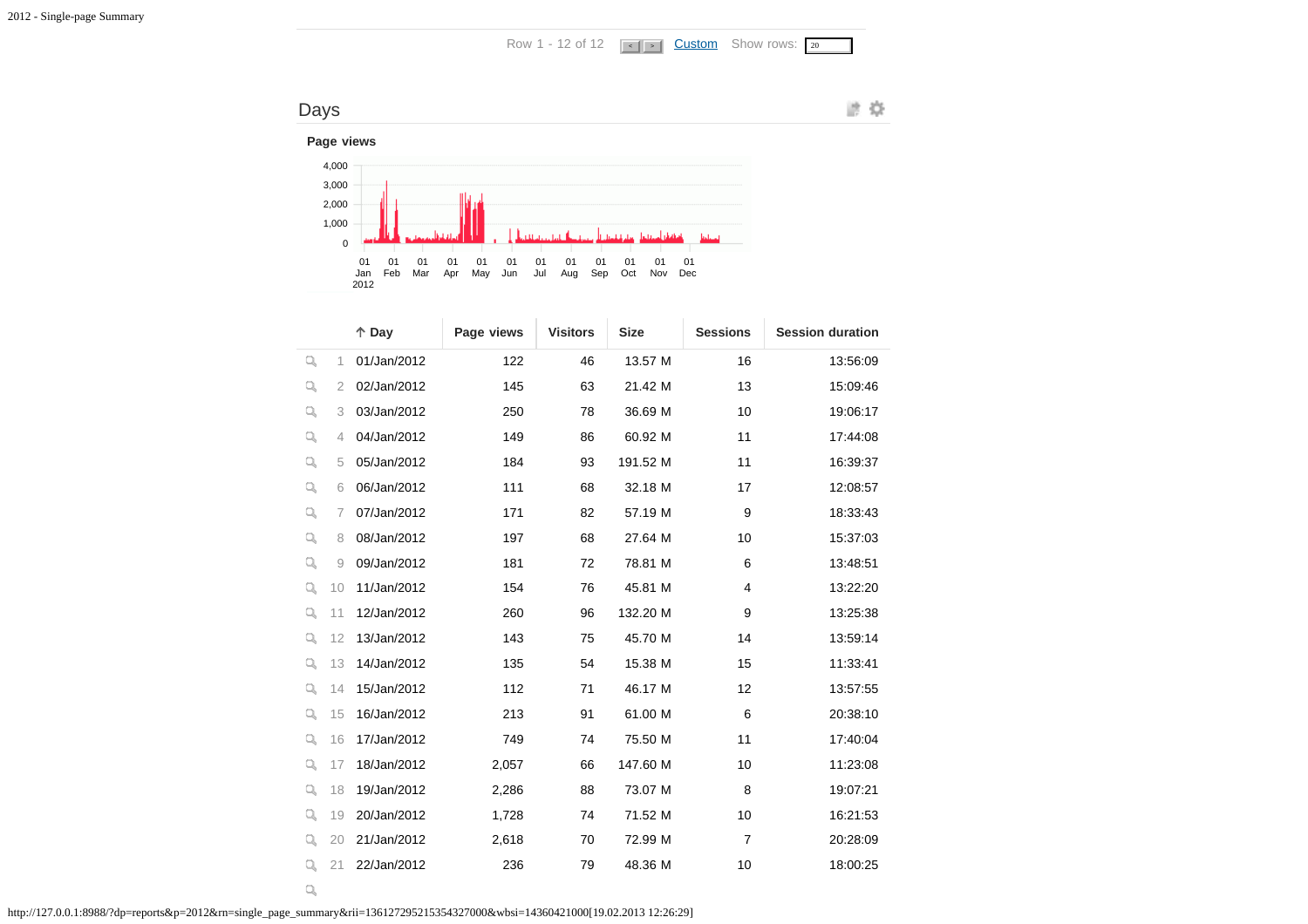|    | 22 | 23/Jan/2012 | 944   | 74  | 56.13 M  | 12             | 16:28:05 |
|----|----|-------------|-------|-----|----------|----------------|----------|
| q  | 23 | 24/Jan/2012 | 3,185 | 86  | 51.44 M  | 8              | 19:56:38 |
| Q. | 24 | 25/Jan/2012 | 399   | 84  | 122.12 M | 10             | 17:37:51 |
| Q, | 25 | 26/Jan/2012 | 518   | 67  | 29.70 M  | 11             | 16:07:49 |
| q, | 26 | 27/Jan/2012 | 185   | 74  | 53.20 M  | 7              | 20:32:32 |
| Q  | 27 | 28/Jan/2012 | 130   | 68  | 20.30 M  | 9              | 16:23:09 |
| q, | 28 | 29/Jan/2012 | 118   | 63  | 30.97 M  | 11             | 15:11:25 |
| q, | 29 | 30/Jan/2012 | 216   | 95  | 37.96 M  | 10             | 18:18:04 |
| q  | 30 | 31/Jan/2012 | 230   | 112 | 89.42 M  | 10             | 18:17:24 |
| q, | 31 | 01/Feb/2012 | 759   | 86  | 45.29 M  | 9              | 18:10:39 |
| Q, | 32 | 02/Feb/2012 | 1,637 | 96  | 77.07 M  | 1              | 23:51:05 |
| q  | 33 | 03/Feb/2012 | 2,247 | 70  | 64.81 M  | 8              | 18:04:07 |
| q, | 34 | 04/Feb/2012 | 1,682 | 65  | 26.02 M  | 11             | 17:18:48 |
| q, | 35 | 05/Feb/2012 | 425   | 73  | 37.73 M  | 10             | 18:16:09 |
| q, | 36 | 06/Feb/2012 | 310   | 110 | 89.58 M  | $\overline{c}$ | 23:12:07 |
| q, | 37 | 07/Feb/2012 | 39    | 15  | 2.54 M   | 1              | 03:21:32 |
| q, | 38 | 13/Feb/2012 | 251   | 118 | 101.33 M | 2              | 15:12:11 |
| Q  | 39 | 14/Feb/2012 | 267   | 108 | 55.95 M  | 5              | 20:44:18 |
| q, | 40 | 15/Feb/2012 | 256   | 90  | 37.40 M  | 7              | 19:58:28 |
| q  | 41 | 16/Feb/2012 | 156   | 79  | 27.09 M  | 6              | 16:20:20 |
| Q, | 42 | 17/Feb/2012 | 221   | 72  | 43.63 M  | 10             | 17:56:25 |
| q, | 43 | 18/Feb/2012 | 111   | 63  | 23.50 M  | 17             | 11:39:01 |
| q  | 44 | 19/Feb/2012 | 93    | 59  | 13.68 M  | 17             | 10:04:48 |
| q, | 45 | 20/Feb/2012 | 133   | 86  | 51.65 M  | 15             | 13:01:53 |
| q, | 46 | 21/Feb/2012 | 170   | 103 | 42.78 M  | 13             | 15:47:30 |
| Q, | 47 | 22/Feb/2012 | 154   | 89  | 34.75 M  | 11             | 14:18:30 |
| q  | 48 | 23/Feb/2012 | 391   | 114 | 60.57 M  | 9              | 17:02:32 |
| Q  | 49 | 24/Feb/2012 | 151   | 70  | 43.96 M  | 10             | 16:52:42 |
| Q  | 50 | 25/Feb/2012 | 232   | 74  | 21.35 M  | 13             | 13:32:58 |
| q, | 51 | 26/Feb/2012 | 284   | 90  | 30.37 M  | 11             | 15:04:17 |
| q  | 52 | 27/Feb/2012 | 270   | 118 | 81.47 M  | 5              | 20:34:05 |
| ų  | 53 | 28/Feb/2012 | 208   | 105 | 117.89 M | 8              | 19:18:45 |
| Q, | 54 | 29/Feb/2012 | 174   | 97  | 114.80 M | 10             | 17:53:14 |
| Q, | 55 | 01/Mar/2012 | 233   | 137 | 117.39 M | 9              | 18:04:08 |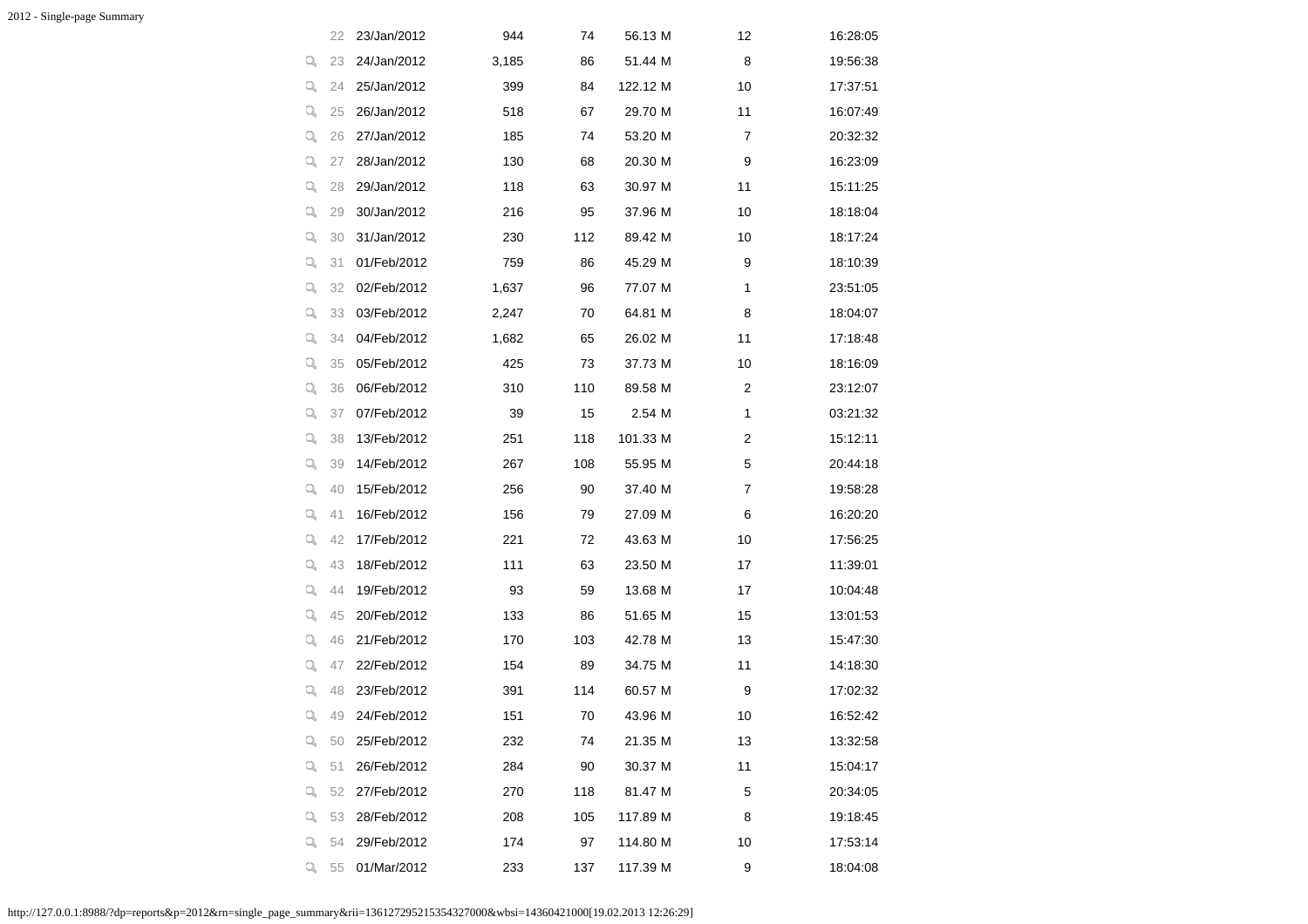| ą  | 56 | 02/Mar/2012 | 229 | 88  | 34.52 M  | 9  | 16:00:48 |
|----|----|-------------|-----|-----|----------|----|----------|
| q, | 57 | 03/Mar/2012 | 136 | 70  | 26.80 M  | 13 | 14:44:22 |
| q, | 58 | 04/Mar/2012 | 180 | 83  | 41.92 M  | 7  | 20:37:23 |
| q, | 59 | 05/Mar/2012 | 226 | 96  | 103.95 M | 10 | 17:50:42 |
| q, | 60 | 06/Mar/2012 | 275 | 92  | 79.42 M  | 8  | 15:54:00 |
| q, | 61 | 07/Mar/2012 | 193 | 109 | 60.63 M  | 7  | 19:28:10 |
| q, | 62 | 08/Mar/2012 | 202 | 91  | 92.18 M  | 9  | 18:03:02 |
| q, | 63 | 09/Mar/2012 | 154 | 79  | 45.64 M  | 8  | 17:48:00 |
| q, | 64 | 10/Mar/2012 | 117 | 67  | 44.92 M  | 14 | 15:37:59 |
| q, | 65 | 11/Mar/2012 | 211 | 67  | 30.40 M  | 18 | 12:53:30 |
| q  | 66 | 12/Mar/2012 | 204 | 91  | 80.14 M  | 6  | 19:59:50 |
| q, | 67 | 13/Mar/2012 | 189 | 101 | 59.86 M  | 9  | 18:37:32 |
| q, | 68 | 14/Mar/2012 | 612 | 15  | 13.22 M  | 1  | 03:22:58 |
| q, | 69 | 15/Mar/2012 | 236 | 74  | 92.59 M  | 1  | 16:04:03 |
| q, | 70 | 16/Mar/2012 | 470 | 81  | 78.91 M  | 1  | 23:52:13 |
| q, | 71 | 17/Mar/2012 | 373 | 75  | 85.63 M  | 8  | 18:41:46 |
| q, | 72 | 18/Mar/2012 | 134 | 66  | 67.14 M  | 14 | 14:44:52 |
| Q, | 73 | 19/Mar/2012 | 282 | 96  | 41.73 M  | 11 | 16:14:13 |
| q, | 74 | 20/Mar/2012 | 246 | 91  | 46.63 M  | 12 | 16:21:35 |
| q, | 75 | 21/Mar/2012 | 257 | 76  | 50.42 M  | 9  | 16:22:15 |
| q, | 76 | 22/Mar/2012 | 463 | 117 | 79.24 M  | 11 | 16:23:45 |
| q  | 77 | 23/Mar/2012 | 236 | 82  | 41.46 M  | 13 | 14:11:46 |
| q  | 78 | 24/Mar/2012 | 164 | 78  | 30.67 M  | 12 | 16:36:58 |
| q, | 79 | 25/Mar/2012 | 162 | 85  | 24.38 M  | 14 | 14:18:37 |
| q  | 80 | 26/Mar/2012 | 277 | 88  | 44.15 M  | 5  | 21:28:17 |
| q, | 81 | 27/Mar/2012 | 408 | 84  | 56.02 M  | 5  | 20:30:38 |
| q  | 82 | 28/Mar/2012 | 169 | 80  | 40.49 M  | 9  | 18:46:59 |
| q, | 83 | 29/Mar/2012 | 242 | 84  | 47.95 M  | 7  | 19:01:52 |
| Q  | 84 | 30/Mar/2012 | 463 | 77  | 64.83 M  | 7  | 19:26:05 |
| Q  | 85 | 31/Mar/2012 | 131 | 61  | 22.10 M  | 17 | 11:13:53 |
| q  | 86 | 01/Apr/2012 | 212 | 63  | 28.20 M  | 12 | 15:19:54 |
| q  | 87 | 02/Apr/2012 | 236 | 88  | 39.64 M  | 9  | 17:27:44 |
| q  | 88 | 03/Apr/2012 | 229 | 80  | 69.99 M  | 7  | 19:45:22 |
| q  | 89 | 04/Apr/2012 | 166 | 71  | 69.26 M  | 15 | 13:36:02 |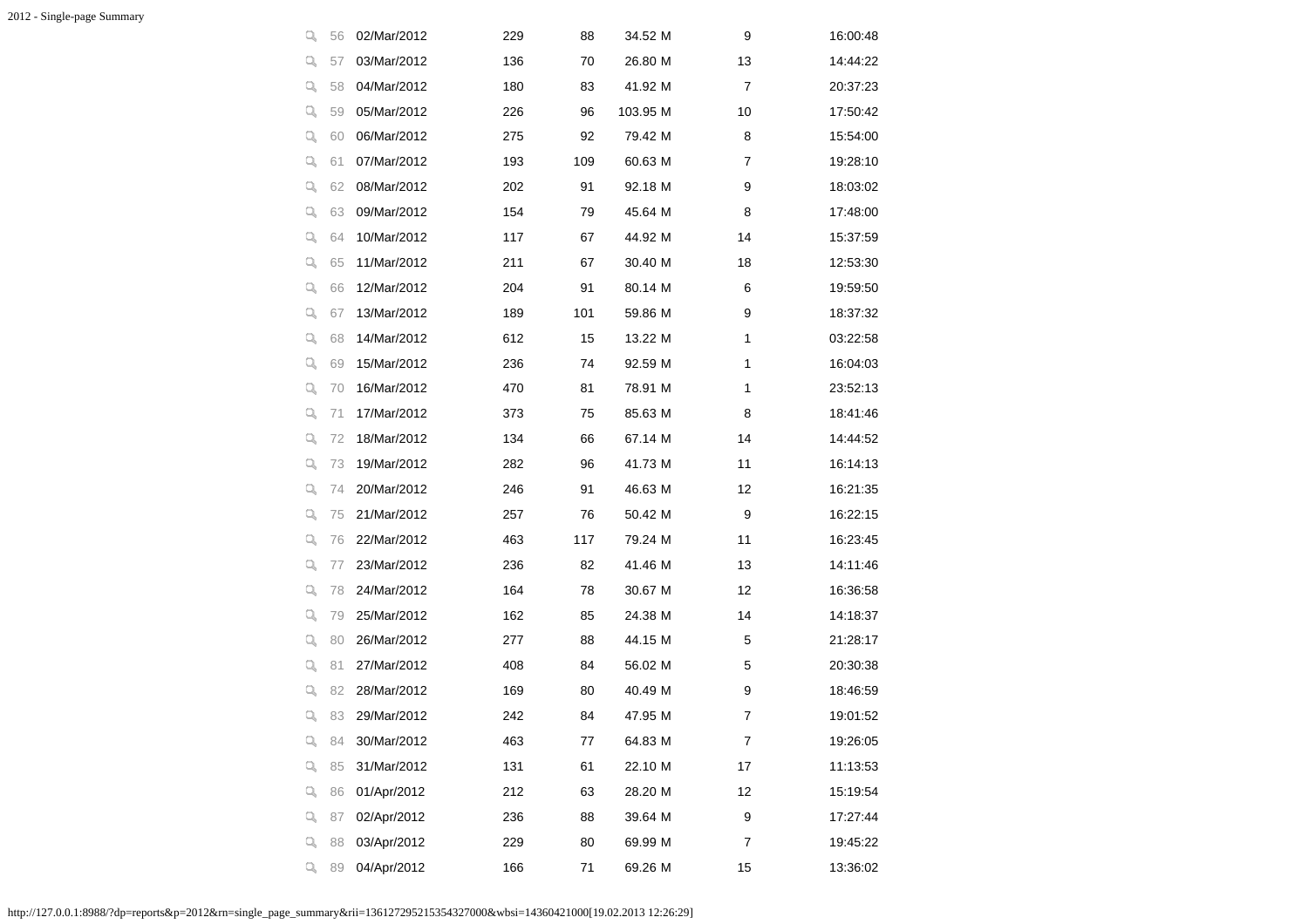| q<br>90   | 05/Apr/2012 | 316   | 80  | 21.88 M  | 10 | 14:48:49 |
|-----------|-------------|-------|-----|----------|----|----------|
| q<br>91   | 06/Apr/2012 | 105   | 53  | 25.88 M  | 11 | 14:48:10 |
| q,<br>92  | 07/Apr/2012 | 423   | 53  | 33.96 M  | 16 | 11:27:20 |
| q.<br>93  | 08/Apr/2012 | 451   | 47  | 30.69 M  | 17 | 12:08:57 |
| q<br>94   | 09/Apr/2012 | 2,511 | 62  | 40.97 M  | 11 | 16:04:28 |
| q.<br>95  | 10/Apr/2012 | 1,347 | 78  | 44.61 M  | 13 | 14:57:18 |
| q.<br>96  | 11/Apr/2012 | 2,528 | 60  | 49.14 M  | 12 | 15:13:02 |
| q,<br>97  | 12/Apr/2012 | 9     | 9   | 2.54 M   | 3  | 00:58:38 |
| q<br>98   | 13/Apr/2012 | 950   | 51  | 45.37 M  | 7  | 12:35:47 |
| q,<br>99  | 14/Apr/2012 | 2,560 | 63  | 28.55 M  | 11 | 17:31:53 |
| Q.<br>100 | 15/Apr/2012 | 2,012 | 89  | 54.10 M  | 12 | 16:08:42 |
| Q.<br>101 | 16/Apr/2012 | 1,775 | 92  | 49.14 M  | 7  | 18:37:30 |
| Q 102     | 17/Apr/2012 | 2,207 | 92  | 72.97 M  | 8  | 18:39:33 |
| Q 103     | 18/Apr/2012 | 2,121 | 81  | 43.13 M  | 14 | 15:04:36 |
| Q 104     | 19/Apr/2012 | 2,435 | 103 | 74.63 M  | 9  | 17:04:18 |
| Q 105     | 20/Apr/2012 | 355   | 58  | 53.45 M  | 11 | 14:00:58 |
| Q 106     | 21/Apr/2012 | 143   | 63  | 32.66 M  | 13 | 15:14:54 |
| Q 107     | 22/Apr/2012 | 1,685 | 60  | 35.74 M  | 14 | 14:34:24 |
| 9, 108    | 23/Apr/2012 | 1,744 | 82  | 60.65 M  | 8  | 17:55:58 |
| $Q_1$ 109 | 24/Apr/2012 | 2,097 | 87  | 48.23 M  | 4  | 19:24:31 |
| Q 110     | 25/Apr/2012 | 1,725 | 78  | 38.50 M  | 11 | 15:11:27 |
| Q 111     | 26/Apr/2012 | 361   | 89  | 45.81 M  | 15 | 15:21:16 |
| Q 112     | 27/Apr/2012 | 2,015 | 103 | 47.66 M  | 7  | 19:53:32 |
| Q 113     | 28/Apr/2012 | 2,092 | 48  | 20.98 M  | 16 | 12:06:26 |
| Q 114     | 29/Apr/2012 | 2,156 | 62  | 36.22 M  | 8  | 17:00:05 |
| Q 115     | 30/Apr/2012 | 2,015 | 62  | 24.13 M  | 10 | 16:33:48 |
| Q 116     | 01/May/2012 | 2,507 | 60  | 34.57 M  | 7  | 19:45:46 |
| Q 117     | 02/May/2012 | 2,091 | 55  | 40.11 M  | 11 | 16:14:01 |
| Q 118     | 03/May/2012 | 1,670 | 50  | 25.95 M  | 9  | 09:54:08 |
| Q 119     | 14/May/2012 | 178   | 82  | 51.87 M  | 4  | 14:07:08 |
| Q 120     | 15/May/2012 | 182   | 63  | 117.60 M | 10 | 10:59:55 |
| Q 121     | 29/May/2012 | 126   | 52  | 25.95 M  | 7  | 11:38:43 |
| Q 122     | 30/May/2012 | 740   | 84  | 43.42 M  | 6  | 19:34:25 |
| Q 123     | 31/May/2012 | 147   | 89  | 27.01 M  | 10 | 15:25:54 |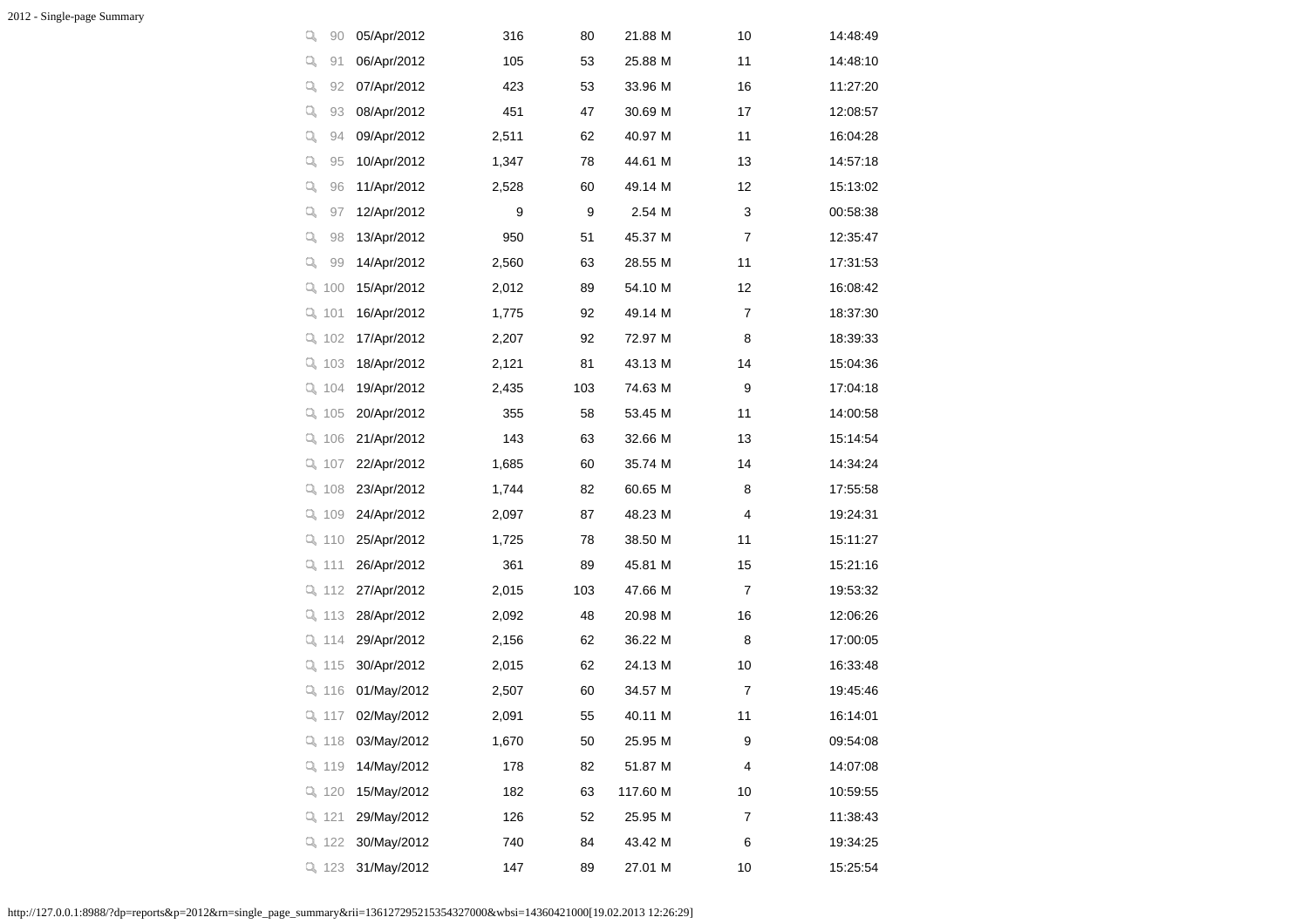| Q 124     | 01/Jun/2012 | 54  | 32  | 38.99 M | 6  | 05:07:23 |
|-----------|-------------|-----|-----|---------|----|----------|
| 9, 125    | 05/Jun/2012 | 159 | 88  | 49.47 M | 8  | 11:05:14 |
| Q 126     | 06/Jun/2012 | 158 | 89  | 29.40 M | 8  | 16:29:41 |
| Q 127     | 07/Jun/2012 | 727 | 66  | 38.24 M | 14 | 14:37:33 |
| Q 128     | 08/Jun/2012 | 617 | 77  | 69.94 M | 13 | 14:40:28 |
| Q 129     | 09/Jun/2012 | 295 | 65  | 37.60 M | 12 | 14:46:30 |
| Q 130     | 10/Jun/2012 | 157 | 85  | 23.37 M | 10 | 16:18:51 |
| Q 131     | 11/Jun/2012 | 215 | 102 | 53.24 M | 10 | 17:38:20 |
| Q 132     | 12/Jun/2012 | 145 | 74  | 75.82 M | 12 | 14:59:00 |
| Q 133     | 13/Jun/2012 | 172 | 80  | 86.72 M | 13 | 13:40:49 |
| Q 134     | 14/Jun/2012 | 149 | 71  | 54.00 M | 7  | 15:02:31 |
| $Q$ 135   | 15/Jun/2012 | 361 | 75  | 57.35 M | 13 | 14:32:56 |
| Q 136     | 16/Jun/2012 | 166 | 63  | 24.07 M | 13 | 12:14:05 |
| Q 137     | 17/Jun/2012 | 158 | 74  | 27.03 M | 9  | 16:36:32 |
| Q 138     | 18/Jun/2012 | 186 | 89  | 37.72 M | 5  | 21:23:06 |
| Q 139     | 19/Jun/2012 | 447 | 79  | 46.60 M | 12 | 14:09:41 |
| $Q$ 140   | 20/Jun/2012 | 217 | 79  | 58.32 M | 11 | 14:46:01 |
| $Q_1$ 141 | 21/Jun/2012 | 164 | 81  | 79.55 M | 10 | 16:57:29 |
| Q 142     | 22/Jun/2012 | 404 | 71  | 36.34 M | 13 | 14:36:51 |
| Q 143     | 23/Jun/2012 | 163 | 67  | 22.08 M | 11 | 14:23:33 |
| Q 144     | 24/Jun/2012 | 139 | 55  | 65.08 M | 16 | 10:23:34 |
| Q 145     | 25/Jun/2012 | 167 | 82  | 61.23 M | 14 | 12:43:57 |
| Q 146     | 26/Jun/2012 | 177 | 82  | 46.11 M | 11 | 16:06:52 |
| Q 147     | 27/Jun/2012 | 247 | 71  | 57.11 M | 10 | 15:42:23 |
| $Q$ 148   | 28/Jun/2012 | 157 | 68  | 27.24 M | 10 | 17:39:11 |
| Q 149     | 29/Jun/2012 | 382 | 67  | 37.61 M | 10 | 18:14:16 |
| Q 150     | 30/Jun/2012 | 106 | 37  | 20.83 M | 14 | 13:39:33 |
| Q 151     | 01/Jul/2012 | 112 | 41  | 7.31 M  | 18 | 10:59:44 |
| Q 152     | 02/Jul/2012 | 218 | 54  | 34.42 M | 10 | 15:20:40 |
| $Q$ 153   | 03/Jul/2012 | 123 | 57  | 23.09 M | 12 | 14:43:44 |
| $Q$ 154   | 04/Jul/2012 | 131 | 70  | 20.63 M | 11 | 16:37:02 |
| Q 155     | 05/Jul/2012 | 128 | 62  | 30.69 M | 11 | 17:40:30 |
| Q 156     | 06/Jul/2012 | 216 | 51  | 57.64 M | 15 | 11:58:54 |
| Q 157     | 07/Jul/2012 | 139 | 47  | 14.39 M | 19 | 10:06:17 |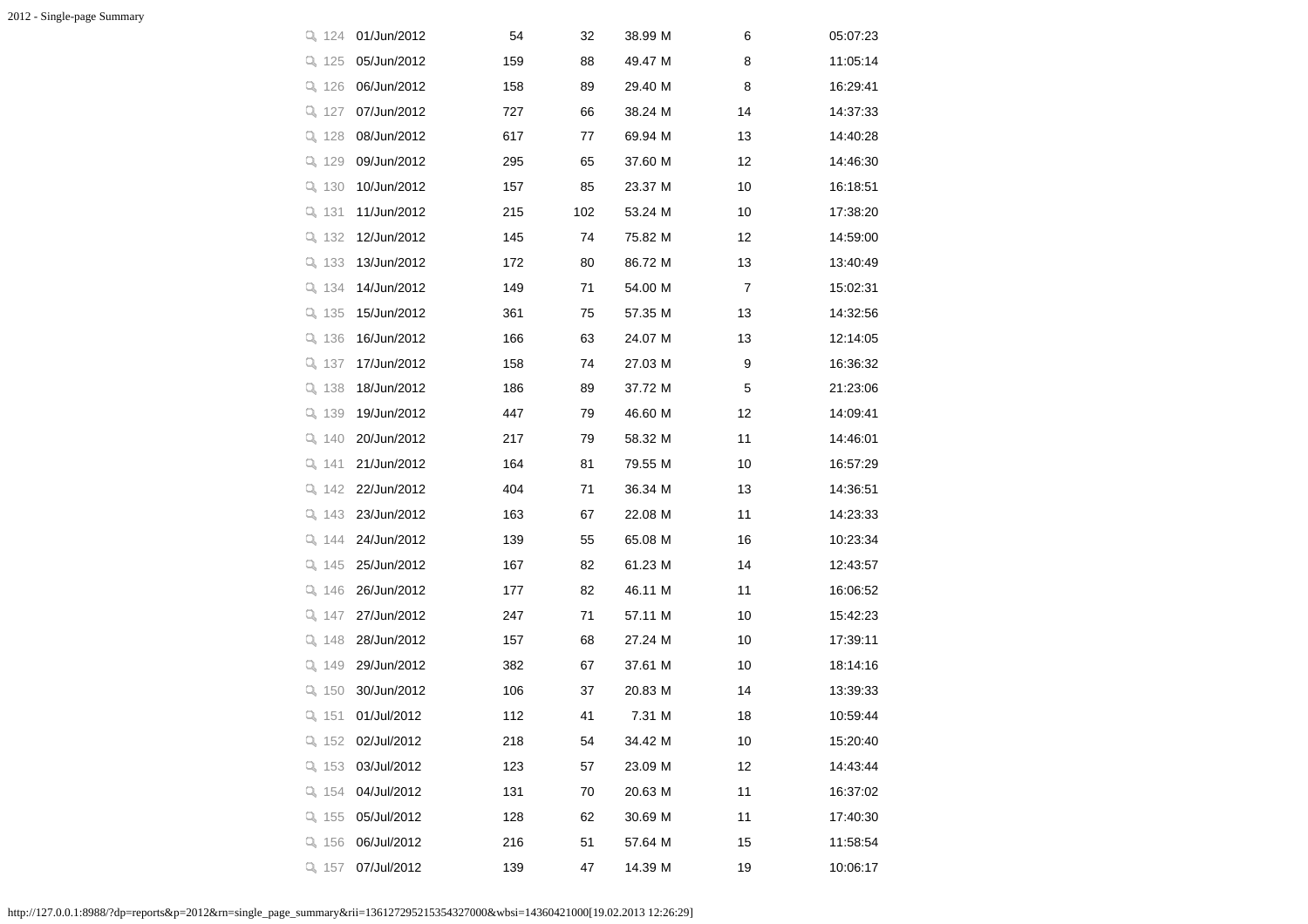| Q 158     | 08/Jul/2012 | 114 | 58  | 15.62 M | 21 | 09:33:35 |
|-----------|-------------|-----|-----|---------|----|----------|
| Q 159     | 09/Jul/2012 | 161 | 61  | 16.65 M | 6  | 19:48:08 |
| $Q$ 160   | 10/Jul/2012 | 141 | 67  | 34.98 M | 13 | 14:08:06 |
| Q 161     | 11/Jul/2012 | 63  | 10  | 1.89 M  | 3  | 01:50:39 |
| $Q$ 162   | 12/Jul/2012 | 124 | 53  | 40.35 M | 4  | 14:07:57 |
| $Q$ 163   | 13/Jul/2012 | 414 | 77  | 34.84 M | 6  | 19:57:43 |
| Q 164     | 14/Jul/2012 | 101 | 48  | 13.84 M | 11 | 15:46:04 |
| $Q$ 165   | 15/Jul/2012 | 158 | 65  | 17.45 M | 10 | 16:30:28 |
| Q 166     | 16/Jul/2012 | 242 | 80  | 44.42 M | 14 | 13:49:14 |
| Q 167     | 17/Jul/2012 | 143 | 66  | 28.31 M | 8  | 18:01:25 |
| $Q$ 168   | 18/Jul/2012 | 219 | 52  | 27.40 M | 13 | 14:53:11 |
| Q 169     | 19/Jul/2012 | 127 | 57  | 24.83 M | 12 | 13:29:47 |
| Q 170     | 20/Jul/2012 | 416 | 74  | 38.56 M | 11 | 17:39:01 |
| Q 171     | 21/Jul/2012 | 169 | 61  | 21.01 M | 16 | 13:23:32 |
| $Q_{172}$ | 22/Jul/2012 | 143 | 60  | 15.32 M | 11 | 16:03:59 |
| Q 173     | 23/Jul/2012 | 126 | 63  | 31.23 M | 9  | 16:38:19 |
| $Q$ 174   | 24/Jul/2012 | 115 | 55  | 55.34 M | 17 | 11:44:38 |
| Q 175     | 25/Jul/2012 | 112 | 65  | 26.50 M | 15 | 14:01:28 |
| Q 176     | 26/Jul/2012 | 148 | 62  | 24.49 M | 15 | 13:12:50 |
| $Q_1$ 177 | 27/Jul/2012 | 464 | 96  | 33.37 M | 12 | 16:52:09 |
| Q 178     | 28/Jul/2012 | 510 | 129 | 16.65 M | 2  | 23:07:29 |
| Q 179     | 29/Jul/2012 | 636 | 81  | 20.11 M | 2  | 23:25:56 |
| $Q$ 180   | 30/Jul/2012 | 256 | 43  | 21.49 M | 3  | 16:51:12 |
| Q 181     | 31/Jul/2012 | 206 | 61  | 67.71 M | 2  | 23:39:11 |
| $Q$ 182   | 01/Aug/2012 | 213 | 56  | 28.33 M | 1  | 23:55:55 |
| $Q$ 183   | 02/Aug/2012 | 169 | 48  | 22.24 M | 4  | 22:08:47 |
| Q 184     | 03/Aug/2012 | 159 | 44  | 11.16 M | 4  | 22:08:39 |
| Q 185     | 04/Aug/2012 | 200 | 50  | 22.67 M | 7  | 20:52:47 |
| Q 186     | 05/Aug/2012 | 158 | 45  | 22.11 M | 2  | 23:20:06 |
| Q 187     | 06/Aug/2012 | 167 | 58  | 17.72 M | 6  | 20:27:02 |
| $Q$ 188   | 07/Aug/2012 | 116 | 59  | 26.92 M | 14 | 14:26:00 |
| Q 189     | 08/Aug/2012 | 125 | 73  | 22.76 M | 18 | 12:17:25 |
| $Q_1$ 190 | 09/Aug/2012 | 191 | 58  | 27.65 M | 13 | 13:16:24 |
| Q 191     | 10/Aug/2012 | 376 | 58  | 28.25 M | 11 | 15:37:32 |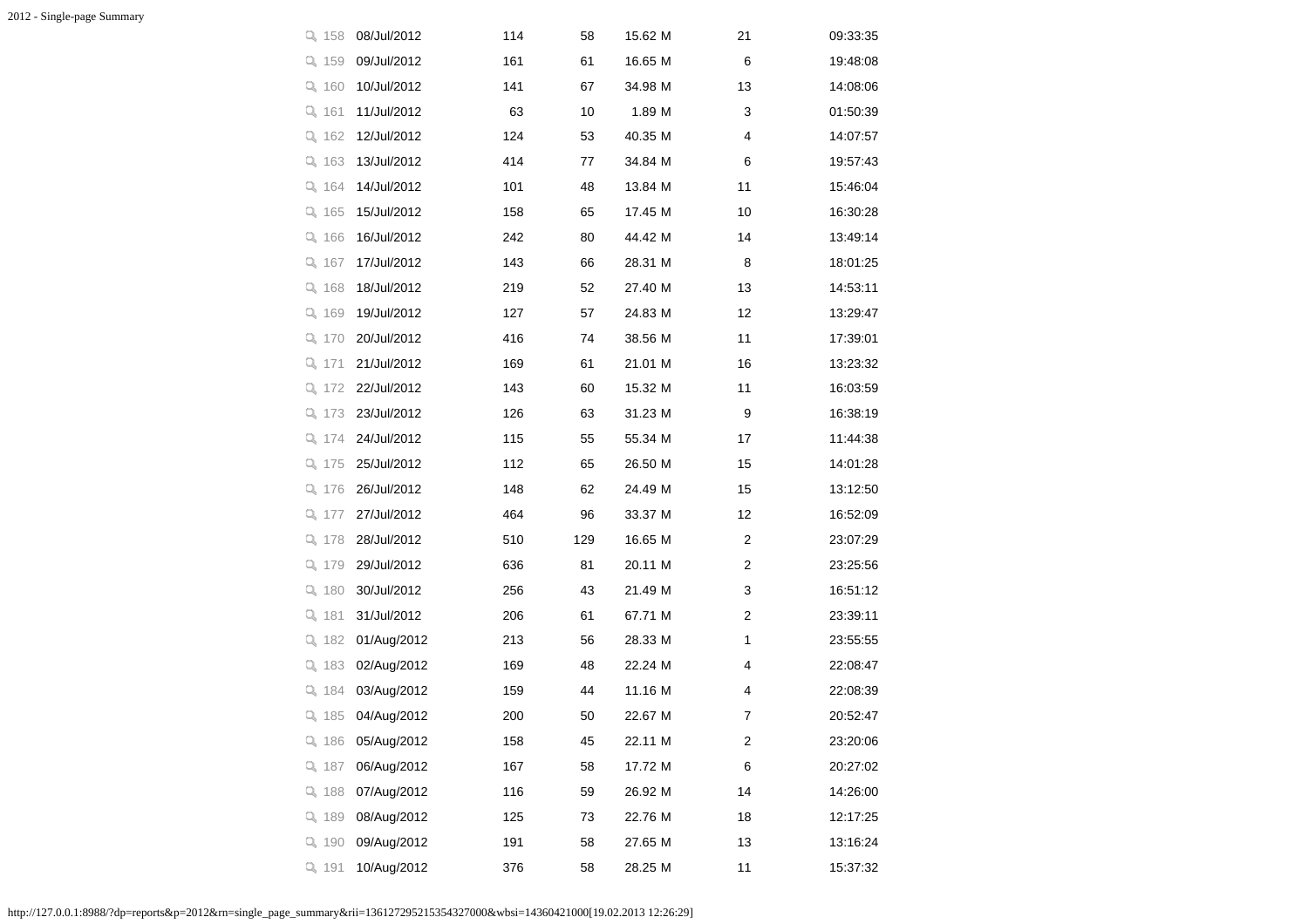| Q 192     | 11/Aug/2012 | 153 | 64  | 32.42 M  | 15 | 13:42:32 |
|-----------|-------------|-----|-----|----------|----|----------|
| Q 193     | 12/Aug/2012 | 95  | 68  | 11.51 M  | 17 | 11:11:33 |
| Q 194     | 13/Aug/2012 | 175 | 92  | 24.28 M  | 9  | 17:20:23 |
| Q 195     | 14/Aug/2012 | 137 | 75  | 49.75 M  | 14 | 13:41:07 |
| Q 196     | 15/Aug/2012 | 155 | 99  | 22.50 M  | 15 | 13:59:09 |
| Q 197     | 16/Aug/2012 | 120 | 68  | 27.10 M  | 12 | 11:10:44 |
| Q 198     | 17/Aug/2012 | 127 | 66  | 32.97 M  | 10 | 14:23:36 |
| Q 199     | 18/Aug/2012 | 203 | 51  | 7.22 M   | 15 | 11:18:55 |
| Q 200     | 19/Aug/2012 | 103 | 57  | 24.07 M  | 12 | 13:21:29 |
| Q 201     | 20/Aug/2012 | 135 | 65  | 25.99 M  | 9  | 17:05:31 |
| Q 202     | 21/Aug/2012 | 149 | 72  | 24.17 M  | 12 | 16:43:20 |
| Q 203     | 22/Aug/2012 | 140 | 78  | 51.95 M  | 11 | 15:38:26 |
| Q 204     | 23/Aug/2012 | 174 | 58  | 44.76 M  | 8  | 11:46:44 |
| Q 205     | 27/Aug/2012 | 134 | 90  | 28.57 M  | 4  | 13:20:19 |
| Q 206     | 28/Aug/2012 | 153 | 89  | 54.23 M  | 10 | 16:44:44 |
| Q 207     | 29/Aug/2012 | 793 | 113 | 49.50 M  | 9  | 18:32:41 |
| Q 208     | 30/Aug/2012 | 177 | 80  | 23.46 M  | 14 | 15:11:20 |
| Q 209     | 31/Aug/2012 | 419 | 87  | 60.64 M  | 11 | 15:40:16 |
| Q 210     | 01/Sep/2012 | 149 | 121 | 14.77 M  | 13 | 12:02:53 |
| $Q_{211}$ | 02/Sep/2012 | 101 | 48  | 13.03 M  | 13 | 12:29:04 |
| Q 212     | 03/Sep/2012 | 138 | 95  | 101.26 M | 11 | 15:11:41 |
| Q 213     | 04/Sep/2012 | 156 | 71  | 38.65 M  | 10 | 14:45:00 |
| Q 214     | 05/Sep/2012 | 120 | 64  | 19.84 M  | 16 | 14:13:16 |
| Q 215     | 06/Sep/2012 | 196 | 89  | 30.94 M  | 8  | 19:09:47 |
| Q 216     | 07/Sep/2012 | 406 | 69  | 49.60 M  | 6  | 19:14:49 |
| Q 217     | 08/Sep/2012 | 187 | 57  | 28.79 M  | 3  | 22:49:06 |
| Q 218     | 09/Sep/2012 | 301 | 71  | 38.97 M  | 10 | 17:41:23 |
| Q 219     | 10/Sep/2012 | 195 | 84  | 64.81 M  | 6  | 19:24:00 |
| Q 220     | 11/Sep/2012 | 202 | 74  | 37.32 M  | 5  | 17:25:57 |
| Q 221     | 12/Sep/2012 | 249 | 85  | 48.99 M  | 7  | 19:33:03 |
| $Q_{222}$ | 13/Sep/2012 | 202 | 99  | 40.26 M  | 9  | 18:18:28 |
| Q 223     | 14/Sep/2012 | 160 | 73  | 29.15 M  | 10 | 17:51:33 |
| Q 224     | 15/Sep/2012 | 224 | 55  | 23.52 M  | 7  | 20:00:17 |
| Q 225     | 16/Sep/2012 | 445 | 73  | 48.55 M  | 3  | 22:53:24 |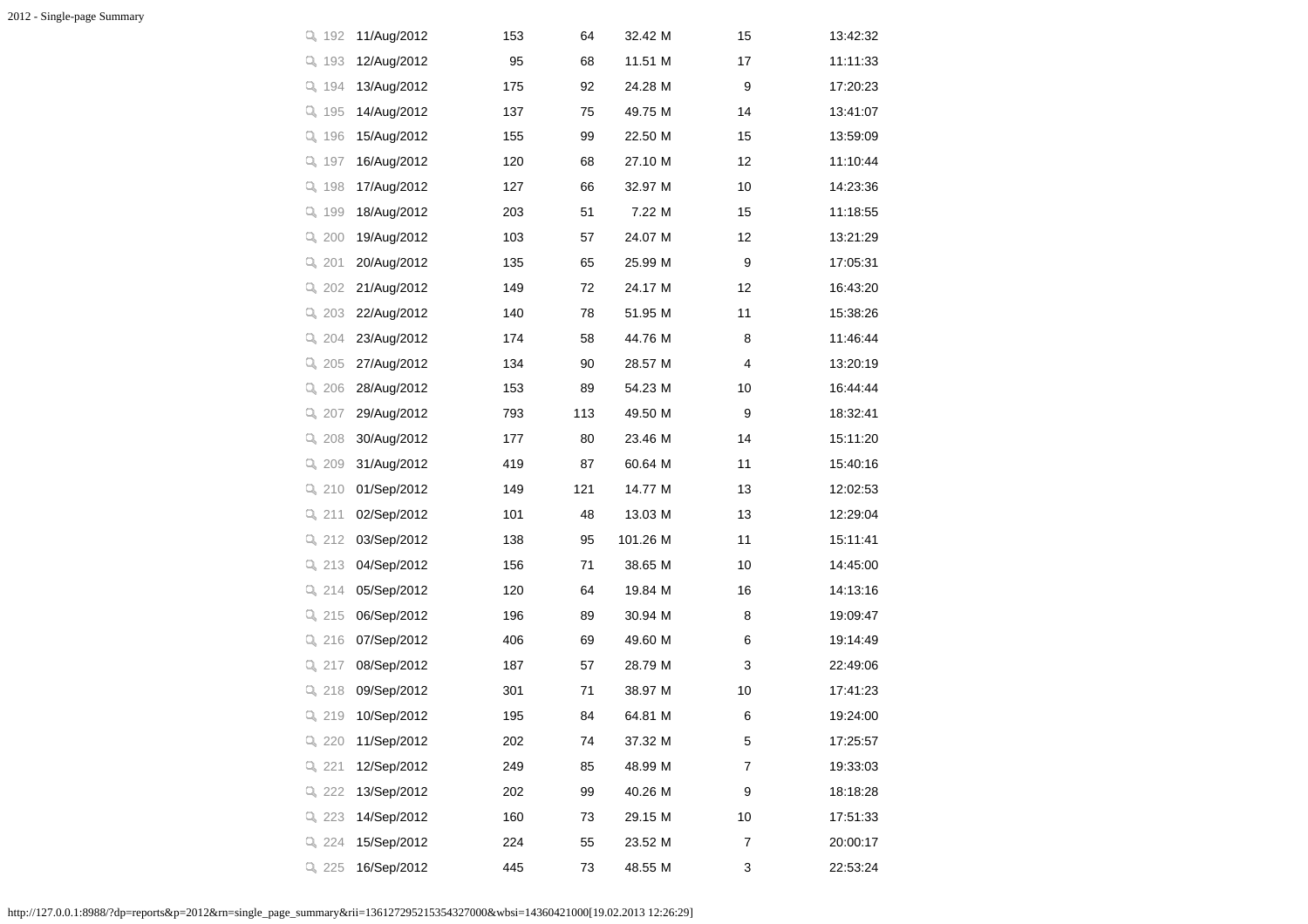| Q 226   | 17/Sep/2012 | 203 | 104 | 33.32 M  | 9  | 17:33:38 |
|---------|-------------|-----|-----|----------|----|----------|
| Q 227   | 18/Sep/2012 | 176 | 82  | 45.74 M  | 8  | 17:03:22 |
| Q 228   | 19/Sep/2012 | 155 | 73  | 38.49 M  | 9  | 19:43:56 |
| Q 229   | 20/Sep/2012 | 230 | 83  | 58.22 M  | 9  | 17:12:04 |
| Q 230   | 21/Sep/2012 | 425 | 75  | 77.18 M  | 9  | 18:54:32 |
| Q 231   | 22/Sep/2012 | 212 | 74  | 38.18 M  | 7  | 19:29:50 |
| Q 232   | 23/Sep/2012 | 10  | 6   | 430.95 K | 4  | 01:06:19 |
| Q 233   | 24/Sep/2012 | 139 | 72  | 79.61 M  | 7  | 11:41:59 |
| Q 234   | 25/Sep/2012 | 180 | 67  | 28.58 M  | 7  | 19:53:58 |
| Q 235   | 26/Sep/2012 | 249 | 95  | 50.98 M  | 6  | 21:08:14 |
| Q 236   | 27/Sep/2012 | 193 | 81  | 53.72 M  | 7  | 18:37:07 |
| Q 237   | 28/Sep/2012 | 443 | 99  | 51.21 M  | 11 | 17:34:49 |
| Q 238   | 29/Sep/2012 | 167 | 69  | 37.42 M  | 10 | 17:33:54 |
| Q 239   | 30/Sep/2012 | 192 | 86  | 74.13 M  | 11 | 16:42:16 |
| $Q$ 240 | 01/Oct/2012 | 295 | 94  | 62.64 M  | 4  | 22:16:33 |
| Q 241   | 02/Oct/2012 | 227 | 86  | 364.24 M | 7  | 19:29:14 |
| Q 242   | 03/Oct/2012 | 284 | 83  | 48.18 M  | 9  | 18:57:30 |
| Q 243   | 04/Oct/2012 | 172 | 62  | 44.02 M  | 4  | 11:54:37 |
| Q 244   | 11/Oct/2012 | 161 | 88  | 153.23 M | 2  | 14:40:44 |
| Q 245   | 12/Oct/2012 | 506 | 112 | 79.29 M  | 8  | 18:38:05 |
| Q 246   | 13/Oct/2012 | 194 | 55  | 35.72 M  | 11 | 16:48:24 |
| Q 247   | 14/Oct/2012 | 341 | 53  | 34.74 M  | 6  | 20:44:55 |
| Q 248   | 15/Oct/2012 | 315 | 92  | 67.59 M  | 1  | 23:49:01 |
| Q 249   | 16/Oct/2012 | 211 | 80  | 62.25 M  | 12 | 16:52:51 |
| Q 250   | 17/Oct/2012 | 221 | 84  | 54.57 M  | 6  | 20:46:51 |
| Q 251   | 18/Oct/2012 | 167 | 80  | 42.66 M  | 8  | 19:01:05 |
| Q 252   | 19/Oct/2012 | 408 | 61  | 45.31 M  | 12 | 15:58:17 |
| Q 253   | 20/Oct/2012 | 176 | 53  | 41.70 M  | 7  | 20:09:40 |
| Q 254   | 21/Oct/2012 | 224 | 63  | 35.77 M  | 6  | 20:58:12 |
| Q 255   | 22/Oct/2012 | 360 | 80  | 70.02 M  | 8  | 17:26:02 |
| Q 256   | 23/Oct/2012 | 175 | 85  | 44.89 M  | 7  | 19:25:51 |
| Q 257   | 24/Oct/2012 | 213 | 65  | 111.03 M | 10 | 16:41:05 |
| Q 258   | 25/Oct/2012 | 234 | 67  | 24.68 M  | 12 | 16:05:06 |
| Q 259   | 26/Oct/2012 | 154 | 67  | 27.22 M  | 10 | 16:02:01 |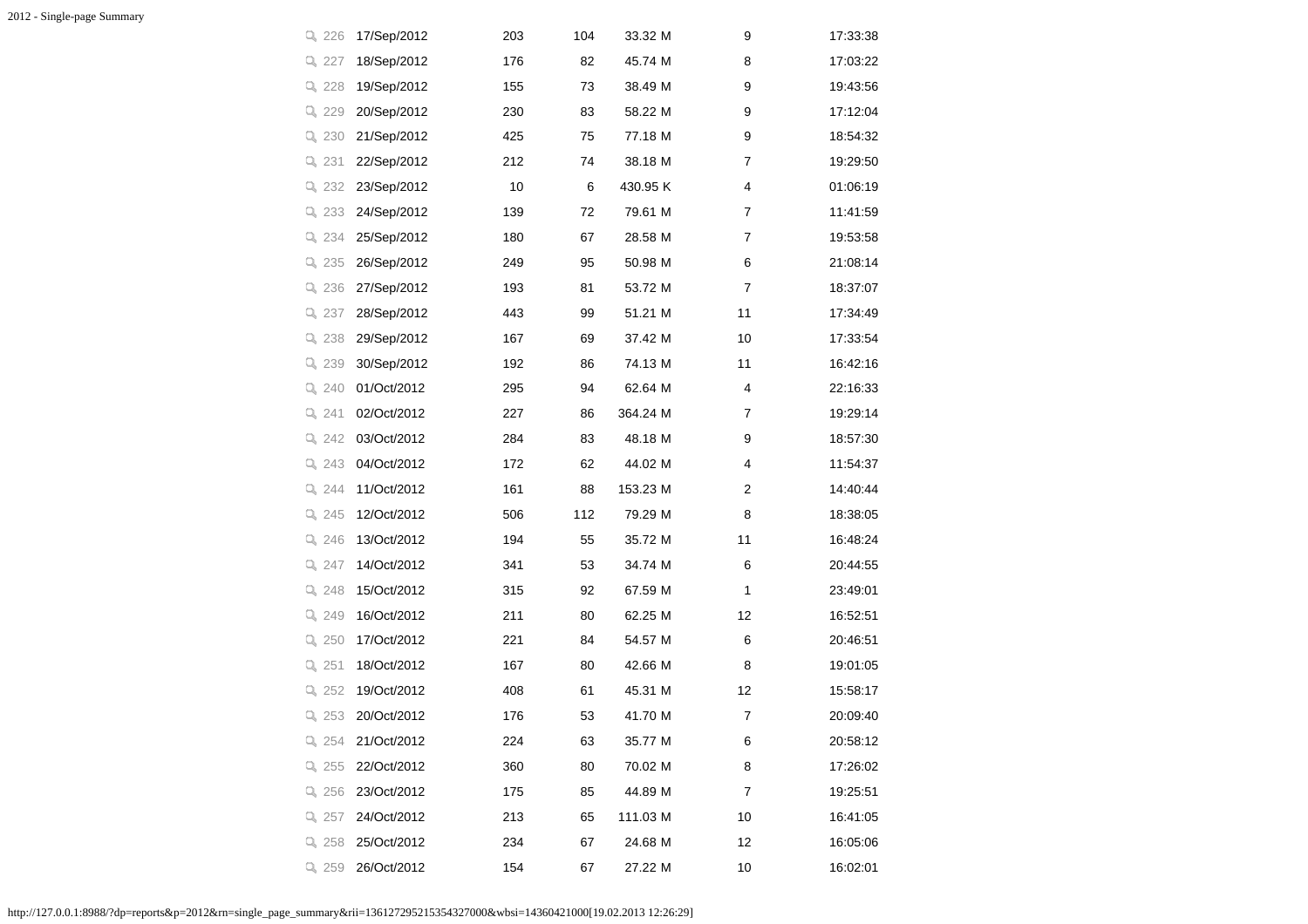| Q 260   | 27/Oct/2012 | 221 | 56  | 14.35 M | 4  | 22:02:56 |
|---------|-------------|-----|-----|---------|----|----------|
| 9, 261  | 28/Oct/2012 | 238 | 62  | 37.78 M | 11 | 16:22:26 |
| Q 262   | 29/Oct/2012 | 298 | 98  | 43.43 M | 9  | 18:51:05 |
| Q 263   | 30/Oct/2012 | 292 | 77  | 45.72 M | 10 | 18:04:19 |
| Q 264   | 31/Oct/2012 | 215 | 63  | 74.30 M | 10 | 16:21:10 |
| Q 265   | 01/Nov/2012 | 625 | 82  | 48.63 M | 8  | 19:52:48 |
| Q 266   | 02/Nov/2012 | 152 | 73  | 62.22 M | 9  | 17:46:39 |
| Q 267   | 03/Nov/2012 | 123 | 58  | 22.80 M | 10 | 16:31:31 |
| Q 268   | 04/Nov/2012 | 138 | 65  | 35.81 M | 5  | 20:35:00 |
| Q 269   | 05/Nov/2012 | 381 | 85  | 72.92 M | 11 | 16:50:15 |
| Q 270   | 06/Nov/2012 | 172 | 86  | 79.52 M | 9  | 18:43:57 |
| Q 271   | 07/Nov/2012 | 260 | 85  | 47.42 M | 9  | 19:09:18 |
| Q 272   | 08/Nov/2012 | 501 | 76  | 61.47 M | 10 | 18:04:10 |
| Q 273   | 09/Nov/2012 | 351 | 74  | 47.79 M | 10 | 17:40:45 |
| $Q$ 274 | 10/Nov/2012 | 239 | 79  | 22.55 M | 6  | 21:08:37 |
| Q 275   | 11/Nov/2012 | 256 | 75  | 39.07 M | 9  | 18:56:31 |
| Q 276   | 12/Nov/2012 | 343 | 77  | 43.48 M | 1  | 23:57:39 |
| Q 277   | 13/Nov/2012 | 435 | 75  | 41.21 M | 1  | 23:57:38 |
| Q 278   | 14/Nov/2012 | 206 | 68  | 48.64 M | 5  | 20:46:40 |
| Q 279   | 15/Nov/2012 | 492 | 81  | 70.15 M | 2  | 23:19:16 |
| Q 280   | 16/Nov/2012 | 398 | 59  | 30.39 M | 3  | 21:43:08 |
| Q 281   | 17/Nov/2012 | 238 | 72  | 29.06 M | 10 | 17:09:24 |
| Q 282   | 18/Nov/2012 | 261 | 76  | 81.99 M | 8  | 19:38:38 |
| Q 283   | 19/Nov/2012 | 276 | 105 | 59.22 M | 4  | 21:48:47 |
| Q 284   | 20/Nov/2012 | 387 | 85  | 53.66 M | 3  | 22:41:15 |
| Q 285   | 21/Nov/2012 | 333 | 92  | 45.79 M | 4  | 18:43:49 |
| Q 286   | 22/Nov/2012 | 462 | 78  | 48.62 M | 4  | 20:53:35 |
| Q 287   | 23/Nov/2012 | 287 | 75  | 51.88 M | 5  | 20:49:43 |
| Q 288   | 24/Nov/2012 | 197 | 54  | 51.68 M | 5  | 13:22:28 |
| Q 289   | 12/Dec/2012 | 117 | 60  | 24.53 M | 6  | 10:36:36 |
| Q 290   | 13/Dec/2012 | 475 | 86  | 59.42 M | 11 | 15:30:34 |
| Q 291   | 14/Dec/2012 | 238 | 71  | 46.80 M | 7  | 19:40:49 |
| Q 292   | 15/Dec/2012 | 315 | 69  | 30.90 M | 2  | 23:26:44 |
| Q 293   | 16/Dec/2012 | 168 | 67  | 29.50 M | 8  | 19:32:33 |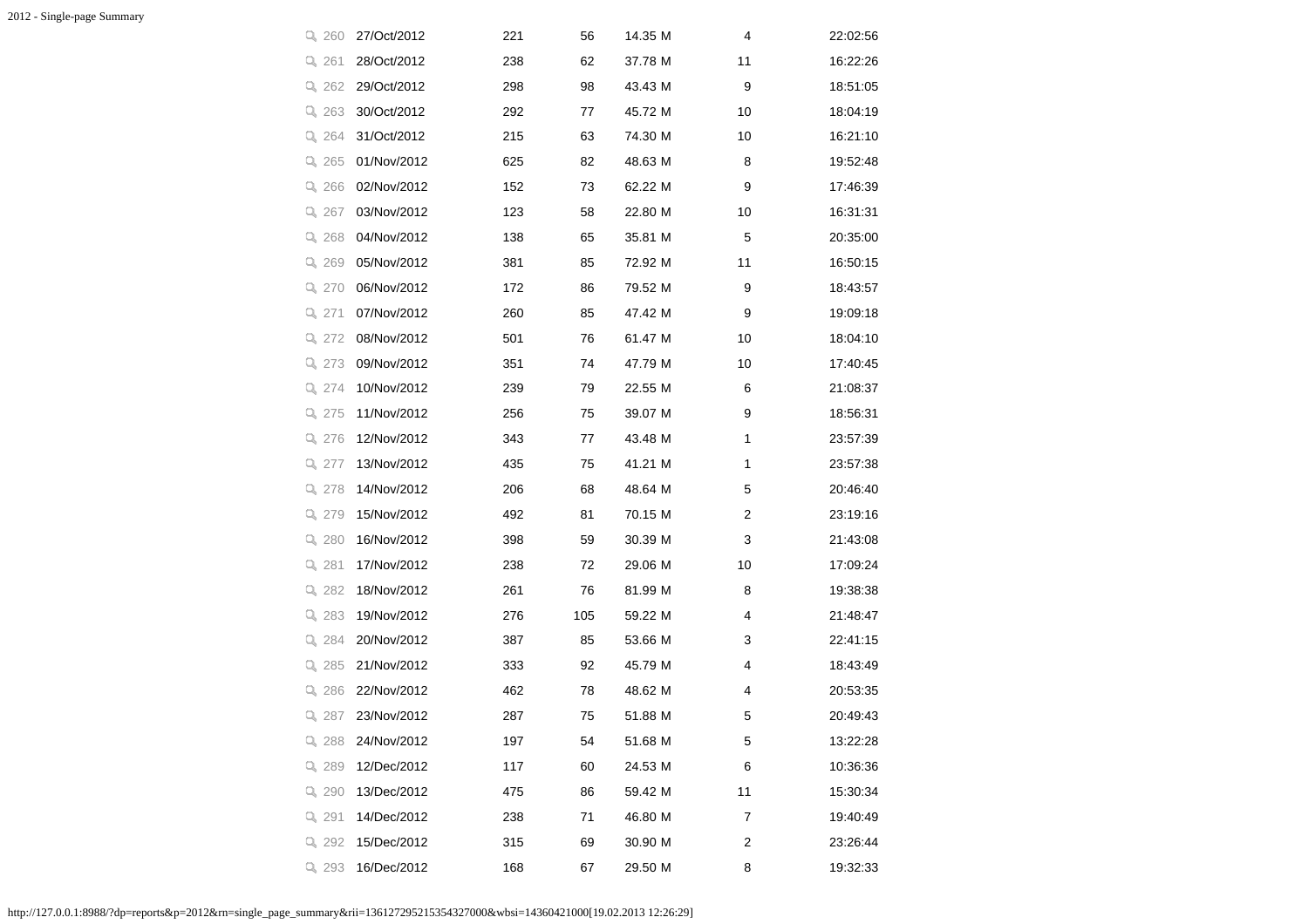|           |              |         | Row 1 - 308 of 308 | $\vert \cdot \vert$ > | Custom         | Show rows:<br>500 |
|-----------|--------------|---------|--------------------|-----------------------|----------------|-------------------|
|           | <b>Total</b> | 126,487 |                    | 13.87 G               |                | 213d 05:27:09     |
| Q 308     | 31/Dec/2012  | 379     | 62                 | 20.56 M               | 13             | 16:10:36          |
| Q $307$   | 30/Dec/2012  | 199     | 70                 | 20.94 M               | 10             | 17:36:32          |
| 306<br>Q. | 29/Dec/2012  | 193     | 59                 | 22.20 M               | 10             | 15:55:02          |
| Q 305     | 28/Dec/2012  | 215     | 69                 | 35.30 M               | 4              | 22:25:45          |
| 304<br>Q. | 27/Dec/2012  | 204     | 79                 | 23.73 M               | 8              | 19:05:22          |
| 303<br>Q. | 26/Dec/2012  | 196     | 69                 | 56.08 M               | 6              | 19:23:16          |
| $Q_{302}$ | 25/Dec/2012  | 167     | 45                 | 21.48 M               | 10             | 16:20:44          |
| 301<br>Q. | 24/Dec/2012  | 200     | 51                 | 20.63 M               | 8              | 19:07:40          |
| 300<br>Q. | 23/Dec/2012  | 178     | 71                 | 18.74 M               | 11             | 17:03:51          |
| 299       | 22/Dec/2012  | 226     | 61                 | 12.89 M               | 12             | 16:53:55          |
| 298<br>Q. | 21/Dec/2012  | 163     | 63                 | 18.47 M               | 5              | 12:28:08          |
| 297<br>Q, | 20/Dec/2012  | 422     | 74                 | 37.03 M               | $\overline{7}$ | 19:50:07          |
| 296<br>Q. | 19/Dec/2012  | 199     | 53                 | 32.47 M               | 3              | 13:21:44          |
| 295<br>Q. | 18/Dec/2012  | 232     | 73                 | 62.11 M               | $\overline{7}$ | 17:58:01          |
| 294<br>Q. | 17/Dec/2012  | 258     | 99                 | 38.35 M               | 5              | 21:07:59          |

## Days of week



**Page views**



|                      | ↑ Day of week | Page views | <b>Visitors</b> | <b>Size</b>       | <b>Sessions</b> | <b>Session duration</b> |
|----------------------|---------------|------------|-----------------|-------------------|-----------------|-------------------------|
| ц                    | Sunday        | 13.815     | 2.150           | 1.32 <sub>G</sub> | 456             | 27d 20:01:26            |
| $\overline{2}$<br>Q. | Monday        | 18,073     | 2.944           | $2.24 \text{ G}$  | 348             | 33d 08:25:56            |
| -3<br>u,             | Tuesday       | 20.134     | 2.717           | 2.57 <sub>G</sub> | 397             | 31d 19:42:30            |
| u,<br>4              | Wednesday     | 20.466     | 2.644           | 2.19G             | 411             | 30d 05:13:31            |
| 5<br>Q.              | Thursday      | 19,037     | 2.791           | 2.42 <sub>G</sub> | 391             | 31d 07:40:52            |
| 6                    | Friday        | 18,478     | 2,392           | $1.94$ G          | 394             | 30d 06:51:56            |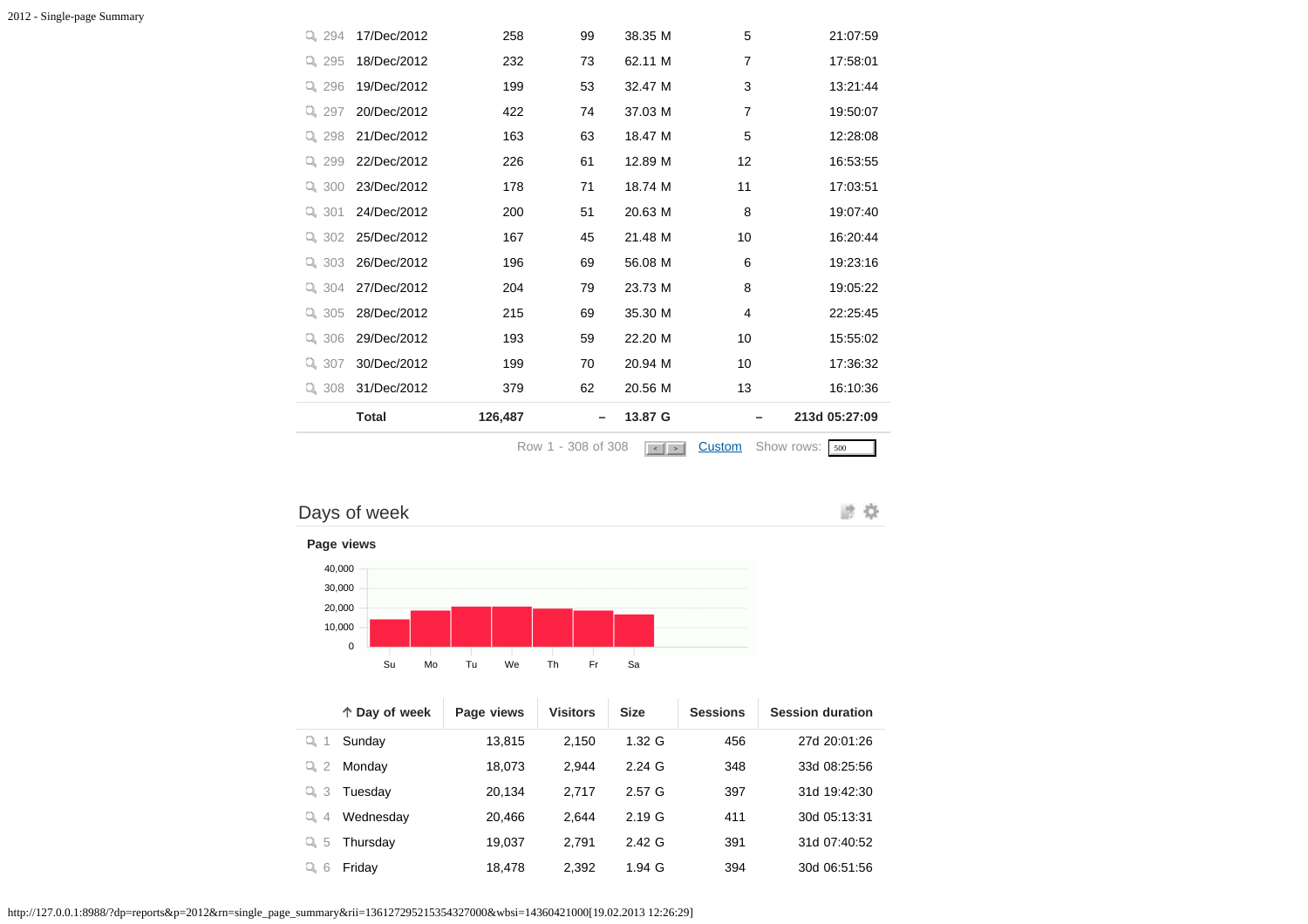| Saturday | 16.484  | 2.101<br>1.19 G                                                 | 453 | 28d 09:30:58  |
|----------|---------|-----------------------------------------------------------------|-----|---------------|
| Total    | 126.487 | $-13.87 \text{ G}$                                              |     | 213d 05:27:09 |
|          |         | Row 1 - 7 of 7 $\ \cdot\ $ $\ \cdot\ $ <b>Custom</b> Show rows: |     |               |



 0:00 midn. 4:00 am 8:00 am 12:00 noon 4:00 pm 8:00 pm **Hour of day Page views Visitors Size Sessions Session duration**  $\overline{\phantom{a}}$ 

| Q<br>1              | midnight - $1:00$ AM | 5,868 | 693   | 287.73 M          | 311 | 7d 21:21:01  |
|---------------------|----------------------|-------|-------|-------------------|-----|--------------|
| Q<br>$\overline{2}$ | 1:00 AM - 2:00 AM    | 4,951 | 575   | 224.31 M          | 334 | 6d 11:01:26  |
| Q<br>3              | 2:00 AM - 3:00 AM    | 4,112 | 513   | 126.79 M          | 326 | 6d 11:44:10  |
| Q<br>$\overline{4}$ | 3:00 AM - 4:00 AM    | 3,575 | 443   | 128.99 M          | 313 | 6d 01:30:41  |
| Q<br>5              | 4:00 AM - 5:00 AM    | 3,333 | 414   | 122.51 M          | 295 | 5d 19:36:13  |
| Q<br>6              | 5:00 AM - 6:00 AM    | 5,838 | 456   | 136.63 M          | 306 | 6d 03:52:32  |
| Q<br>7              | 6:00 AM - 7:00 AM    | 6,092 | 454   | 168.22 M          | 306 | 6d 17:33:54  |
| Q<br>8              | 7:00 AM - 8:00 AM    | 5,692 | 583   | 380.17 M          | 326 | 7d 14:17:54  |
| Q.<br>9             | 8:00 AM - 9:00 AM    | 4,927 | 800   | 478.54 M          | 322 | 9d 16:42:39  |
| $Q$ 10              | 9:00 AM - 10:00 AM   | 4,232 | 990   | 737.98 M          | 321 | 9d 23:38:08  |
| $Q$ 11              | 10:00 AM - 11:00 AM  | 5,812 | 1,252 | 923.08 M          | 322 | 10d 16:13:48 |
| $Q$ 12              | 11:00 AM - noon      | 5,761 | 1,338 | $1.04$ G          | 318 | 10d 18:51:49 |
| $Q$ 13              | noon - 1:00 PM       | 6,585 | 1,270 | $1.01$ G          | 319 | 10d 17:33:48 |
| $Q$ 14              | 1:00 PM - 2:00 PM    | 6,769 | 1,259 | 1.08 G            | 329 | 10d 04:43:23 |
| $Q$ 15              | 2:00 PM - 3:00 PM    | 8,758 | 1,294 | 1.22 <sub>G</sub> | 322 | 10d 15:18:21 |
| $Q$ 16              | 3:00 PM - 4:00 PM    | 6,096 | 1,248 | 798.07 M          | 331 | 10d 04:23:14 |
| $Q$ 17              | 4:00 PM - 5:00 PM    | 5,141 | 1,309 | 895.46 M          | 319 | 10d 07:44:57 |
| $Q$ 18              | 5:00 PM - 6:00 PM    | 5,038 | 1,232 | 794.55 M          | 305 | 10d 11:04:24 |
| $Q$ 19              | 6:00 PM - 7:00 PM    | 5,176 | 1,135 | 703.12 M          | 312 | 10d 06:06:11 |
| Q20                 | 7:00 PM - 8:00 PM    | 4,344 | 1,102 | 716.27 M          | 310 | 9d 23:50:54  |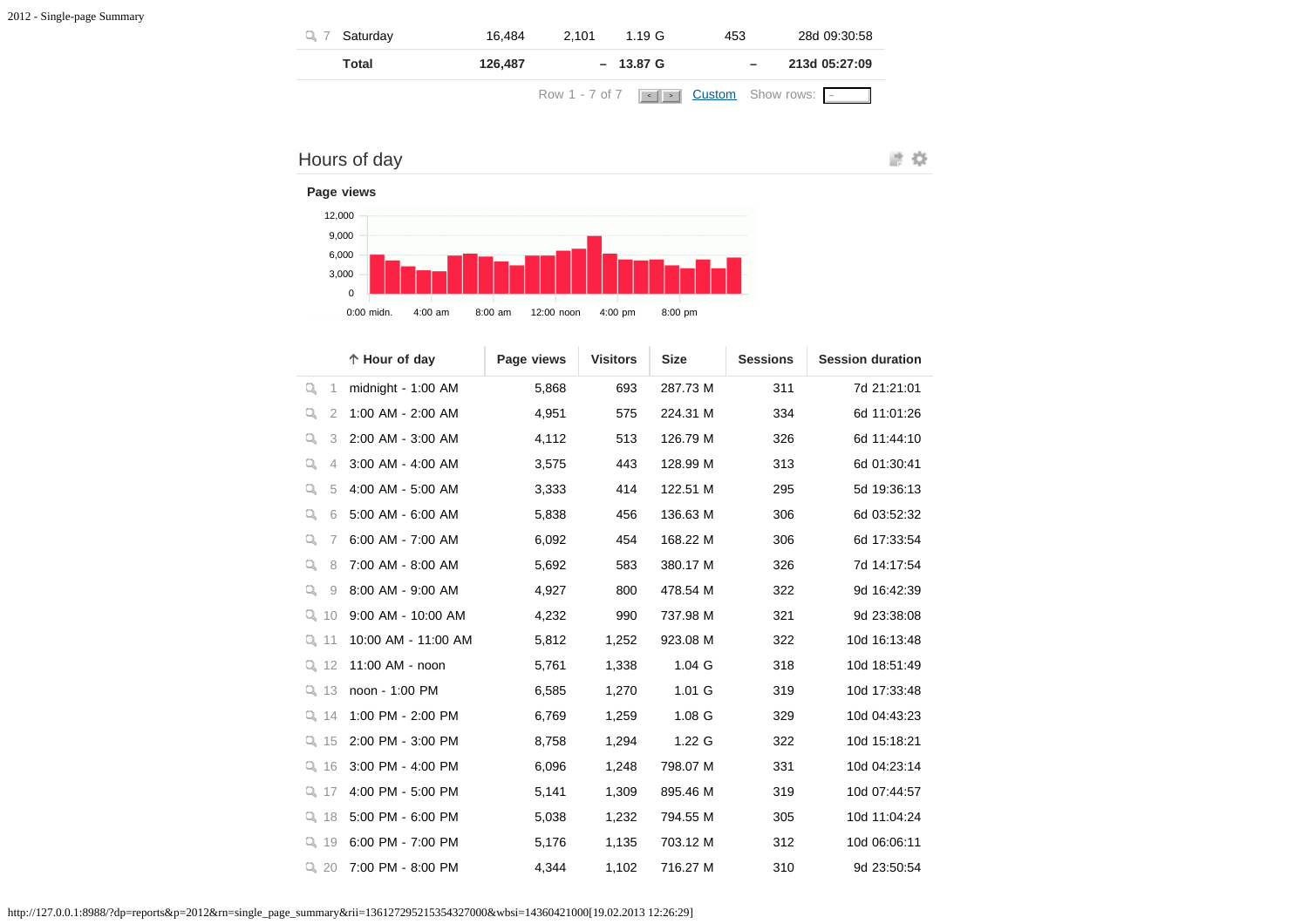|          |                      |         | Row 1 - 24 of 24 | $\rightarrow$ | Custom          | Show rows:    |
|----------|----------------------|---------|------------------|---------------|-----------------|---------------|
|          | Total                | 126,487 |                  | 13.87 G       | $\qquad \qquad$ | 213d 05:27:09 |
| 24<br>u. | 11:00 PM - midnight  | 5.547   | 801              | 411.76 M      | 325             | 8d 06:24:35   |
| $Q_{23}$ | 10:00 PM - 11:00 PM  | 3.761   | 999              | 538.46 M      | 316             | 9d 00:06:30   |
| 22<br>Q. | $9:00$ PM - 10:00 PM | 5.201   | 1.065            | 574.04 M      | 326             | 8d 23:54:14   |
| 21<br>u. | 8:00 PM - 9:00 PM    | 3.878   | 1.085            | 610.31 M      | 319             | 9d 19:52:23   |

## Pages/directories

|              |                | Pages/directories                         | $\downarrow$ Page views |        | <b>Visitors</b> | <b>Size</b> | <b>Sessions</b>   | <b>Session</b><br>duration |              |
|--------------|----------------|-------------------------------------------|-------------------------|--------|-----------------|-------------|-------------------|----------------------------|--------------|
| Q            |                | /Web-Statistik/                           | 47.006                  | 37.2 % |                 | 1,248       | 225.57 M          | 1,297                      | 21d 07:15:40 |
| Q            | $\overline{2}$ | /Lehre/                                   | 29,991                  | 23.7 % |                 | 6,396       | 2.95 G            | 2,206                      | 85d 15:02:36 |
| Q            | 3              | /2009/                                    | 9,674                   | 7.6 %  |                 | 3           | 8.25 M            | 84                         | 00:54:28     |
| q            | 4              | /robots.txt                               | 6,010                   | 4.8 %  | T.              | 1,183       | 5.12 M            | 1,826                      | 17d 22:14:14 |
| q            | 5              | (default page)                            | 5,485                   | 4.3 %  | H.              | 2,282       | 96.65 M           | 1,385                      | 17d 06:40:39 |
| Q            | 6              | /2008/                                    | 3,752                   | 3.0 %  |                 | 3           | 3.20 M            | 38                         | 00:51:48     |
| Q            |                | /OEGIF/                                   | 3,584                   | 2.8 %  |                 | 1,241       | 1.27 <sub>G</sub> | 1,090                      | 13d 13:16:24 |
| $\mathbb{Q}$ | 8              | /2005/                                    | 3,152                   | 2.5 %  |                 | 13          | 2.69 M            | 78                         | 08:18:14     |
| $\mathbb{Q}$ | $\Omega$       | $ $ /FIL/                                 | 2,458                   | 1.9 %  |                 | 744         | 1.23 G            | 1,021                      | 11d 02:21:57 |
| Q.           | 10             | /Zitierung_DGPs.pdf                       | 1,724                   | 1.4%   |                 | 1,347       | 93.68 M           | 736                        | 8d 05:53:11  |
| Q.           | 11             | $E$ /Epsy97/                              | 1,062                   | 0.8%   |                 | 360         | 34.84 M           | 511                        | 3d 05:47:19  |
| Q.           | 12             | /Publikationen.htm                        | 992                     | 0.8%   |                 | 532         | 116.88 M          | 572                        | 3d 09:22:13  |
| Q.           | 13             | /Taetigkeiten.htm                         | 963                     | 0.8%   |                 | 544         | 137.81 M          | 574                        | 3d 09:32:37  |
| Q.           | 14             | /Scheidungs-Buch.htm                      | 692                     | 0.5 %  |                 | 400         | 19.01 M           | 470                        | 2d 19:59:43  |
| Q.           | 15             | /Familienpsychologie-Buch.htm             | 659                     | 0.5 %  |                 | 307         | 18.29 M           | 446                        | 2d 07:40:51  |
| $Q_{\rm c}$  | 16             | /esf-workshop2010/                        | 493                     | 0.4%   |                 | 222         | 216.61 M          | 342                        | 1d 18:45:59  |
| Q.           | 17             | /PEU-Artikel.htm                          | 442                     | 0.3%   |                 | 324         | 21.63 M           | 332                        | 1d 19:57:33  |
| $Q_{\rm c}$  | 18             | /Lebenslauf.htm                           | 413                     | 0.3%   |                 | 331         | 1.25 M            | 303                        | 1d 04:56:46  |
| Q.           | 19             | /Diplomarbeitsvoraussetzungen-Werneck.pdf | 343                     | 0.3%   |                 | 248         | 18.04 M           | 255                        | 1d 11:48:08  |
| Q.           | 20             | /Scheidungs-Buch2011.htm                  | 333                     | 0.3%   |                 | 212         | 9.51 M            | 265                        | 1d 00:24:24  |
| Q.           | 21             | /Lehre.htm                                | 325                     | 0.3%   |                 | 230         | 17.78 M           | 245                        | 15:28:54     |

/Diplompruefungsliteratur\_Werneck\_Erstpruefer.pdf 308 0.2 % 234 32.98 M 224 1d 05:22:04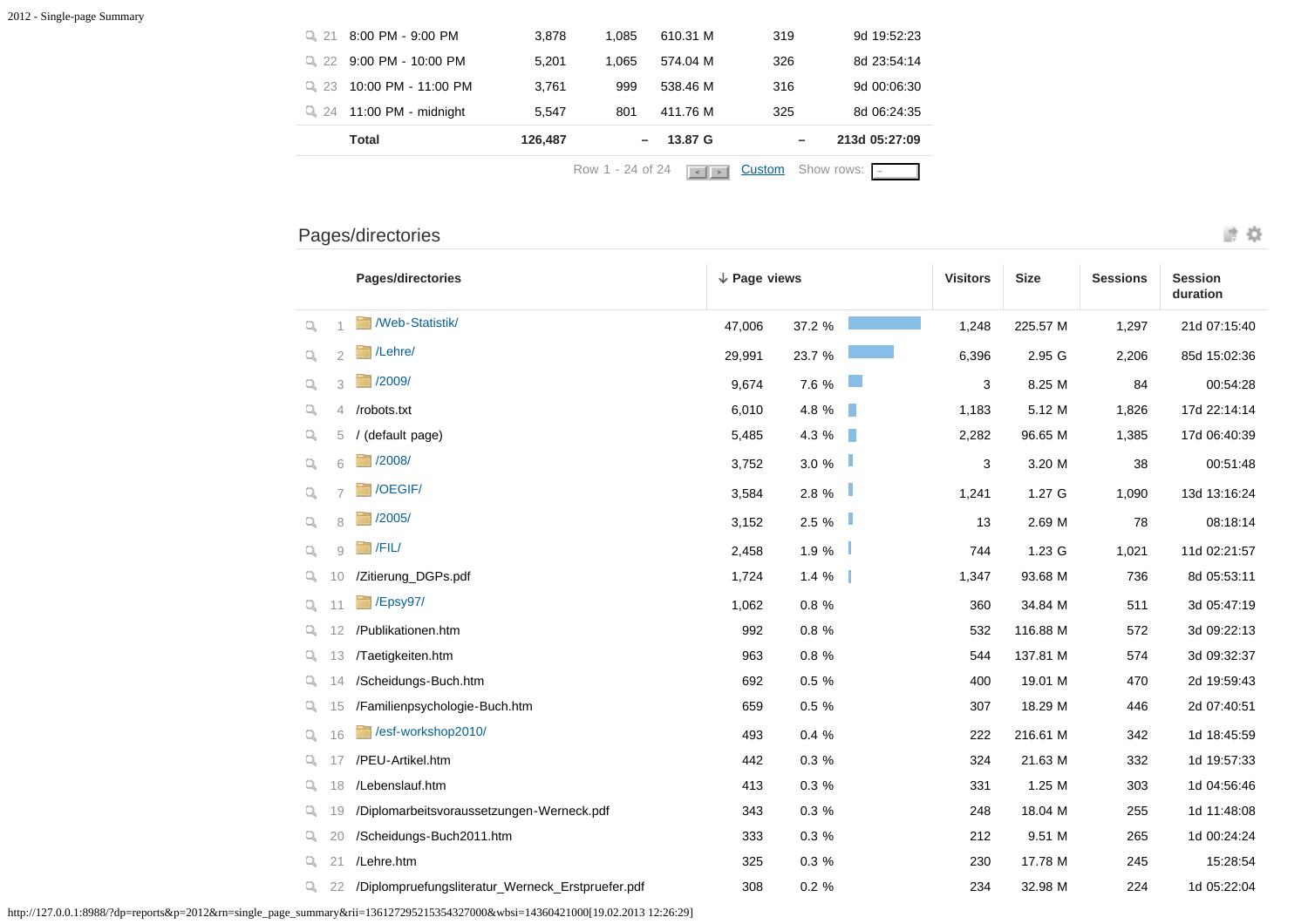| Q  | 23 | /Referat-Fribourg99.pdf                    | 249 | $0.2 \%$  | 132 | 7.62 M   | 216 | 1d 07:54:19 |
|----|----|--------------------------------------------|-----|-----------|-----|----------|-----|-------------|
| q. | 24 | /Referat-NeueVaeter97.pdf                  | 214 | $0.2 \%$  | 151 | 7.63 M   | 176 | 1d 02:15:35 |
| q. | 25 | /Referat-Scheidung2000.pdf                 | 212 | $0.2 \%$  | 110 | 7.64 M   | 168 | 21:19:59    |
| Q. | 26 | /Buch-Scheidungspsychologie.htm            | 201 | $0.2 \%$  | 126 | 145.45 K | 181 | 12:46:53    |
| Q. | 27 | /Buch-Vaeter.htm                           | 190 | $0.2 \%$  | 144 | 160.78 K | 167 | 07:19:58    |
| Q. | 28 | /Taetigkeiten2-Dateien                     | 187 | 0.1%      | 39  | 163.26 K | 46  | 01:35:40    |
| q. | 29 | /Familienforschung-links.html              | 185 | 0.1%      | 120 | 2.18 M   | 163 | 06:05:34    |
| Q  | 30 | http://                                    | 184 | 0.1%      | 101 | 205.40 K | 153 | 1d 01:16:53 |
| Q. | 31 | /Aktive_Vaterschaft-Inhaltsverzeichnis.pdf | 175 | 0.1%      | 71  | 3.79 M   | 142 | 19:08:13    |
| Q. | 32 | /Buch-Familienpsychologie.htm              | 172 | 0.1%      | 116 | 145.25 K | 153 | 08:14:47    |
| Q. | 33 | /AktiveVaterschaft.htm                     | 171 | 0.1%      | 117 | 153.81 K | 149 | 09:22:47    |
| Q. | 34 | /Hogrefe-Buch2002.htm                      | 150 | 0.1%      | 104 | 144.34 K | 142 | 05:06:12    |
| Q. | 35 | /phpMyAdmin/                               | 143 | 0.1%      | 42  | 125.28 K | 49  | 01:49:10    |
| q. | 36 | /w00tw00t.at.ISC.SANS.DFind:)              | 137 | 0.1%      | 70  | 119.21 K | 125 | 14:31:07    |
| Q. | 37 | /Publikationen-Dateien/                    | 130 | 0.1%      | 30  | 143.82 K | 41  | 02:18:43    |
| Q. | 38 | /Lehre-Dateien/                            | 119 | 0.1%      | 28  | 129.30 K | 32  | 00:10:23    |
| Q. | 39 | //epsy15.psy.univie.ac.at/                 | 114 | 0.1%      | 104 | 99.53 K  | 5   | 04:43:12    |
| Q. | 40 | /Evaluation2002.pdf                        | 108 | 0.1%      | 52  | 12.19 M  | 98  | 11:53:07    |
| Q. | 41 | /Referat-BMUJF99.pdf                       | 106 | 0.1%      | 59  | 4.70 M   | 100 | 11:44:48    |
| q. | 42 | /Scheidungsbuch2011.pdf                    | 100 | 0.1%      | 81  | 44.73 M  | 88  | 10:02:34    |
| Q. | 43 | /admin/                                    | 97  | 0.1%      | 30  | 87.07 K  | 35  | 01:20:04    |
| Q. | 44 | /manager/                                  | 92  | 0.1%      | 63  | 80.32 K  | 86  | 09:28:12    |
| Q. | 45 | /Referat-Vaterschaft98.pdf                 | 91  | 0.1%      | 50  | 2.19 M   | 88  | 10:34:14    |
| Q. | 46 | //phpmyadmin/                              | 90  | 0.1%      | 20  | 80.53 K  | 24  | 00:17:33    |
| Q. | 47 | /Richtlinien_zur_Manuskriptgestaltung.pdf  | 70  | 0.1%      | 53  | 1.82 G   | 55  | 06:39:09    |
| Q. | 48 | /Referat-Spetses99.pdf                     | 66  | 0.1%      | 27  | 1.48 M   | 63  | 07:38:04    |
| Q  | 49 | //admin/                                   | 66  | 0.1%      | 17  | 58.71 K  | 21  | 00:06:13    |
| Q. | 50 | /myadmin/                                  | 60  | $0.0\ \%$ | 31  | 52.38 K  | 35  | 02:55:25    |
| Р. | 51 | /Lehre                                     | 55  | $0.0\ \%$ | 18  | 47.70 K  | 31  | 01:42:52    |
| Q. | 52 | $\Box$ /pma/                               | 50  | $0.0 \%$  | 35  | 44.09 K  | 39  | 00:32:34    |
| Q. | 53 | /Evaluation2000.pdf                        | 45  | $0.0\ \%$ | 31  | 1.91 M   | 41  | 02:55:30    |
| Q. | 54 | $\Box$ /web/                               | 44  | $0.0\ \%$ | 14  | 38.41 K  | 19  | 00:04:18    |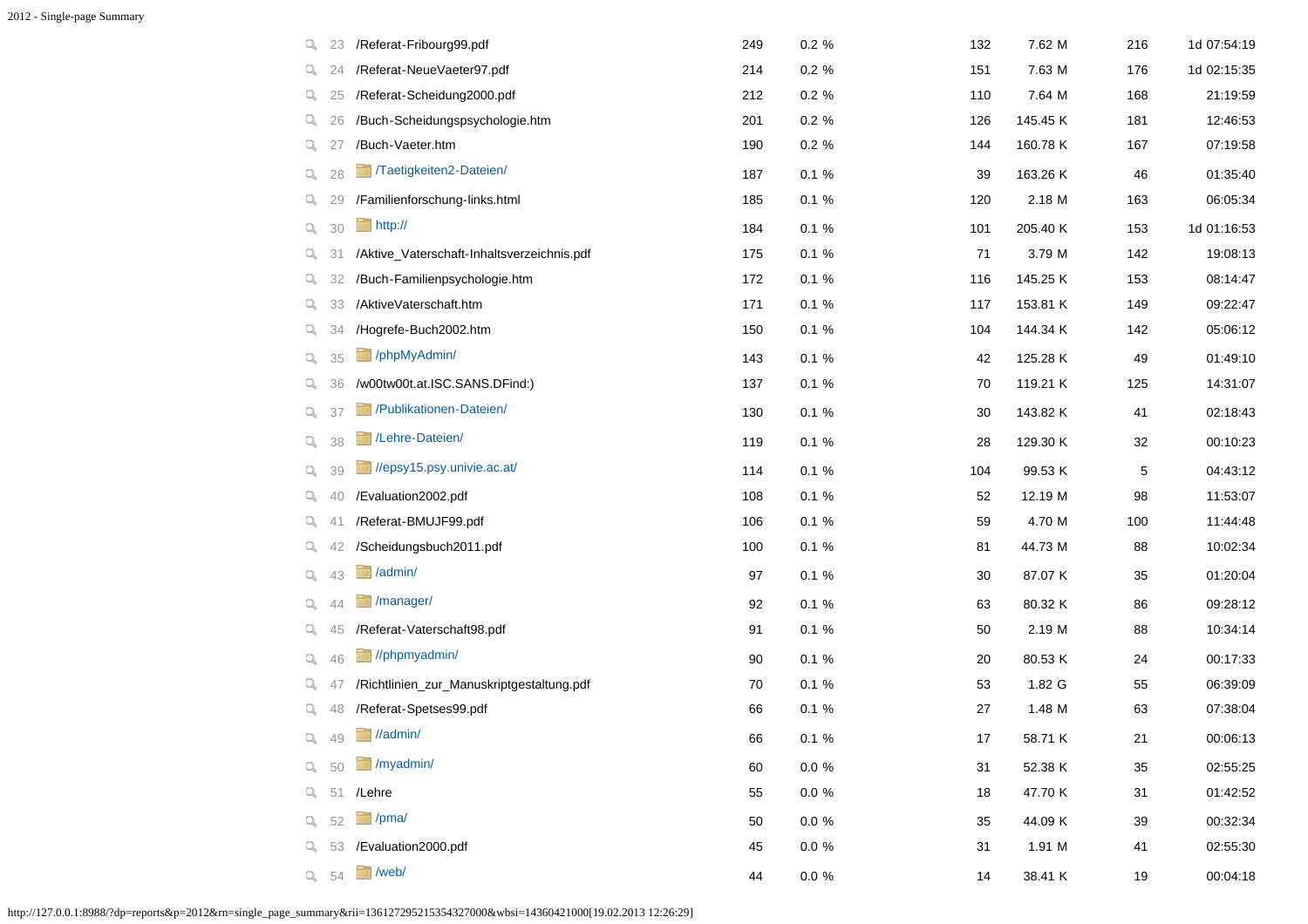| Q. | 55           | //web/                                                                                 | 41 | $0.0 \%$  | 13             | 35.79 K  | 17             | 00:04:06 |
|----|--------------|----------------------------------------------------------------------------------------|----|-----------|----------------|----------|----------------|----------|
| Q. | 56           | //php-my-admin/                                                                        | 38 | $0.0 \%$  | 17             | 34.04 K  | 21             | 00:03:42 |
| Q. | 57           | /php-my-admin/                                                                         | 37 | $0.0 \%$  | 15             | 32.30 K  | 19             | 00:03:36 |
| Q. | 58           | $\blacksquare$ /user/                                                                  | 37 | $0.0 \%$  | 19             | 32.52 K  | 33             | 04:53:50 |
| Q. | 59           | $\blacksquare$ //pma/                                                                  | 34 | $0.0 \%$  | 19             | 31.42 K  | 23             | 00:03:55 |
| Q. | 60           | $\Box$ /./                                                                             | 34 | $0.0 \%$  | 15             | 29.68 K  | 17             | 00:00:31 |
| Q. | 61           | /Richtlinien%20zur%20Manuskriptgestaltung.pdf                                          | 33 | $0.0 \%$  | 21             | 28.81 K  | 28             | 03:17:45 |
| Q. | 62           | /crossdomain.xml                                                                       | 30 | $0.0 \%$  | 26             | 26.19 K  | 26             | 02:49:47 |
| Q. | 63           | $\Box$ /mysql/                                                                         | 28 | $0.0 \%$  | 18             | 24.45 K  | 24             | 00:50:30 |
| Q. | 64           | /mysqladmin/                                                                           | 28 | $0.0 \%$  | 16             | 24.45 K  | $20\,$         | 00:02:53 |
| Q. | 65           | $\sqrt{2010/}$                                                                         | 28 | $0.0 \%$  | $\mathbf{1}$   | 24.45 K  | $\overline{c}$ | 00:47:53 |
| Q. | 66           | //myadmin/                                                                             | 27 | $0.0 \%$  | 17             | 24.66 K  | 21             | 00:02:26 |
| Q. | 67           | //mysqladmin/                                                                          | 25 | $0.0 \%$  | 16             | 22.48 K  | 20             | 00:02:22 |
| Q. | 68           | //mysql/                                                                               | 25 | $0.0 \%$  | 18             | 22.69 K  | 22             | 00:13:34 |
| Q. | 69           | <b>HTTP</b>                                                                            | 25 | $0.0 \%$  | 18             | 22.27 K  | 25             | 00:13:55 |
| Q. | 70           | /index.php                                                                             | 25 | $0.0 \%$  | 18             | 21.80 K  | 24             | 00:01:53 |
| Q. | 71           | //phpmyadmin2/                                                                         | 24 | $0.0 \%$  | 14             | 22.25 K  | 18             | 00:02:10 |
|    | $Q \quad 72$ | /Dimensionen-<br>Welt%20der%20Wissenschaft%20%2811.11.2005%29%20-<br>%20Ausschnitt.wav | 24 | $0.0 \%$  | 11             | 102.31 M | 24             | 00:00:18 |
| Q. | - 73         | //websql/                                                                              | 24 | $0.0 \%$  | 17             | 21.82 K  | 21             | 00:02:17 |
|    | $Q \quad 74$ | /websql/                                                                               | 24 | $0.0 \%$  | 15             | 20.95 K  | 19             | 00:02:27 |
|    | $Q_2$ 75     | /Diplompr%FCfung%20-<br>%20Pr%FCfungsliteratur%20Werneck%20%28Er<br>stpr%FCfer%29.pdf  | 24 | $0.0 \%$  | 20             | 20.95 K  | 23             | 02:06:16 |
|    | Q 76         | /url(data:image/                                                                       | 23 | $0.0 \%$  | 20             | 22.10 K  | 20             | 02:00:54 |
|    | $Q_0$ 77     | //dbadmin/                                                                             | 23 | $0.0 \%$  | 16             | 20.95 K  | 20             | 00:02:08 |
|    | Q 78         | dbadmin/                                                                               | 22 | $0.0\ \%$ | 15             | 19.21 K  | 19             | 00:02:18 |
|    | Q 79         | /phpmyadmin1/                                                                          | 22 | $0.0\ \%$ | 14             | 19.21 K  | 18             | 00:02:11 |
|    | Q 80         | //phpmyadmin1/                                                                         | 22 | $0.0\ \%$ | 13             | 19.21 K  | $17$           | 00:02:04 |
| Q. | 81           | //Web-Statistik                                                                        | 22 | $0.0\ \%$ | $\overline{7}$ | 19.21 K  | $\overline{7}$ | 00:12:14 |
|    | $Q_8$ 82     | $\Box$ /db/                                                                            | 21 | $0.0\ \%$ | 15             | 18.33 K  | $19$           | 00:02:34 |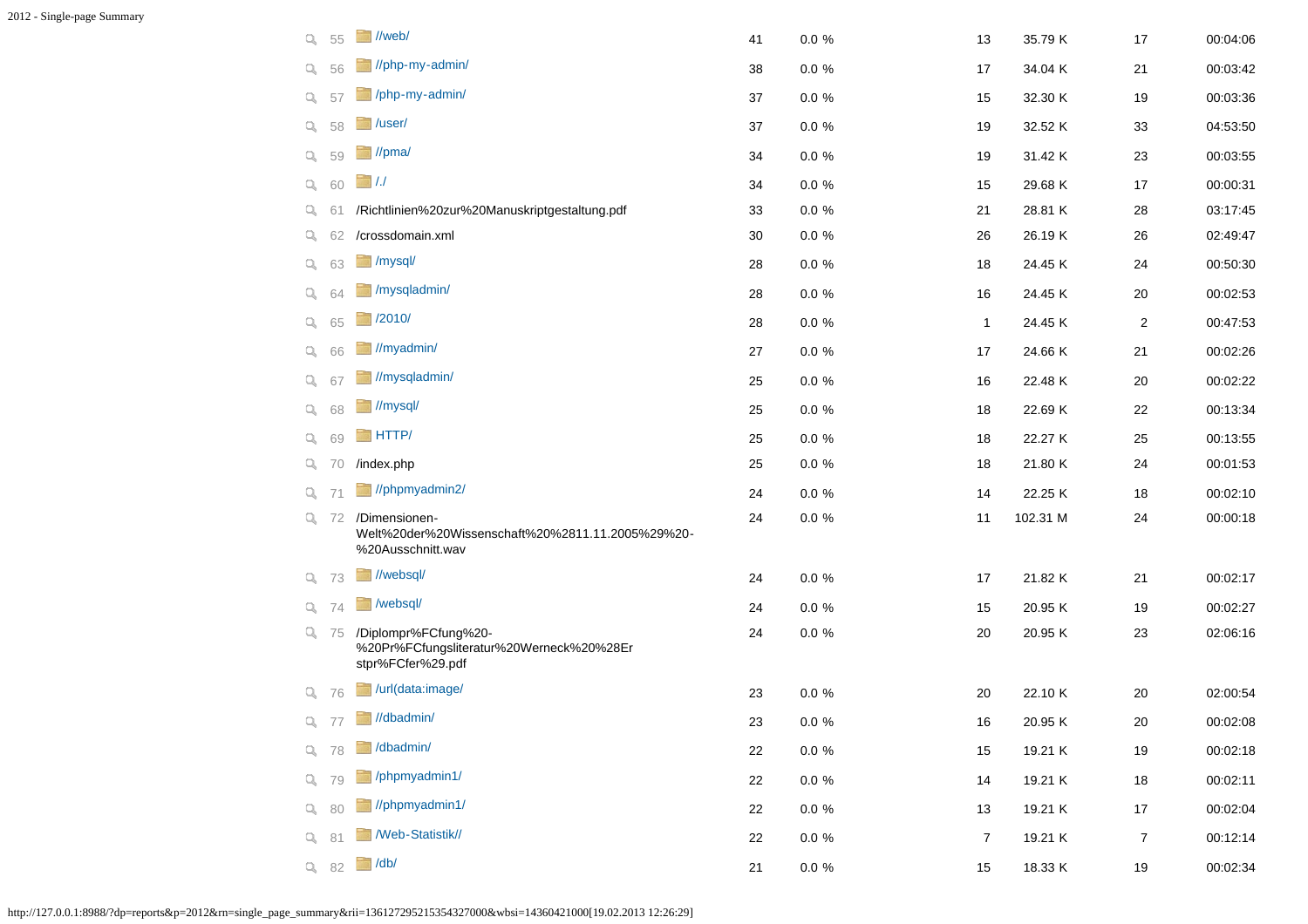|             |    |                                            |         |           | Row 1 - 100 of 448       | $\left  \cdot \right $ > $\left  \cdot \right $ | <b>Custom</b> Show rows: 100 |                  |
|-------------|----|--------------------------------------------|---------|-----------|--------------------------|-------------------------------------------------|------------------------------|------------------|
|             |    | <b>Total</b>                               | 126,487 | 100.0 %   | -                        | 13.87 G                                         |                              | $-213d$ 05:27:09 |
|             |    | 348 other items                            | 1,442   | 1.1%      | $\overline{\phantom{0}}$ | 5.07 G                                          |                              | 23:41:37         |
| Q 100       |    | /phpmyadmin2                               | 18      | $0.0\ \%$ | 12                       | 15.71 K                                         | 16                           | 00:02:05         |
| $Q_{\rm c}$ | 99 | //xampp/                                   | 18      | $0.0 \%$  | 12                       | 15.71 K                                         | 16                           | 00:24:37         |
| Q           | 98 | //phpMyAdmin-2.5.5-rc2/                    | 18      | $0.0 \%$  | 11                       | 15.71 K                                         | 15                           | 00:01:49         |
| $\Box$      | 97 | 72007/                                     | 18      | $0.0\ \%$ | $\mathbf{1}$             | 15.71 K                                         | 2                            | 00:38:10         |
| $Q_{\rm c}$ | 96 | 72006/                                     | 18      | $0.0 \%$  | $\mathbf{1}$             | 15.71 K                                         | $\overline{2}$               | 00:44:30         |
| $\alpha$    | 95 | $\blacksquare$ /ldap/                      | 18      | $0.0 \%$  | $\mathbf 1$              | 19.62 K                                         | $\mathbf{1}$                 | 00:22:30         |
| Q           | 94 | $t$ /temp/                                 | 18      | $0.0 \%$  | 6                        | 284.61 M                                        | 5                            | 00:57:04         |
| $\alpha$    | 93 | //phpMyAdmin-2.2.3/                        | 18      | $0.0 \%$  | 11                       | 15.71 K                                         | 15                           | 00:01:42         |
| $Q_{\rm c}$ | 92 | //phpMyAdmin-2/                            | 19      | $0.0 \%$  | 13                       | 17.24 K                                         | 17                           | 00:01:42         |
| q           | 91 | $t$ ypo3/                                  | 19      | $0.0 \%$  | 13                       | 16.59 K                                         | 17                           | 00:01:57         |
| q           | 90 | /xampp/                                    | 19      | $0.0 \%$  | 13                       | 16.59 K                                         | 17                           | 00:07:57         |
| q           | 89 | /phpadmin/                                 | 19      | $0.0 \%$  | 14                       | 16.59 K                                         | 17                           | 00:01:50         |
| $Q_{\rm c}$ | 88 | $\frac{1}{2}$ //typo3/                     | 20      | $0.0 \%$  | 13                       | 17.46 K                                         | 17                           | 00:01:52         |
| Q           | 87 | //phpadmin/                                | 20      | $0.0 \%$  | 13                       | 17.46 K                                         | 17                           | 00:02:01         |
| Q           | 86 | /mailto:harald.werneck@univie.ac.at        | 20      | $0.0\ \%$ | 20                       | 17.46 K                                         | $20\,$                       | 00:09:50         |
| Q.          | 85 | /w00tw00t.at.blackhats.romanian.anti-sec:) | 20      | $0.0 \%$  | 19                       | 17.46 K                                         | 19                           | 00:01:58         |
| Q           | 84 | $\Box$ //db/                               | 20      | $0.0 \%$  | 13                       | 17.46 K                                         | 17                           | 00:01:48         |
| q           | 83 | /muieblackcat                              | 21      | $0.0 \%$  | 14                       | 18.33 K                                         | 18                           | 00:01:57         |

| ___<br>Pages |  |  |
|--------------|--|--|
|              |  |  |

|    | Page        |                                                                                        | $\downarrow$ Page views |          | <b>Visitors</b> | <b>Size</b> | <b>Sessions</b> | <b>Session</b><br>duration |
|----|-------------|----------------------------------------------------------------------------------------|-------------------------|----------|-----------------|-------------|-----------------|----------------------------|
| q  |             | /Web-Statistik/2009/Referring%25252525252525252<br>52525252525252525252525252525252525 | 14.498                  | 11.5 %   |                 | 13.52 M     | 83              | 15:50:54                   |
|    | /robots.txt |                                                                                        | 6.010                   | $4.8 \%$ | 1.183           | 5.12 M      | 1,826           | 17d 22:14:14               |
| Q. |             | (default page)                                                                         | 5.485                   | $4.3 \%$ | 2.282           | 96.65 M     | 1.385           | 17d 06:40:39               |
| Q  |             | /Web-Statistik/2008/2008/Referring%2525252525                                          | 5.040                   | 4.0%     |                 | 4.70 M      | 37              | 03:58:02                   |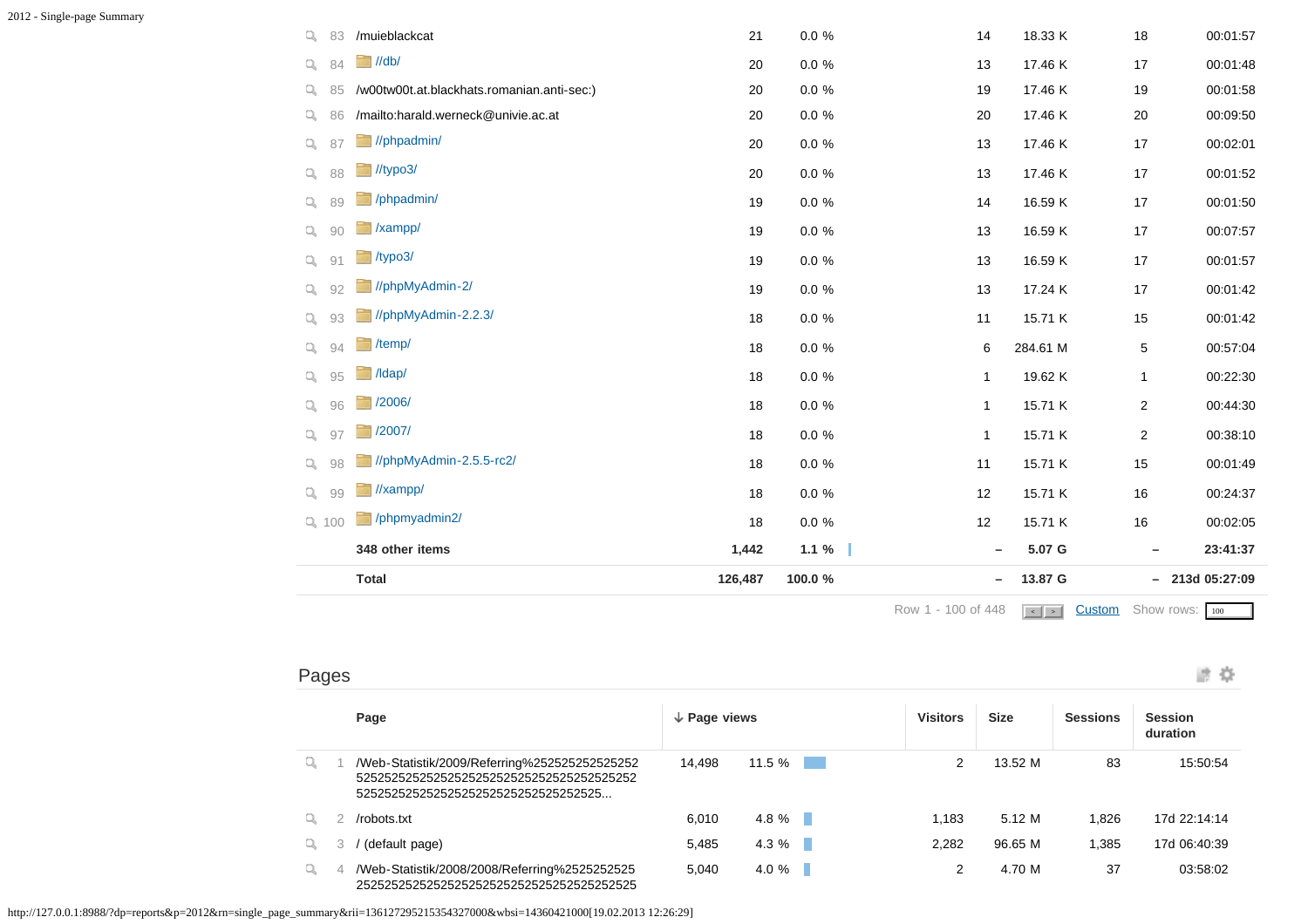#### 25252525252525252525252525252525252...

| q. | 5  | /Web-Statistik/2005/Referring%252525252525252<br>52525252525252525252525252525252525 | 4,582 | 3.6%     | 2     | 4.28 M   | 29  | 04:59:37    |
|----|----|--------------------------------------------------------------------------------------|-------|----------|-------|----------|-----|-------------|
| q  | 6  | /Zitierung_DGPs.pdf                                                                  | 1,724 | 1.4%     | 1,347 | 93.68 M  | 736 | 8d 05:53:11 |
| q. |    | /Lehre/SS97/Reader(LA)-SS97.htm                                                      | 1,326 | 1.0%     | 646   | 316.08 M | 813 | 6d 11:09:46 |
| Q, | 8  | /Lehre/SS98/Reader-SS98.htm                                                          | 1,257 | 1.0 %    | 751   | 540.82 M | 682 | 5d 12:32:34 |
| q  | 9  | /FIL/FIL-Infos_t6.htm                                                                | 1,091 | 0.9%     | 299   | 29.65 M  | 644 | 4d 17:44:49 |
| Q. | 10 | /Lehre/SS2012/PP-57-1-11.htm                                                         | 1,066 | 0.8 %    | 785   | 8.76 M   | 525 | 4d 10:53:18 |
| Q. | 11 | /Publikationen.htm                                                                   | 992   | 0.8%     | 532   | 116.88 M | 572 | 3d 09:22:13 |
| Q. | 12 | /Taetigkeiten.htm                                                                    | 963   | 0.8%     | 544   | 137.81 M | 574 | 3d 09:32:37 |
| ų. | 13 | /Lehre/WS97-98/Reader-WS97-98.htm                                                    | 932   | 0.7%     | 539   | 356.77 M | 547 | 4d 01:38:43 |
| Q. | 14 | /OEGIF/Tagung2003/Fthenakis.pdf                                                      | 824   | 0.7%     | 718   | 1.03 G   | 478 | 4d 08:53:48 |
| q. | 15 | /Scheidungs-Buch.htm                                                                 | 692   | $0.5 \%$ | 400   | 19.01 M  | 470 | 2d 19:59:43 |
| ų. | 16 | /Familienpsychologie-Buch.htm                                                        | 659   | 0.5%     | 307   | 18.29 M  | 446 | 2d 07:40:51 |
| Q. | 17 | /Epsy97/Enke-Buch.htm                                                                | 574   | $0.5 \%$ | 246   | 10.95 M  | 378 | 1d 20:21:27 |
| Q. | 18 | /Lehre/SS97/Reader-WS96-97.htm                                                       | 557   | 0.4%     | 273   | 191.98 M | 377 | 2d 07:32:54 |
| Q. | 19 | /Lehre/WS2012-2013/PP-57-1-11.htm                                                    | 532   | 0.4%     | 413   | 4.54 M   | 243 | 2d 07:11:25 |
| Q. | 20 | /PEU-Artikel.htm                                                                     | 442   | 0.3%     | 324   | 21.63 M  | 332 | 1d 19:57:33 |
| q. | 21 | /FIL/Forschungsbericht_t5.pdf                                                        | 440   | 0.3%     | 272   | 629.00 M | 329 | 2d 05:29:22 |
| Q. | 22 | /Lehre/SS97/Reader-SS97.htm                                                          | 440   | 0.3%     | 235   | 125.98 M | 335 | 1d 21:38:40 |
| Q. | 23 | /Lehre/SS2012/264.htm                                                                | 425   | 0.3%     | 259   | 2.35 M   | 312 | 16:50:52    |
| Q. | 24 | /Lehre/SS2007/Reader-Elternbildung.pdf                                               | 417   | 0.3%     | 280   | 393.47 M | 301 | 2d 00:30:42 |
| Q. | 25 | /Lebenslauf.htm                                                                      | 413   | 0.3%     | 331   | 1.25 M   | 303 | 1d 04:56:46 |
| Q. | 26 | /Lehre/SS2012/144-II.htm                                                             | 394   | 0.3%     | 263   | 2.69 M   | 258 | 1d 01:04:55 |
| Q. | 27 | /Lehre/SS2012/144-I.htm                                                              | 388   | 0.3%     | 267   | 2.69 M   | 262 | 1d 04:52:19 |
| Q. | 28 | /Lehre/SS2000/Reader.pdf                                                             | 352   | 0.3%     | 207   | 174.42 M | 276 | 1d 13:42:43 |
| Q. | 29 | /Lehre/SS97/2305.htm                                                                 | 350   | 0.3%     | 161   | 13.75 M  | 292 | 1d 09:17:07 |
| Q. | 30 | /Lehre/SS97/Reader%28LA%29-SS97.htm                                                  | 348   | 0.3%     | 149   | 85.84 M  | 246 | 1d 10:38:00 |
| q  | 31 | /Diplomarbeitsvoraussetzungen-Werneck.pdf                                            | 343   | 0.3%     | 248   | 18.04 M  | 255 | 1d 11:48:08 |
| Q. | 32 | /FIL/Forschungsbericht_t6.pdf                                                        | 342   | 0.3%     | 190   | 287.69 M | 245 | 1d 11:31:42 |
| Q. | 33 | /Scheidungs-Buch2011.htm                                                             | 333   | 0.3%     | 212   | 9.51 M   | 265 | 1d 00:24:24 |
| Q. | 34 | /Lehre.htm                                                                           | 325   | 0.3%     | 230   | 17.78 M  | 245 | 15:28:54    |
| Q. | 35 | /Lehre/WS2011-2012/PP-57-1-11.htm                                                    | 324   | 0.3 %    | 241   | 2.53 M   | 240 | 23:45:02    |
| q. | 36 | /Lehre/WS2012-2013/144-II.htm                                                        | 310   | $0.2 \%$ | 233   | 2.14 M   | 199 | 1d 05:16:14 |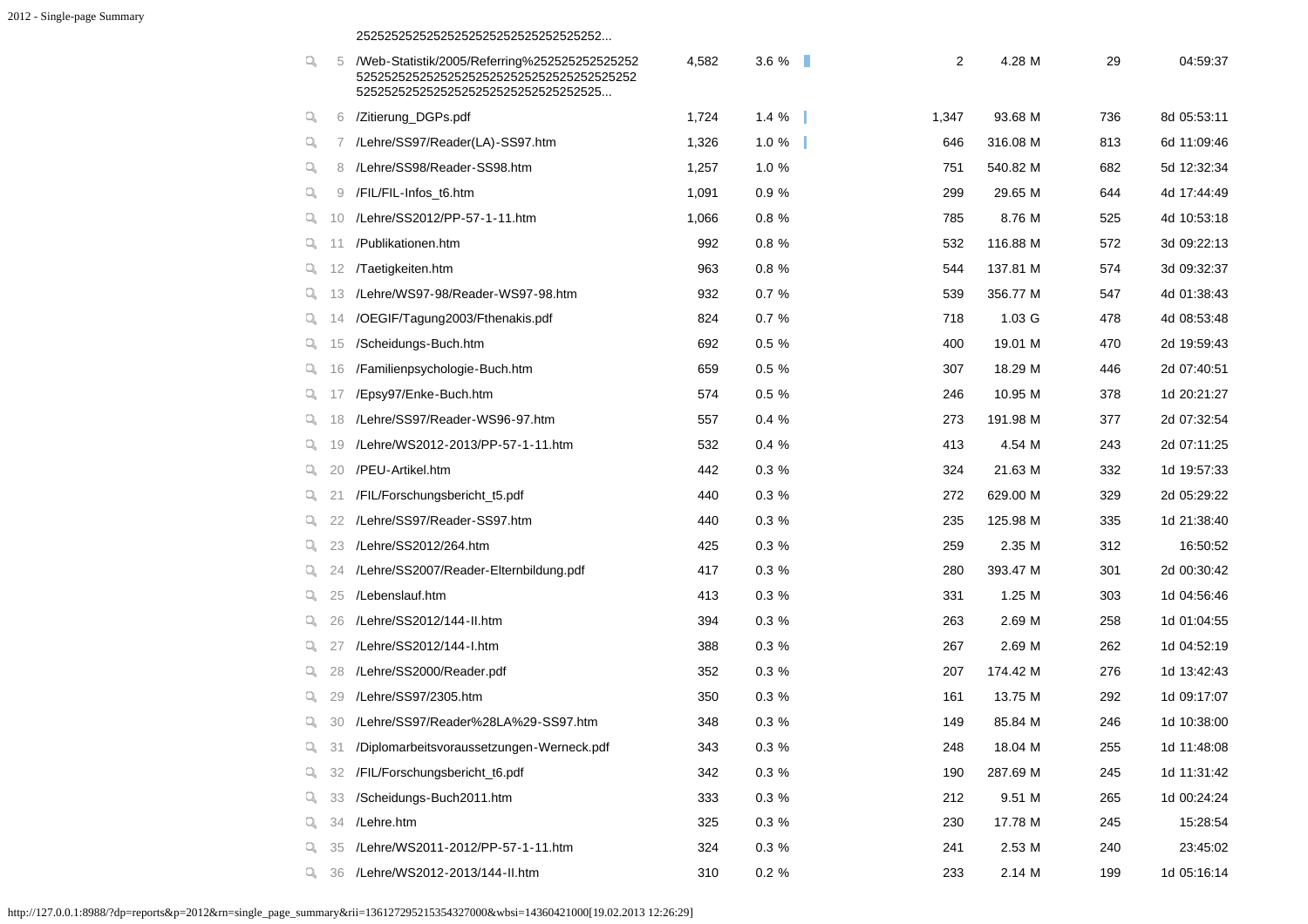| q           | 37 | /Diplompruefungsliteratur_Werneck_Erstpruefer.pdf | 308 | 0.2 %    | 234 | 32.98 M  | 224 | 1d 05:22:04 |
|-------------|----|---------------------------------------------------|-----|----------|-----|----------|-----|-------------|
| Q.          | 38 | /Lehre/WS97-98/2304.htm                           | 306 | 0.2 %    | 158 | 7.40 M   | 248 | 1d 01:25:02 |
| Q.          | 39 | /Lehre/SS2012/Forschungsseminar/Planung.doc       | 302 | 0.2%     | 126 | 8.93 M   | 176 | 1d 02:31:23 |
| Q.          | 40 | /FIL/Forschungsbericht_t4.pdf                     | 298 | $0.2 \%$ | 162 | 295.58 M | 246 | 1d 10:12:16 |
| Q.          | 41 | /Lehre/SS2001/1304.htm                            | 270 | $0.2 \%$ | 152 | 15.66 M  | 220 | 21:02:14    |
| Q.          | 42 | /epsy97/eltern-abstracts.htm                      | 267 | 0.2%     | 141 | 8.27 M   | 214 | 17:26:53    |
| Q.          | 43 | /Lehre/WS99-2000/Reader.pdf                       | 263 | 0.2%     | 117 | 327.31 M | 199 | 1d 03:48:36 |
| Q.          | 44 | /OEGIF/AK-Familienpsychologie.htm                 | 259 | $0.2 \%$ | 96  | 1.85 M   | 203 | 20:48:39    |
| $Q_{\rm c}$ | 45 | /Referat-Fribourg99.pdf                           | 249 | 0.2%     | 132 | 7.62 M   | 216 | 1d 07:54:19 |
| Q.          | 46 | /Lehre/WS2011-2012/144-II.htm                     | 245 | 0.2%     | 150 | 1.75 M   | 206 | 17:52:29    |
| Q.          | 47 | /Web-Statistik/2005/General%2BStatistics.html     | 230 | 0.2%     | 11  | 200.80 K | 47  | 01:35:38    |
| Q.          | 48 | /2005/General%2BStatistics.html                   | 228 | 0.2%     | 9   | 199.05 K | 47  | 06:20:22    |
| Q.          | 49 | /LEHRE/SS99/2305(Voranmeldungen).htm              | 222 | 0.2 %    | 88  | 3.15 M   | 142 | 13:43:11    |
| Q.          | 50 | /Lehre/SS97/1304.htm                              | 222 | $0.2 \%$ | 115 | 12.13 M  | 186 | 19:07:38    |
| Q.          | 51 | /esf-workshop2010/Fathers childcohorts.htm        | 218 | $0.2 \%$ | 132 | 3.75 M   | 183 | 13:22:21    |
| Q.          | 52 | /Epsy97/Buch_Titelblatt.htm                       | 214 | 0.2%     | 114 | 229.51 K | 187 | 15:01:31    |
| Q.          | 53 | /Referat-NeueVaeter97.pdf                         | 214 | 0.2%     | 151 | 7.63 M   | 176 | 1d 02:15:35 |
| Q.          | 54 | /Referat-Scheidung2000.pdf                        | 212 | 0.2 %    | 110 | 7.64 M   | 168 | 21:19:59    |
| Q.          | 55 | /Lehre/WS2011-2012/STEOP_A2.htm                   | 210 | $0.2 \%$ | 130 | 680.33 K | 168 | 12:18:03    |
| Q.          | 56 | /2009/Referring%252525252525252525252525          | 210 | $0.2 \%$ | 2   | 183.34 K | 83  | 00:00:30    |
| ч.          | 57 | /Lehre/SS98/2305.htm                              | 204 | $0.2 \%$ | 129 | 3.50 M   | 169 | 14:25:01    |
| Q.          | 58 | /Buch-Scheidungspsychologie.htm                   | 201 | $0.2 \%$ | 126 | 145.45 K | 181 | 12:46:53    |
| Q.          | 59 | /Lehre/WS2011-2012/STEOP_A3.htm                   | 196 | $0.2 \%$ | 117 | 577.16 K | 164 | 11:51:29    |
| Q.          | 60 | /Lehre/SS2000/1304.htm                            | 194 | 0.2%     | 97  | 9.91 M   | 163 | 11:55:44    |
| Q.          | 61 | /Lehre/WS99-2000/1302.htm                         | 193 | 0.2%     | 86  | 8.64 M   | 161 | 15:10:01    |
| Q.          | 62 | /Lehre/WS2011-2012/264.htm                        | 192 | 0.2 %    | 121 | 1.11 M   | 165 | 10:31:34    |
| q.          | 63 | /Lehre/SS97/Entwicklungspsychologie-AllgLA.htm    | 192 | 0.2 %    | 110 | 1.90 M   | 169 | 16:37:50    |
| Q.          | 64 | /Lehre/WS2011-2012/STEOP A4.htm                   | 191 | $0.2 \%$ | 130 | 619.85 K | 163 | 13:25:19    |
| Q.          | 65 | /Buch-Vaeter.htm                                  | 190 | $0.2 \%$ | 144 | 160.78 K | 167 | 07:19:58    |
| Q.          | 66 | /FIL/FIL-Publikationen%20(Sept.%202007).pdf       | 186 | 0.1%     | 77  | 9.74 M   | 154 | 21:41:06    |
| Q.          | 67 | /Familienforschung-links.html                     | 185 | 0.1%     | 120 | 2.18 M   | 163 | 06:05:34    |
| Q.          | 68 | /Lehre/WS2000-2001/2304.htm                       | 185 | 0.1%     | 97  | 4.98 M   | 152 | 12:46:15    |
| Q.          | 69 | /Lehre/WS2012-2013/264.htm                        | 183 | 0.1%     | 128 | 1.06 M   | 129 | 06:28:17    |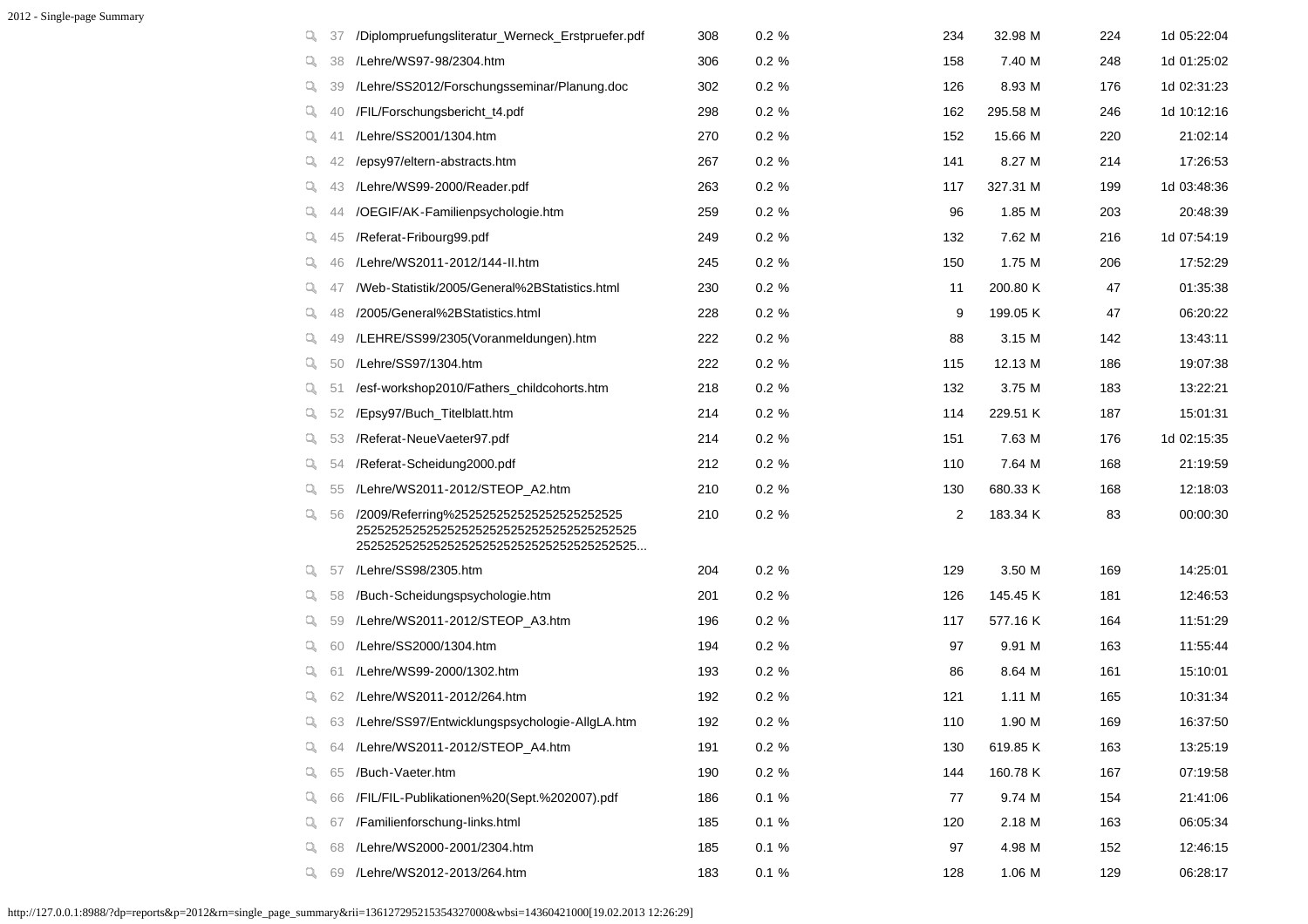| q  | 70        | /Web-Statistik/2005/2005.html                               | 182    | 0.1%   | 103 | 48.32 K  | 160 | 03:44:26     |
|----|-----------|-------------------------------------------------------------|--------|--------|-----|----------|-----|--------------|
| Q. | 71        | /Lehre/SS2011/144-I.htm                                     | 182    | 0.1%   | 107 | 1.32 M   | 164 | 12:48:41     |
| ч. | 72        | /Lehre/WS2011-2012/STEOP_A1.htm                             | 177    | 0.1%   | 127 | 516.56 K | 155 | 10:22:30     |
|    | Q $73$    | /Aktive_Vaterschaft-Inhaltsverzeichnis.pdf                  | 175    | 0.1%   | 71  | 3.79 M   | 142 | 19:08:13     |
| Q. | 74        | /Lehre/SS2001/2305.htm                                      | 174    | 0.1%   | 111 | 4.34 M   | 143 | 09:41:08     |
| Q. | 75        | /Buch-Familienpsychologie.htm                               | 172    | 0.1%   | 116 | 145.25 K | 153 | 08:14:47     |
| Q. | 76        | /Lehre/WS2001-2002/2304(Voranmeldungen2001-<br>2002).htm    | 172    | 0.1%   | 86  | 1.39 M   | 140 | 13:24:35     |
| Q. | -77       | /AktiveVaterschaft.htm                                      | 171    | 0.1%   | 117 | 153.81 K | 149 | 09:22:47     |
| Q. | 78        | /Lehre/SS2011/PP-57-1-10.htm                                | 170    | 0.1%   | 103 | 1.71 M   | 150 | 08:26:22     |
| Q. | 79        | /Lehre/SS99/1304.htm                                        | 169    | 0.1%   | 96  | 14.08 M  | 138 | 11:27:02     |
| Q. | 80        | /Lehre/WS2012-<br>2013/Forschungsseminar/Planung.doc        | 156    | 0.1%   | 70  | 5.37 M   | 82  | 10:37:25     |
| q. | 81        | /Lehre/SS2011/144-II.htm                                    | 153    | 0.1%   | 91  | 1.05 M   | 136 | 09:18:31     |
| Q. | 82        | /Web-Statistik/2007/index.html                              | 153    | 0.1%   | 105 | 41.27 K  | 129 | 03:25:57     |
| Q. | 83        | /Hogrefe-Buch2002.htm                                       | 150    | 0.1%   | 104 | 144.34 K | 142 | 05:06:12     |
| Q. | 84        | /Lehre/SS2011/264.htm                                       | 149    | 0.1%   | 89  | 867.69 K | 134 | 09:00:22     |
| Q. | 85        | /Lehre/SS98/1304.htm                                        | 145    | 0.1%   | 76  | 9.92 M   | 125 | 08:17:57     |
| Q. | 86        | /Lehre/WS2000-2001/1302.htm                                 | 143    | 0.1%   | 82  | 51.76 M  | 127 | 08:14:00     |
| ч. | 87        | /Lehre/WS2010-2011/144-I.htm                                | 142    | 0.1%   | 79  | 1.30 M   | 127 | 05:44:15     |
| q. | 88        | /OEGIF/Tagung2003/Tagungsdokumentation.pdf                  | 140    | 0.1%   | 120 | 102.99 M | 117 | 13:59:31     |
| Q. | 89        | /w00tw00t.at.ISC.SANS.DFind:)                               | 137    | 0.1%   | 70  | 119.21 K | 125 | 14:31:07     |
| q. | 90        | /Lehre/SS2012/Forschungsseminar/ (default page)             | 135    | 0.1%   | 52  | 98.32 K  | 69  | 05:30:20     |
| Q. | 91        | /OEGIF/Publikationen/Beiglboeck.pdf                         | 134    | 0.1%   | 73  | 1.61 M   | 125 | 15:25:42     |
| Q. | 92        | /Lehre/WS2001-2002/Gastprofessur.htm                        | 134    | 0.1%   | 50  | 754.69 K | 87  | 05:03:22     |
| Q. | 93        | /Web-Statistik/2006/2006.html                               | 133    | 0.1%   | 95  | 35.54 K  | 119 | 02:52:52     |
| Q. | 94        | /OEGIF/Klgft2001-Abstractband.pdf                           | 132    | 0.1%   | 42  | 18.40 M  | 110 | 15:00:14     |
| Q. | 95        | /Lehre/SS2010/144-I.htm                                     | 132    | 0.1%   | 77  | 1.03 M   | 124 | 06:27:36     |
| Q. |           | 96 /LEHRE/WS2000-<br>2001/2304(Voranmeldungen2000-2001).htm | 132    | 0.1%   | 63  | 1.14 M   | 83  | 05:02:00     |
| Q. | 97        | /Web-Statistik/2009/2009.html                               | 130    | 0.1%   | 95  | 35.62 K  | 118 | 04:31:05     |
| Q. | 98        | /Lehre/WS99-2000/2304.htm                                   | 130    | 0.1%   | 72  | 2.39 M   | 117 | 09:00:54     |
| ų. | 99        | /Lehre/WS2010-2011/PP-57-1-10.htm                           | 130    | 0.1%   | 84  | 1.30 M   | 121 | 08:27:28     |
|    | $Q_1$ 100 | /Lehre/WS2010-2011/BacA.htm                                 | 130    | 0.1%   | 77  | 365.96 K | 111 | 06:41:03     |
|    |           | 2675 other items                                            | 59,194 | 46.8 % |     | 8.18 G   |     | 63d 02:30:53 |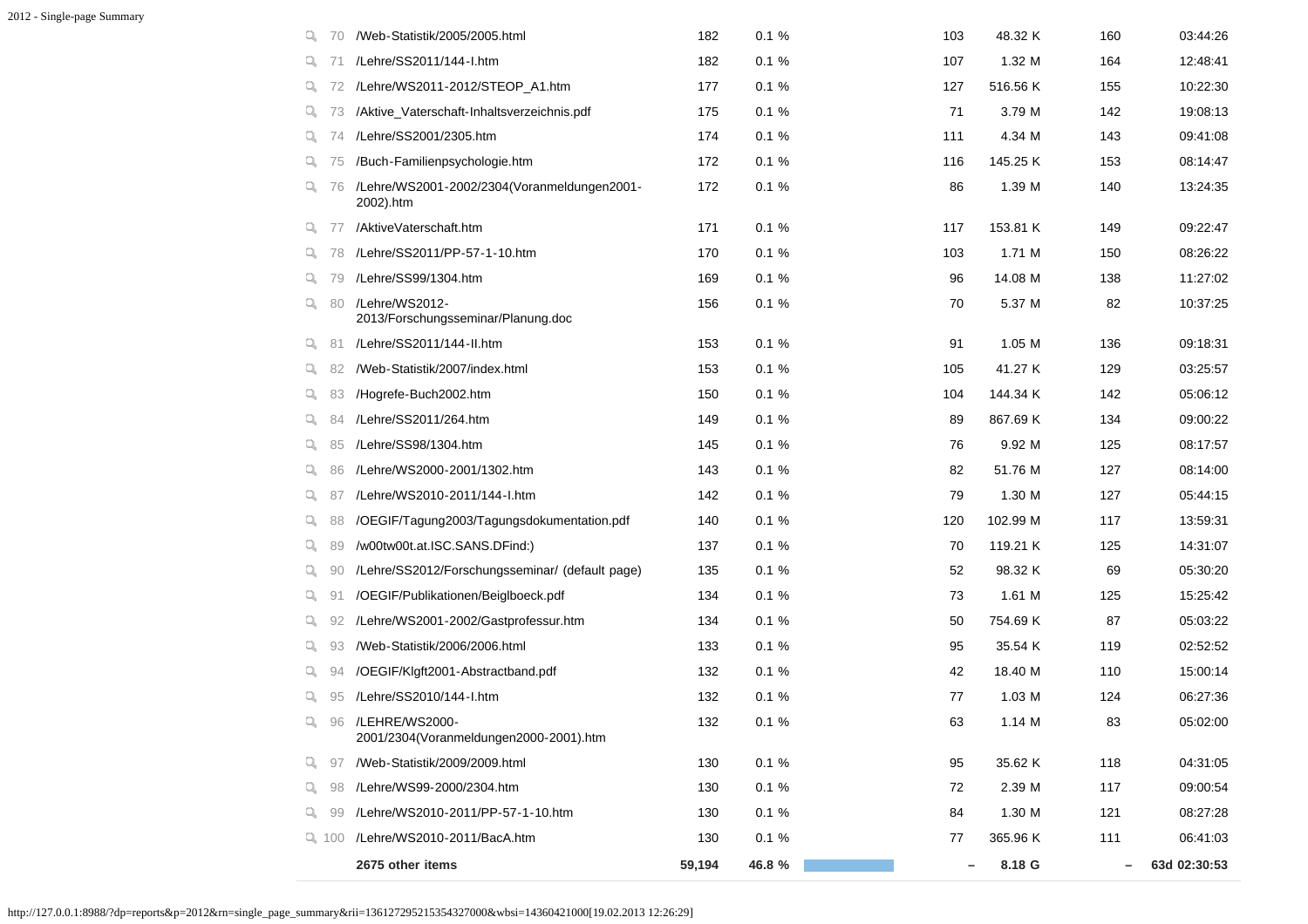File types

Row 1 - 100 of 2775 <sup>&</sup>lt; <sup>&</sup>gt; [Custom](javascript:;) Show rows: 100 < > 100

|                     | File type      | $\downarrow$ Page views |         |     | <b>Visitors</b> | <b>Size</b> | <b>Sessions</b> | <b>Session duration</b> |
|---------------------|----------------|-------------------------|---------|-----|-----------------|-------------|-----------------|-------------------------|
| Q.<br>-1            | <b>HTML</b>    | 63,641                  | 50.3 %  |     | 1,030           | 89.09 M     | 1,301           | 21d 22:56:36            |
| $\overline{2}$<br>q | HTM            | 35,092                  | 27.7 %  |     | 6,564           | 2.37 G      | 2,282           | 101d 03:08:53           |
| 3<br>Q              | (no type)      | 8,889                   | 7.0 %   |     | 2,834           | 102.14 M    | 1,639           | 25d 18:30:53            |
| $\overline{4}$<br>a | <b>PDF</b>     | 8,299                   | 6.6 %   | a s | 3,896           | 5.61 G      | 1,686           | 39d 00:00:11            |
| 5<br>Q              | <b>TXT</b>     | 6,032                   | 4.8 %   | ٠   | 1,188           | 5.13 M      | 1,829           | 18d 01:28:47            |
| 6<br>Q              | PHP            | 2,483                   | 2.0%    |     | 129             | 2.12M       | 138             | 1d 00:52:16             |
| 7<br>Q              | <b>DOC</b>     | 1,244                   | 1.0%    |     | 427             | 112.83 M    | 581             | 5d 02:07:14             |
| 8<br>Q              | XML            | 308                     | 0.2%    |     | 90              | 188.61 K    | 112             | 07:40:20                |
| 9<br>Q              | MSO            | 140                     | 0.1%    |     | 48              | 122.23 K    | 60              | 01:20:43                |
| Q<br>10             | <b>THMX</b>    | 115                     | 0.1%    |     | 54              | 232.88 K    | 61              | 00:42:05                |
|                     | 27 other items | 244                     | 0.2%    |     |                 | 5.59 G      |                 | 18:39:11                |
|                     | <b>Total</b>   | 126,487                 | 100.0 % |     | —               | 13.87 G     | -               | 213d 05:27:09           |
|                     |                |                         |         |     |                 |             |                 |                         |

Row 1 - 10 of 37  $\sqrt{2}$  [Custom](javascript:;) Show rows: 10

#### Hostnames

■ 章

|         | Hostname        | $\downarrow$ Page views |          | <b>Visitors</b> | <b>Size</b> | <b>Sessions</b> | <b>Session duration</b> |
|---------|-----------------|-------------------------|----------|-----------------|-------------|-----------------|-------------------------|
| u.      | 46.118.112.135  | 37,515                  | 29.7 %   |                 | 33.85 M     | 69              | 14:15:38                |
| 2<br>u  | 178.137.16.47   | 17,712                  | 14.0 %   |                 | 15.24 M     | 45              | 16:14:42                |
| 3<br>Q. | 178.154.204.250 | 1,688                   | 1.3%     |                 | 110.11 M    | 390             | 7d 05:43:30             |
| 4<br>u. | 93.158.145.27   | 1,664                   | 1.3%     |                 | 271.58 M    | 508             | 8d 11:34:05             |
| 5<br>u  | 176.9.50.103    | 1,466                   | $1.2 \%$ |                 | 59.01 M     | 6               | 00:47:16                |
| 6<br>u. | 66.249.73.131   | 1,341                   | 1.1%     |                 | 122.91 M    | 207             | 6d 22:28:24             |
| u       | 176.9.148.197   | 1,210                   | 1.0%     |                 | 51.96 M     | 5               | 01:01:37                |
| 8<br>u. | 94.23.225.68    | 1,198                   | 0.9%     |                 | 253.45 M    | 575             | 4d 05:28:58             |
| 9<br>Q  | 85.17.29.107    | 1,187                   | 0.9%     |                 | 10.83 M     | 4               | 00:56:58                |
| Q 10    | 176.9.148.194   | 992                     | 0.8%     |                 | 45.07 M     | 4               | 00:45:56                |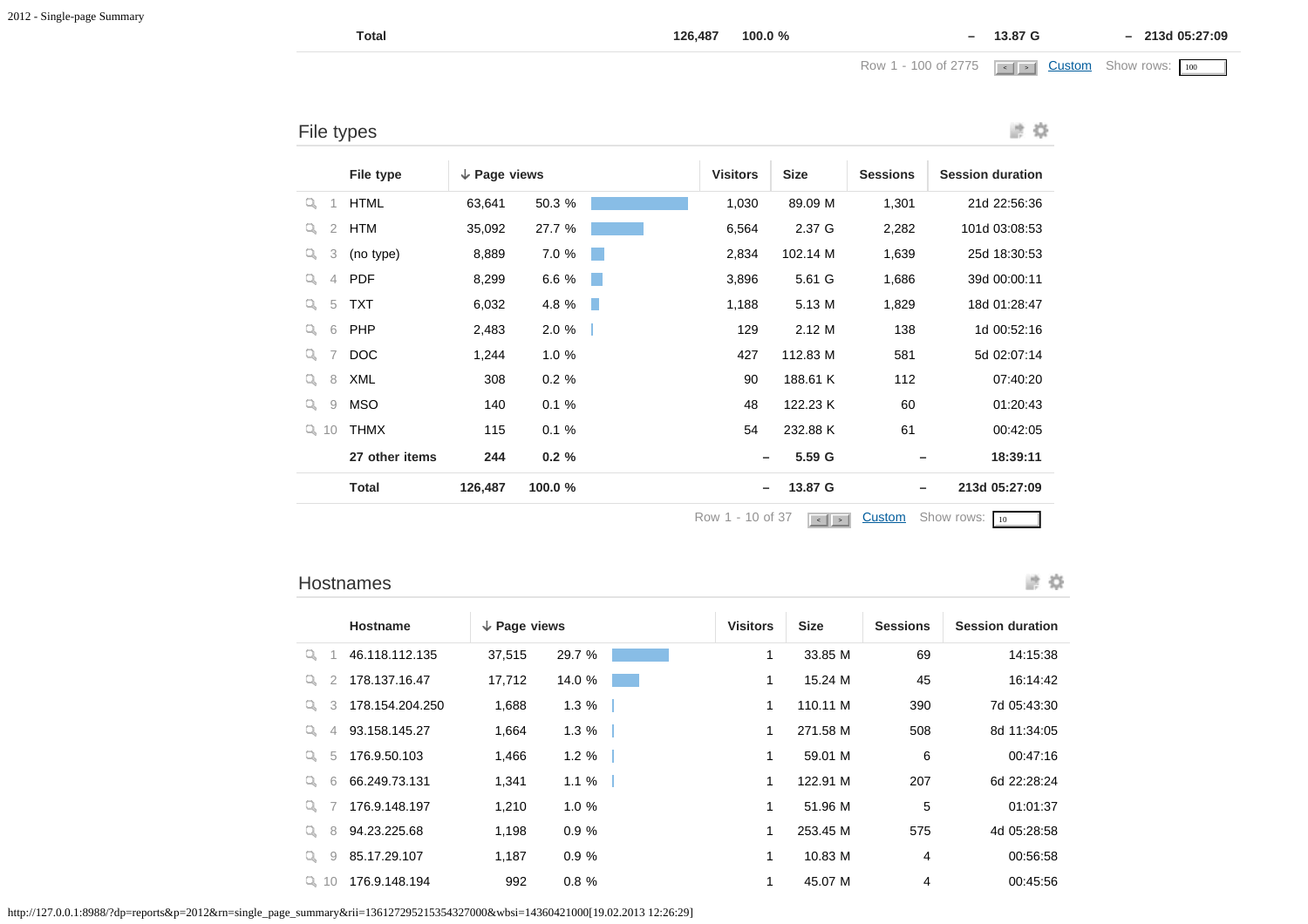| 13637 other items | 60.514  | 47.8 %  | $-12.92 \text{ G}$                                              | $\overline{\phantom{0}}$ | 184d 22:10:05 |
|-------------------|---------|---------|-----------------------------------------------------------------|--------------------------|---------------|
| Total             | 126.487 | 100.0 % | $-$ 13.87 G                                                     | $\overline{\phantom{m}}$ | 213d 05:27:09 |
|                   |         |         | Row 1 - 10 of 13647 $\left  \cdot \right $ Dustom Show rows: 10 |                          |               |

### 进收

# Domain descriptions **Domain description Page views Visitors Size Sessions Session duration** 0 1 IP Address 126,487 100.0 % 13,647 13,647 13.87 G 2,658 213d 05:27:09 **Total 126,487 100.0 % – 13.87 G – 213d 05:27:09**

Row 1 - 1 of 1  $\leq$   $\leq$  **[Custom](javascript:;)** Show rows:  $\frac{10}{10}$ 

### **Countries**

診察

|                     | Country             | $\downarrow$ Page views |             | <b>Visitors</b> | <b>Size</b> | <b>Sessions</b> | <b>Session duration</b> |
|---------------------|---------------------|-------------------------|-------------|-----------------|-------------|-----------------|-------------------------|
| Q<br>1              | Ukraine/            | 56,324                  | 44.5 %      | 227             | 109.29 M    | 406             | 3d 17:06:19             |
| Q<br>$\overline{2}$ | United States/      | 24,561                  | 19.4 %      | 1,576           | 1.64 G      | 2,406           | 100d 01:33:01           |
| Q<br>3              | Germany/            | 16,701                  | 13.2 %      | 4,859           | 3.07 G      | 1,436           | 31d 12:49:38            |
| Q<br>4              | Austria/            | 9,265                   | 7.3 %       | 4,043           | 7.15 G      | 1,143           | 29d 14:48:46            |
| Q<br>5              | Russian Federation/ | 4,176                   | 3.3 %<br>ш  | 268             | 516.72 M    | 1,029           | 17d 16:19:05            |
| Q<br>6              | France/             | 3,596                   | 2.8 %<br>٠  | 135             | 569.67 M    | 913             | 10d 17:27:33            |
| Q                   | China/              | 3,265                   | 2.6 %<br>H. | 593             | 175.23 M    | 740             | 6d 16:10:35             |
| Q<br>8              | Netherlands/        | 2,492                   | 2.0 %       | 97              | 55.93 M     | 150             | 23:31:36                |
| Q<br>9              | Sweden/             | 635                     | 0.5 %       | 98              | 38.43 M     | 208             | 2d 06:56:29             |
| Q.<br>10            | Spain/              | 602                     | 0.5%        | 34              | 16.36 M     | 30              | 04:14:04                |
| $Q_1$ 11            | Latvia/             | 566                     | 0.4%        | 18              | 4.06 M      | 57              | 09:24:55                |
| $Q$ 12              | Canada/             | 502                     | 0.4 %       | 99              | 32.60 M     | 139             | 1d 03:46:17             |
| Q.<br>13            | United Kingdom/     | 400                     | 0.3%        | 104             | 62.27 M     | 105             | 17:45:35                |
| Q.<br>14            | Switzerland/        | 387                     | 0.3%        | 320             | 216.64 M    | 245             | 1d 18:30:35             |
| $Q$ 15              | Japan/              | 356                     | 0.3%        | 92              | 16.34 M     | 163             | 23:43:24                |
| $Q$ 16              | Europe/             | 351                     | 0.3%        | 47              | 23.35 M     | 48              | 07:51:10                |
| $Q$ 17              | Korea, Republic of/ | 258                     | 0.2%        | 26              | 1.82 M      | 64              | 10:34:47                |
| $Q$ 18              | Hong Kong/          | 180                     | 0.1%        | 7               | 169.26 K    | 8               | 00:41:12                |
| $Q$ 19              | Portugal/           | 161                     | 0.1%        | 6               | 2.76 M      | 7               | 01:01:52                |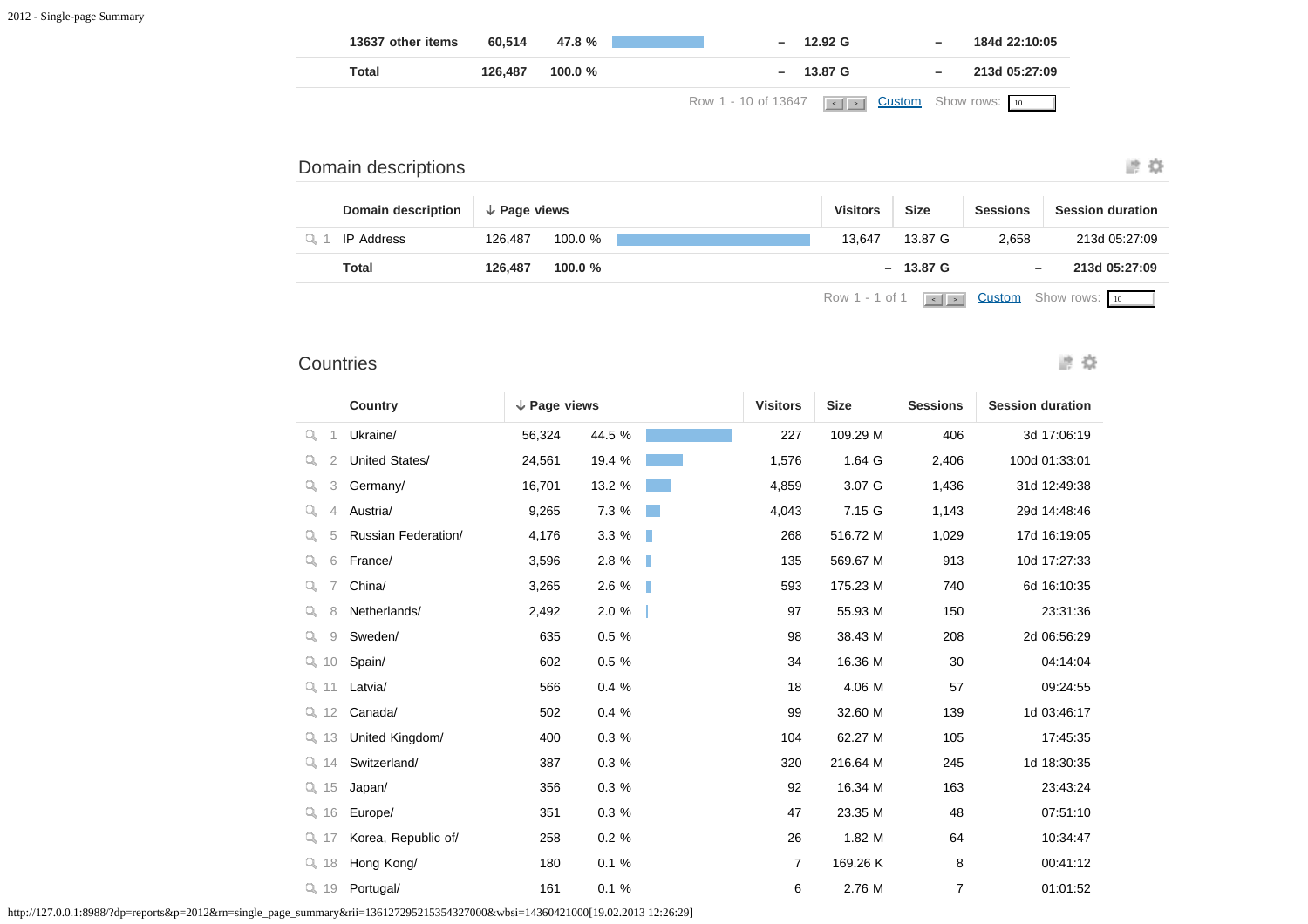| $Q$ 20            | Luxembourg/      | 105    | 0.1%     | 16           | 10.95 M  | 21           | 02:57:43 |
|-------------------|------------------|--------|----------|--------------|----------|--------------|----------|
| Q 21              | Lithuania/       | 104    | 0.1%     | 4            | 596.13K  | 4            | 00:34:43 |
| Q <sub>22</sub>   | Taiwan/          | 96     | 0.1%     | 10           | 622.04 K | 15           | 01:52:31 |
| $Q$ 23            | Ireland/         | 93     | 0.1 %    | 20           | 8.37 M   | 17           | 02:25:11 |
| $Q$ 24            | Romania/         | 93     | 0.1%     | 28           | 12.38 M  | 39           | 05:39:46 |
| $Q$ 25            | Poland/          | 83     | 0.1%     | 34           | 16.11 M  | 37           | 04:34:47 |
| $Q$ 26            | Belarus/         | 83     | 0.1 %    | 6            | 4.79 M   | 6            | 00:37:34 |
| $Q$ 27            | Italy/           | 80     | 0.1 %    | 69           | 29.32 M  | 64           | 09:48:20 |
| Q <sub>28</sub>   | Brazil/          | 77     | 0.1%     | 42           | 3.64 M   | 43           | 04:28:51 |
| $Q$ 29            | Turkey/          | 73     | 0.1 %    | 346          | 6.27 M   | 66           | 06:33:05 |
| $Qs$ 30           | Belgium/         | 67     | 0.1 %    | 80           | 9.43 M   | 55           | 07:41:41 |
| $Q$ 31            | Indonesia/       | 65     | 0.1 %    | 15           | 2.26 M   | 12           | 01:43:54 |
| $Q$ 32            | Anonymous Proxy/ | 64     | 0.1 %    | 25           | 2.61 M   | 17           | 01:01:38 |
| $Q$ 33            | India/           | 60     | $0.0 \%$ | 25           | 2.04 M   | 29           | 03:21:50 |
| $Q$ 34            | Finland/         | 55     | $0.0 \%$ | 10           | 749.53 K | 11           | 01:17:41 |
| $Q$ 35            | Mexico/          | 49     | 0.0%     | 11           | 1.22 M   | 11           | 01:04:07 |
| $Q$ 36            | Thailand/        | 40     | $0.0 \%$ | 12           | 4.28 M   | 11           | 03:00:30 |
| $Q$ 37            | Hungary/         | 39     | 0.0 %    | 32           | 35.92 M  | 29           | 04:04:49 |
| $Q$ 38            | Georgia/         | 37     | $0.0 \%$ | 3            | 2.99 M   | 19           | 02:40:27 |
| $Q$ 39            | Mali/            | 27     | 0.0%     | 1            | 29.43 K  | 1            | 00:18:04 |
| $Q$ 40            | Panama/          | 25     | $0.0 \%$ | 3            | 37.98 K  | 8            | 00:55:11 |
| $Q$ 41            | Israel/          | 19     | $0.0 \%$ | 11           | 8.48 M   | 12           | 03:12:00 |
| $Q$ 42            | Czech Republic/  | 19     | $0.0 \%$ | 12           | 13.48 M  | 12           | 00:51:04 |
| $Q$ 43            | Norway/          | 18     | $0.0 \%$ | 8            | 256.83 K | 10           | 01:03:18 |
| $Q$ 44            | Ecuador/         | $16\,$ | $0.0 \%$ | 2            | 200.46 K | 4            | 00:38:00 |
| $Q$ 45            | Slovakia/        | 14     | $0.0 \%$ | 15           | 2.57 M   | 14           | 02:03:24 |
| $Q$ 46            | Bulgaria/        | 13     | $0.0 \%$ | 9            | 3.50 M   | 8            | 00:55:59 |
| $Q$ 47            | Australia/       | 13     | $0.0 \%$ | 11           | 1.31 M   | 11           | 01:39:59 |
| Q 48              | New Zealand/     | 12     | $0.0 \%$ | $\mathbf{1}$ | 2.29 M   | $\mathbf{1}$ | 00:04:30 |
| $Q_4$ 49          | Greece/          | 11     | 0.0 %    | $10$         | 3.55 M   | 9            | 00:29:36 |
| Q <sub>50</sub>   | Venezuela/       | 9      | $0.0 \%$ | 6            | 63.67 K  | 6            | 01:05:12 |
| Q <sub>s</sub> 51 | Philippines/     | 8      | $0.0 \%$ | 4            | 1.92 M   | 5            | 00:11:32 |
| $Q_52$            | Colombia/        | 8      | $0.0 \%$ | 8            | 1.05 M   | 8            | 00:39:52 |
| $Q$ 53            | Argentina/       | 8      | $0.0 \%$ | 4            | 315.05 K | 4            | 00:33:23 |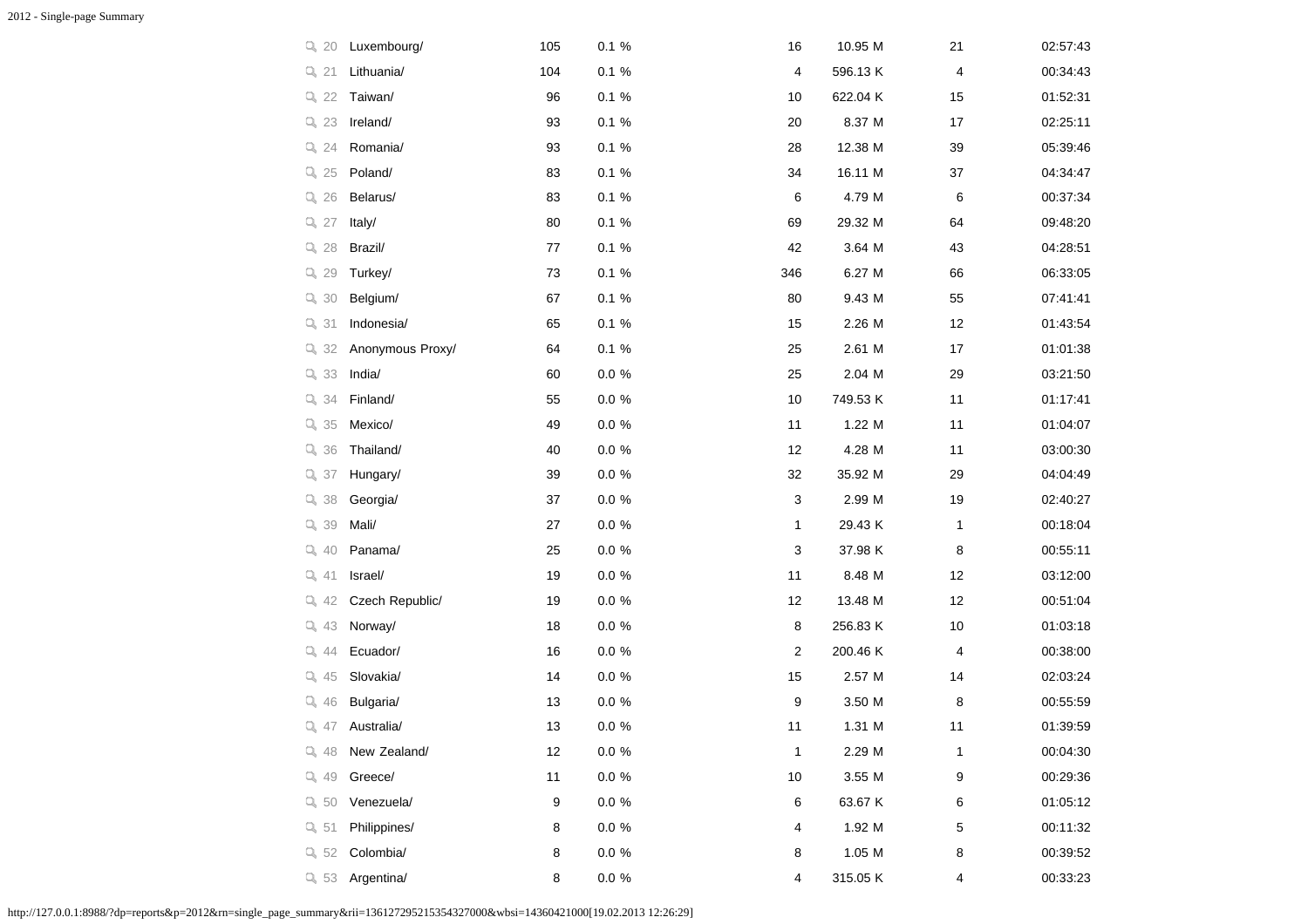| $Qs$ 54  | Slovenia/                  | 8              | $0.0 \%$  | 5              | 3.21 M    | 6 | 00:23:26 |
|----------|----------------------------|----------------|-----------|----------------|-----------|---|----------|
| Q 55     | Chile/                     | 8              | $0.0 \%$  | 8              | 646.44 K  | 8 | 00:34:26 |
| $Q_56$   | Seychelles/                | 8              | $0.0 \%$  | 3              | 1.91 M    | 5 | 00:45:06 |
| $Qs$ 57  | Iran, Islamic Republic of/ | 8              | $0.0 \%$  | 7              | 1.09 M    | 5 | 00:29:48 |
| $Qs$ 58  | United Arab Emirates/      | 7              | $0.0 \%$  | 5              | 3.38 M    | 5 | 00:33:23 |
| $Qs$ 59  | Moldova, Republic of/      | $\overline{7}$ | $0.0 \%$  | 6              | 1.49 M    | 7 | 00:58:54 |
| $Q_6$ 60 | Saudi Arabia/              | 7              | $0.0 \%$  | 6              | 1.42 M    | 6 | 00:31:41 |
| $Q_6$ 61 | Nigeria/                   | 6              | $0.0 \%$  | 3              | 1.31 M    | 4 | 01:05:08 |
| $Q_6 62$ | Denmark/                   | 6              | $0.0 \%$  | 6              | 3.94 M    | 6 | 00:07:23 |
| $Q_63$   | South Africa/              | 5              | $0.0 \%$  | 5              | 1013.08 K | 5 | 00:31:22 |
| $Q_6$ 64 | Malaysia/                  | 5              | $0.0\ \%$ | 4              | 141.11 K  | 3 | 00:15:35 |
| $Q_6$ 65 | Singapore/                 | 5              | $0.0 \%$  | 5              | 1.22 M    | 5 | 00:32:40 |
| $Q_66$   | Egypt/                     | 4              | $0.0 \%$  | 4              | 1.48 M    | 3 | 00:15:59 |
| $Q_67$   | Kenya/                     | 3              | $0.0 \%$  | 2              | 172.41 K  | 3 | 00:47:43 |
| $Q_68$   | Bosnia and Herzegovina/    | 3              | $0.0 \%$  | 1              | 951.36 K  | 1 | 00:07:17 |
| $Q_69$   | Estonia/                   | 3              | $0.0 \%$  | 2              | 20.18 K   | 2 | 00:01:43 |
| $Q$ 70   | Qatar/                     | 3              | $0.0 \%$  | 1              | 939.91 K  | 1 | 00:19:51 |
| Q, 71    | Vietnam/                   | 3              | $0.0 \%$  | 3              | 66.23 K   | 2 | 00:49:00 |
| $Q$ 72   | Monaco/                    | 2              | $0.0 \%$  | 2              | 487.66 K  | 2 | 00:20:35 |
| $Q$ 73   | Peru/                      | 2              | $0.0 \%$  | $\overline{c}$ | 54.07 K   | 2 | 00:27:06 |
| $Q$ 74   | Uruguay/                   | 2              | $0.0 \%$  | 2              | 351.87 K  | 2 | 00:16:58 |
| $Q$ 75   | Senegal/                   | 2              | $0.0 \%$  | 1              | 10.50 K   | 1 | 00:01:37 |
| Q 76     | Gabon/                     | 2              | $0.0 \%$  | 1              | 475.24 K  | 2 | 00:34:36 |
| Q 77     | Tunisia/                   | 2              | $0.0 \%$  | 2              | 52.35 K   | 2 | 00:14:19 |
| Q 78     | Guatemala/                 | 1              | $0.0 \%$  | 1              | 894 B     | 1 | 00:02:38 |
| $Q$ 79   | Dominica/                  | 1              | $0.0 \%$  | 1              | 6.17 K    | 1 | 00:02:48 |
| Q80      | Albania/                   | 1              | $0.0 \%$  | $\mathbf{1}$   | 894 B     | 1 | 00:02:05 |
| $Q_8$ 81 | Honduras/                  | 1              | $0.0 \%$  | $\mathbf{1}$   | 33.11 K   | 1 | 00:00:14 |
| Q82      | Costa Rica/                | 1              | $0.0 \%$  | 1              | 13.38 K   | 1 | 00:09:16 |
| $Q_8$ 83 | Morocco/                   | 1              | $0.0 \%$  | 1              | 36.88 K   | 1 | 00:26:51 |
| $Q_8$ 84 | Armenia/                   | 1              | $0.0\ \%$ | 1              | 0B        | 1 | 00:21:08 |
| $Q_8$ 85 | Bangladesh/                | 1              | $0.0 \%$  | 1              | 0B        | 1 | 00:05:47 |
| Q86      | Kazakhstan/                | 1              | $0.0 \%$  | 1              | 10.08 K   | 1 | 00:05:28 |
| $Q_8$ 87 | Macedonia/                 | 1              | $0.0\ \%$ | 1              | $0\,$ B   | 1 | 00:01:46 |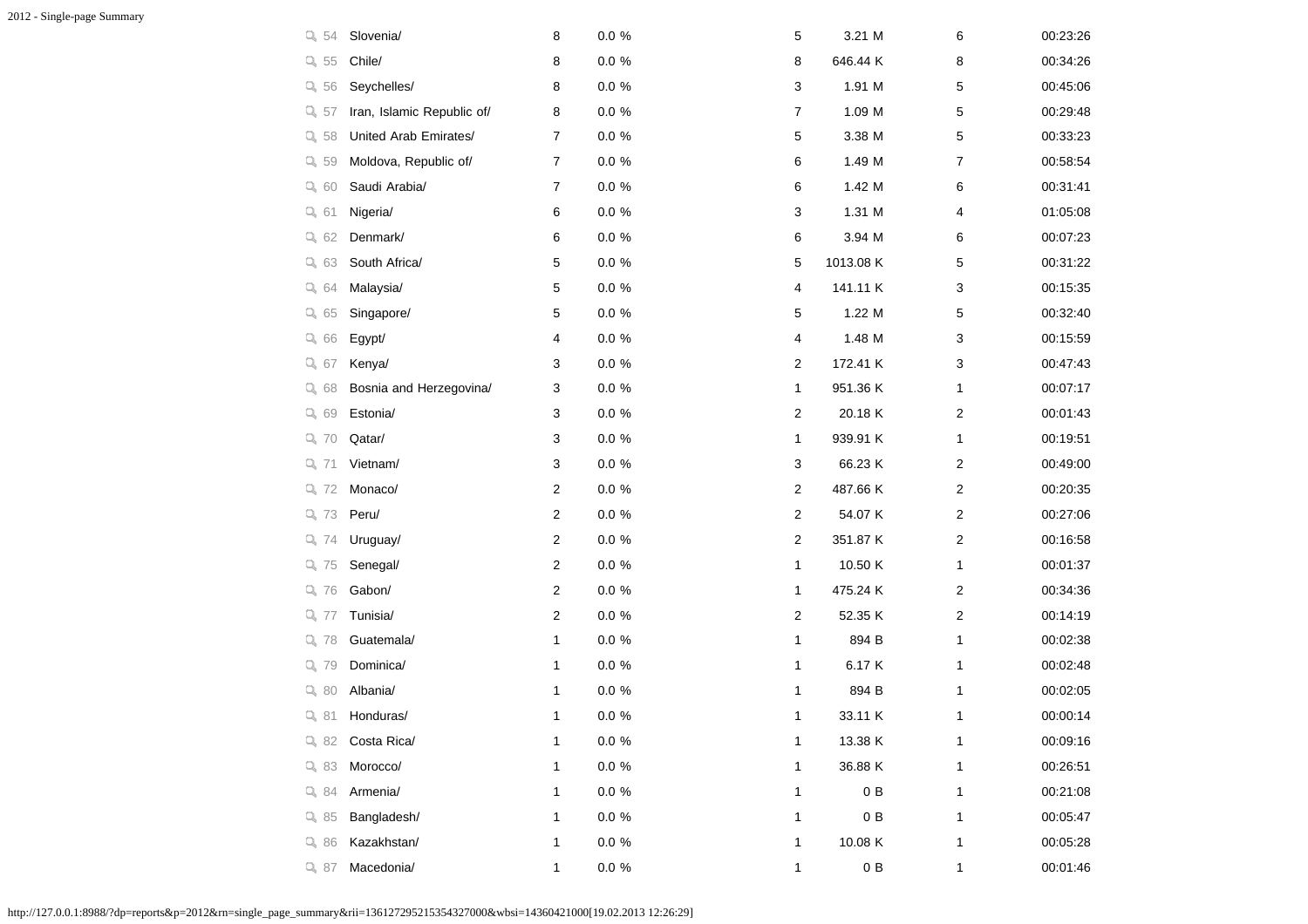| Q88            | Iceland/               | 1       | 0.0%    | 1                | 894 B                  | 1                        | 00:00:07       |
|----------------|------------------------|---------|---------|------------------|------------------------|--------------------------|----------------|
| Q89            | El Salvador/           |         | 0.0%    | 1                | 0 B                    | 1                        | 00:00:04       |
| $Q_{0}$ 90     | Pakistan/              | 1       | 0.0%    | 1                | 0 B                    | 1                        | 00:00:41       |
| $Q_8$ 91       | Serbia/                | 1       | 0.0%    | 1                | 10.09 K                | 1                        | 00:26:20       |
| $Q_{\rm s}$ 92 | Liechtenstein/         |         | 0.0%    | 1                | 857.43 K               | 1                        | 00:09:15       |
| $Q_{8}$ 93     | Cyprus/                | 0       | 0.0%    | 1                | 10.28 K                | $\mathbf 0$              | 00:00:00       |
| $Q_{\rm s}$ 94 | Cameroon/              | 0       | 0.0%    | 1                | 894 B                  | 0                        | 00:00:00       |
| $Q_{\rm s}$ 95 | Palestinian Territory/ | 0       | 0.0%    | 1                | 33.76 K                | 0                        | 00:00:00       |
| $Q_8$ 96       | Iraq/                  | 0       | 0.0%    | 1                | 3.76 K                 | $\mathbf 0$              | 00:00:00       |
|                | <b>Total</b>           | 126,487 | 100.0 % |                  | 13.87 G                | $\overline{\phantom{m}}$ | 213d 05:27:09  |
|                |                        |         |         | Row 1 - 96 of 96 | $\left  \cdot \right $ | Custom                   | Show rows: 100 |

Regions

|    |                | Region                            | $\downarrow$ Page views |        |   | <b>Visitors</b> | <b>Size</b> | <b>Sessions</b> | <b>Session duration</b> |
|----|----------------|-----------------------------------|-------------------------|--------|---|-----------------|-------------|-----------------|-------------------------|
| Q  |                | Ukraine/L'vivs'ka Oblast'/        | 55,322                  | 43.7 % |   | 16              | 52.11 M     | 132             | 1d 08:32:23             |
| Q  | 2              | United States/CA/                 | 13,053                  | 10.3 % |   | 451             | 1.09 G      | 2,168           | 63d 01:39:54            |
| Q  | 3              | Germany/(unknown city)            | 11,790                  | 9.3 %  |   | 860             | 1001.39 M   | 900             | 11d 11:01:20            |
| Q  | $\overline{4}$ | United States/(unknown city)      | 5,981                   | 4.7 %  | × | 264             | 246.23 M    | 858             | 15d 14:40:55            |
| Q  | 5              | Austria/Wien/                     | 3,838                   | 3.0%   | п | 1,651           | 3.54 G      | 823             | 12d 18:58:12            |
| Q  | 6              | United States/WA/                 | 3,818                   | 3.0%   | п | 277             | 201.92 M    | 1,159           | 16d 18:29:31            |
| Q  |                | Russian Federation/(unknown city) | 3,687                   | 2.9 %  |   | 84              | 456.80 M    | 970             | 16d 19:53:59            |
| q. | 8              | France/(unknown city)             | 3,416                   | 2.7%   |   | 95              | 549.29 M    | 880             | 10d 07:00:10            |
| Q  | 9              | Austria/(unknown city)            | 3,208                   | 2.5%   |   | 1,140           | 1.95 G      | 653             | 9d 06:51:15             |
| Q. | 10             | Netherlands/(unknown city)        | 2,199                   | 1.7%   |   | 52              | 49.13 M     | 114             | 18:43:52                |
| Q  |                | China/Fujian/                     | 1,354                   | 1.1%   |   | 111             | 83.24 M     | 125             | 1d 00:19:59             |
| Q. |                | Germany/Baden-Wurttemberg/        | 1,301                   | 1.0%   |   | 481             | 319.14 M    | 362             | 2d 18:44:13             |
| Q. | 13             | Austria/Niederosterreich/         | 1,249                   | 1.0%   |   | 571             | 973.22 M    | 400             | 3d 17:34:48             |
| Q. | 14             | China/Beijing/                    | 1,006                   | 0.8%   |   | 266             | 58.12 M     | 479             | 3d 18:13:23             |
| Q  | 15             | Ukraine/(unknown city)            | 900                     | 0.7%   |   | 166             | 36.38 M     | 261             | 2d 02:32:08             |
| Q. | 16             | Germany/Nordrhein-Westfalen/      | 773                     | 0.6%   |   | 776             | 427.83 M    | 443             | 3d 16:12:27             |
| Q  |                | Germany/Bayern/                   | 597                     | 0.5%   |   | 554             | 291.91 M    | 381             | 2d 22:01:57             |
| Q. | 18             | Latvia/(unknown city)             | 558                     | 0.4%   |   | 11              | 3.94 M      | 52              | 08:58:49                |
| Q. | 19             | Sweden/(unknown city)             | 539                     | 0.4%   |   | 75              | 32.71 M     | 168             | 2d 00:14:35             |

波章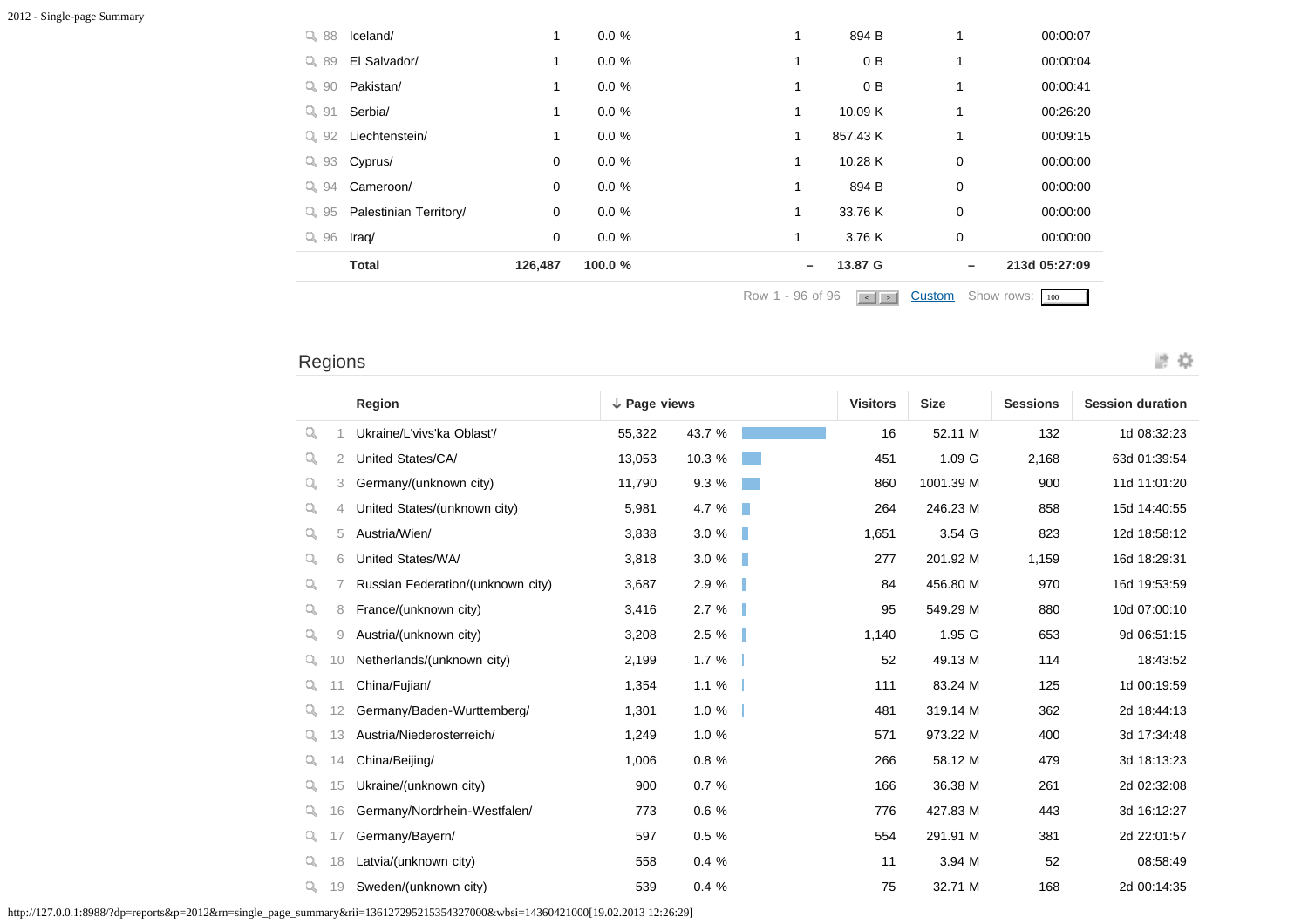| q. | 20 | Germany/Berlin/                     | 476 | 0.4%  | 521 | 202.99 M | 317            | 2d 07:17:56 |
|----|----|-------------------------------------|-----|-------|-----|----------|----------------|-------------|
| q  | 21 | Germany/Niedersachsen/              | 418 | 0.3 % | 340 | 153.55 M | 309            | 2d 01:00:50 |
| Q. | 22 | United States/VA/                   | 398 | 0.3%  | 209 | 10.95 M  | 197            | 1d 06:12:13 |
| Q. | 23 | Europe/(unknown city)               | 351 | 0.3%  | 47  | 23.35 M  | 48             | 07:51:10    |
| Q. | 24 | Austria/Oberosterreich/             | 330 | 0.3%  | 216 | 389.08 M | 183            | 1d 06:34:25 |
| q. | 25 | United Kingdom/(unknown city)       | 308 | 0.2%  | 67  | 36.88 M  | 69             | 12:19:05    |
| q. | 26 | Germany/Hessen/                     | 302 | 0.2%  | 257 | 192.08 M | 224            | 1d 10:12:41 |
| Q. | 27 | China/(unknown city)                | 280 | 0.2 % | 18  | 820.13 K | 32             | 05:01:43    |
| q  | 28 | Canada/ON/                          | 259 | 0.2%  | 73  | 25.48 M  | 117            | 23:54:55    |
| Q. | 29 | United States/TX/                   | 247 | 0.2%  | 115 | 21.91 M  | 97             | 12:28:23    |
| Q. | 30 | Austria/Steiermark/                 | 203 | 0.2%  | 135 | 75.62 M  | 120            | 18:35:24    |
| q  | 31 | United States/IL/                   | 197 | 0.2 % | 36  | 12.50 M  | 50             | 06:52:45    |
| q. | 32 | Germany/Rheinland-Pfalz/            | 195 | 0.2%  | 192 | 81.45 M  | 142            | 22:52:09    |
| Q. | 33 | United States/PA/                   | 192 | 0.2%  | 34  | 24.75 M  | 97             | 14:47:11    |
| Q. | 34 | Netherlands/Overijssel/             | 187 | 0.1%  | 2   | 3.42 M   | 4              | 00:20:46    |
| q  | 35 | Japan/Tokyo/                        | 170 | 0.1%  | 74  | 10.99 M  | 142            | 20:31:35    |
| Q. | 36 | Canada/QC/                          | 166 | 0.1%  | 21  | 5.71 M   | 22             | 03:19:47    |
| Q. | 37 | Germany/Sachsen/                    | 164 | 0.1 % | 178 | 94.37 M  | 133            | 17:21:00    |
| q  | 38 | Switzerland/(unknown city)          | 161 | 0.1 % | 125 | 82.42 M  | 111            | 15:39:51    |
| q  | 39 | Portugal/(unknown city)             | 158 | 0.1%  | 3   | 1.58 M   | 4              | 00:43:54    |
| Q. | 40 | Japan/Osaka/                        | 156 | 0.1%  | 4   | 1.06 M   | 5              | 00:53:39    |
| Q. | 41 | France/lle-de-France/               | 155 | 0.1%  | 18  | 3.43 M   | 55             | 07:46:32    |
| q  | 42 | Germany/Hamburg/                    | 150 | 0.1%  | 130 | 71.94 M  | 106            | 16:34:57    |
| Q. | 43 | Russian Federation/48/              | 142 | 0.1%  | 75  | 6.80 M   | 24             | 06:31:46    |
| Q. | 44 | Korea, Republic of/Soul-t'ukpyolsi/ | 130 | 0.1 % | 11  | 1.17 M   | 24             | 04:21:17    |
| Q. | 45 | Korea, Republic of/(unknown city)   | 128 | 0.1%  | 15  | 672.06 K | 40             | 06:13:30    |
| Q. | 46 | China/Shanghai/                     | 127 | 0.1%  | 20  | 5.92 M   | 22             | 02:25:15    |
| Q. | 47 | Spain/Madrid/                       | 127 | 0.1 % | 5   | 2.81 M   | 5              | 00:23:09    |
| Q. | 48 | Spain/Andalucia/                    | 126 | 0.1%  | 4   | 2.06 M   | 4              | 00:50:37    |
| Q. | 49 | Spain/Extremadura/                  | 125 | 0.1 % | 2   | 2.72 M   | $\overline{c}$ | 00:14:11    |
| Q. | 50 | Germany/Thuringen/                  | 120 | 0.1%  | 113 | 70.99 M  | 83             | 11:48:13    |
| q. | 51 | Germany/Schleswig-Holstein/         | 120 | 0.1%  | 133 | 70.88 M  | 86             | 13:13:19    |
| q. | 52 | Austria/Karnten/                    | 118 | 0.1%  | 87  | 80.10 M  | 79             | 11:03:53    |
| ц. | 53 | United States/NJ/                   | 118 | 0.1 % | 17  | 1.93 M   | 42             | 15:40:35    |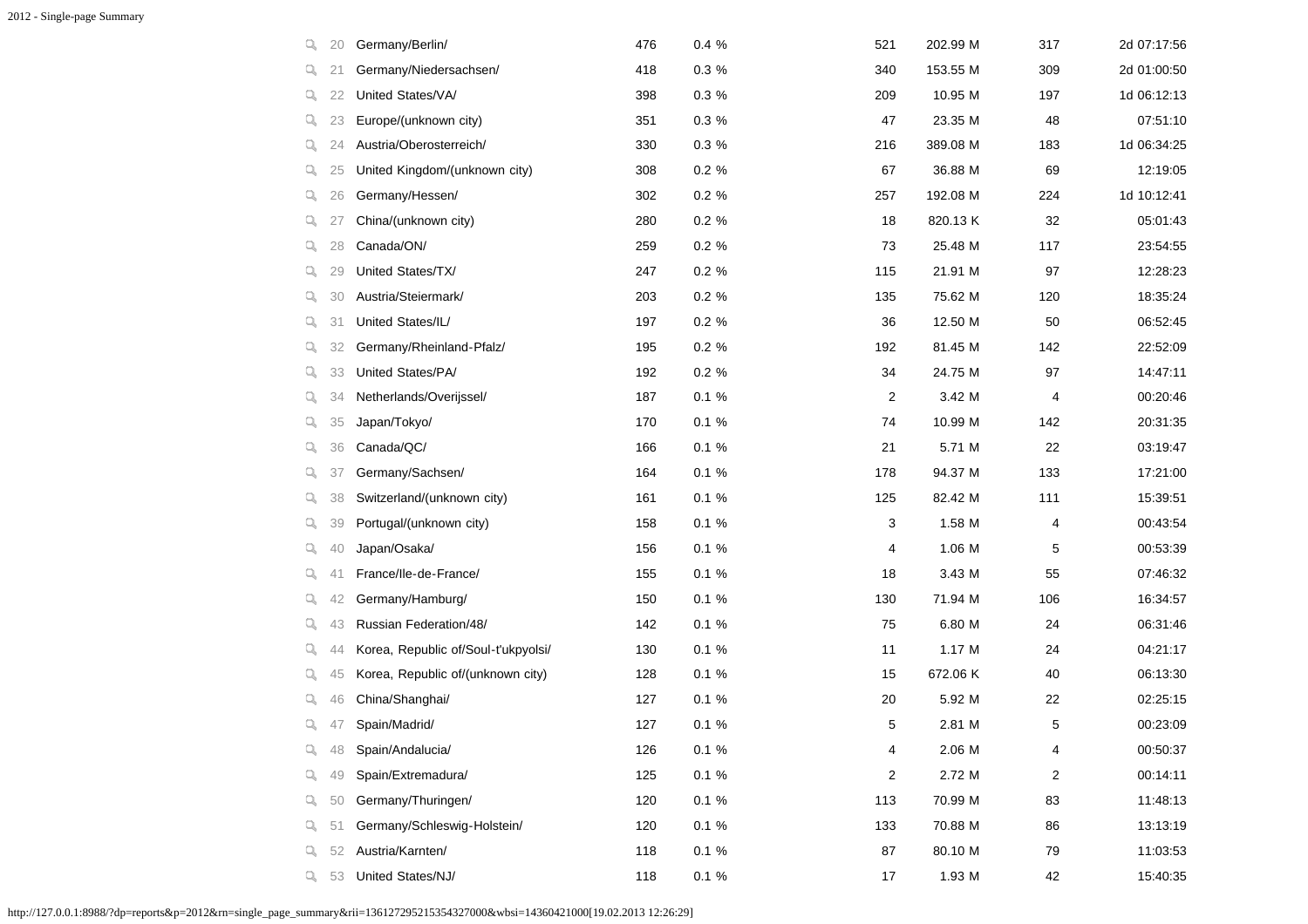| q, | 54 | China/Guangdong/                | 105 | 0.1%      | 22             | 8.72 M   | 24 | 02:52:10 |
|----|----|---------------------------------|-----|-----------|----------------|----------|----|----------|
| q. | 55 | Lithuania/(unknown city)        | 102 | 0.1%      | $\overline{c}$ | 89.05 K  | 2  | 00:14:57 |
| Q. | 56 | Luxembourg/(unknown city)       | 102 | 0.1%      | 14             | 10.46 M  | 18 | 02:52:47 |
| Q. | 57 | Austria/Burgenland/             | 100 | $0.1 \%$  | 54             | 53.79 M  | 52 | 06:54:19 |
| q  | 58 | China/Jiangsu/                  | 97  | 0.1%      | 29             | 10.01 M  | 61 | 10:36:16 |
| q, | 59 | Russian Federation/20/          | 96  | 0.1%      | $\overline{7}$ | 117.19 K | 7  | 01:22:16 |
| q, | 60 | Germany/Sachsen-Anhalt/         | 93  | 0.1%      | 83             | 60.88 M  | 69 | 10:39:56 |
| q, | 61 | Austria/Tirol/                  | 92  | 0.1%      | 78             | 67.17 M  | 73 | 08:49:57 |
| q. | 62 | Germany/Brandenburg/            | 92  | 0.1%      | 132            | 50.78 M  | 80 | 10:44:51 |
| q. | 63 | United States/FL/               | 89  | $0.1 \%$  | 14             | 2.07 M   | 14 | 01:53:27 |
| q, | 64 | Taiwan/T'ai-wan/                | 83  | 0.1%      | 3              | 71.81 K  | 3  | 00:21:06 |
| q  | 65 | United States/MI/               | 82  | 0.1%      | 3              | 5.12 M   | 42 | 07:24:28 |
| q, | 66 | Belarus/(unknown city)          | 80  | 0.1%      | 4              | 2.46 M   | 4  | 00:31:12 |
| q. | 67 | Spain/(unknown city)            | 79  | 0.1%      | 11             | 1.64 M   | 8  | 00:38:54 |
| ų. | 68 | Austria/Salzburg/               | 77  | 0.1%      | 69             | 36.14 M  | 61 | 10:31:08 |
| q, | 69 | Netherlands/Noord-Holland/      | 77  | 0.1%      | 9              | 1.59 M   | 16 | 02:02:57 |
| Q. | 70 | Russian Federation/66/          | 76  | 0.1%      | 18             | 6.49 M   | 27 | 02:53:46 |
| Q. | 71 | Switzerland/Zurich/             | 76  | 0.1%      | 72             | 39.82 M  | 64 | 09:40:08 |
| q. | 72 | Hong Kong/Kwun Tong             | 76  | 0.1%      | 1              | 66.35 K  | 2  | 00:15:42 |
| q. | 73 | Canada/(unknown city)           | 75  | 0.1%      | 3              | 1.35 M   | 3  | 00:31:32 |
| Q. | 74 | Ireland/Dublin/                 | 74  | $0.1 \%$  | 6              | 3.19 M   | 6  | 01:01:37 |
| Q. | 75 | Hong Kong/Central District      | 73  | 0.1%      | 4              | 75.83 K  | 4  | 00:16:19 |
| q. | 76 | China/Zhejiang/                 | 68  | 0.1%      | 27             | 5.55 M   | 28 | 03:14:29 |
| Q. | 77 | Sweden/Jamtlands Lan/           | 67  | $0.1 \%$  | 8              | 795.53 K | 34 | 05:25:23 |
| Q. | 78 | Spain/Castilla-La Mancha/       | 67  | 0.1%      | 1              | 1.04 M   | 1  | 00:05:57 |
| Q. | 79 | Anonymous Proxy/(unknown city)  | 64  | 0.1%      | 25             | 2.61 M   | 17 | 01:01:38 |
| q, | 80 | Spain/Valenciana/               | 64  | 0.1%      | 3              | 1.11 M   | 3  | 00:40:47 |
| q  | 81 | United States/DE/               | 59  | $0.0 \%$  | 5              | 680.57 K | 13 | 01:18:21 |
| Q, | 82 | United States/OH/               | 52  | $0.0 \%$  | 9              | 4.74 M   | 13 | 01:09:00 |
| Q. | 83 | Austria/Vorarlberg/             | 50  | $0.0 \%$  | 42             | 25.88 M  | 40 | 04:55:25 |
| q. | 84 | China/Shaanxi/                  | 49  | $0.0 \%$  | 8              | 39.30 K  | 11 | 01:47:56 |
| Q. | 85 | Germany/Mecklenburg-Vorpommern/ | 48  | $0.0 \%$  | 52             | 21.50 M  | 44 | 06:09:38 |
| q, | 86 | Turkey/Istanbul/                | 45  | $0.0 \%$  | 107            | 3.20 M   | 45 | 04:47:15 |
| q. | 87 | Ukraine/Kyyiv/                  | 40  | $0.0\ \%$ | 23             | 8.22 M   | 28 | 03:41:41 |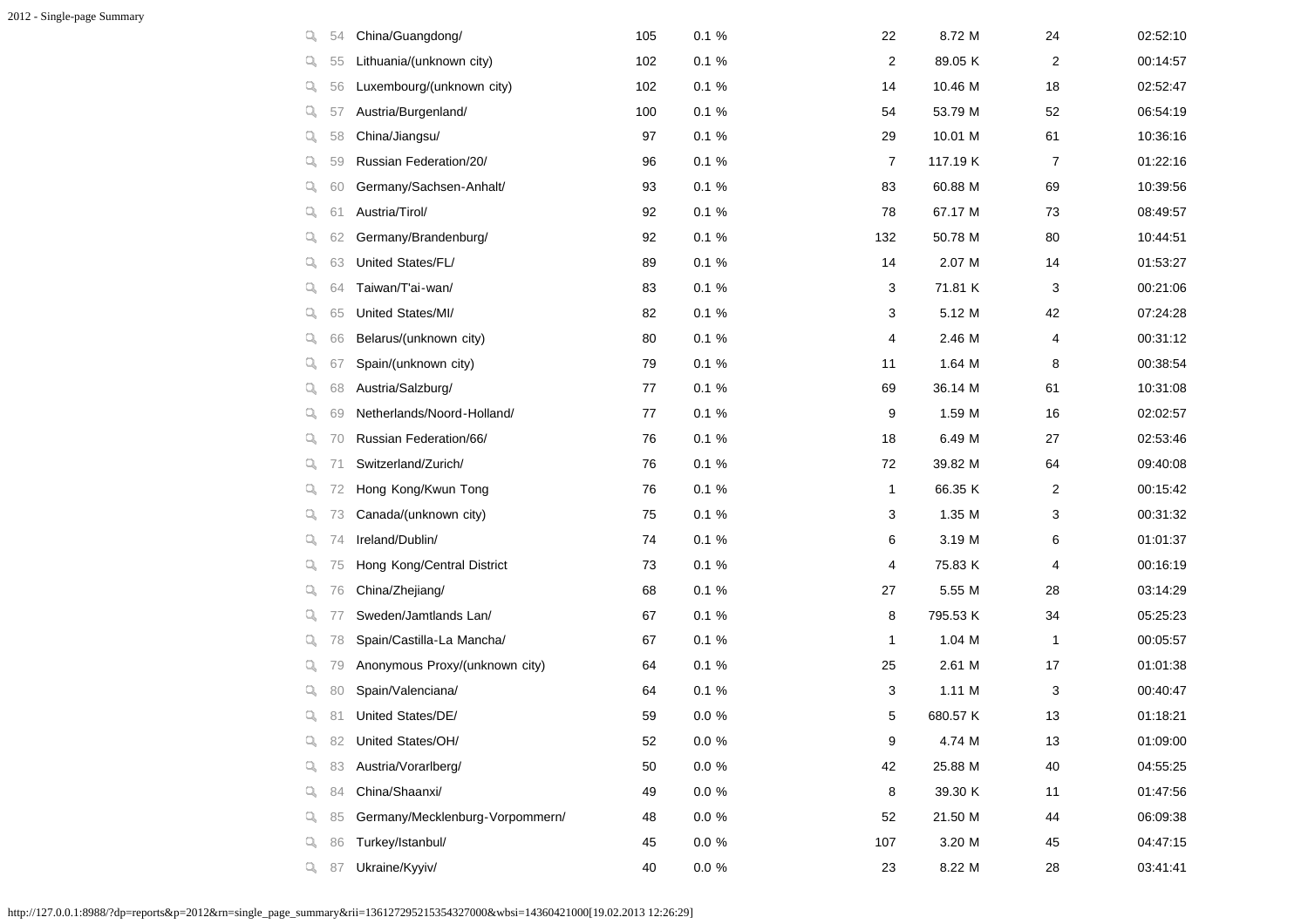|   |        | <b>Total</b>                            | 126,487 | 100.0 %  |                | 13.87 G<br>$\overline{\phantom{m}}$  | $\overline{\phantom{m}}$     | 213d 05:27:09 |
|---|--------|-----------------------------------------|---------|----------|----------------|--------------------------------------|------------------------------|---------------|
|   |        | 423 other items                         | 1,873   | $1.5 \%$ |                | 448.47 M<br>$\overline{\phantom{m}}$ | $\qquad \qquad \blacksquare$ | 6d 05:16:50   |
|   | Q, 100 | Hong Kong/(unknown city)                | 31      | $0.0 \%$ | $\overline{2}$ | 27.08 K                              | $\overline{2}$               | 00:09:11      |
| Q | 99     | United States/NY/                       | 32      | $0.0 \%$ | 17             | 1.36 M                               | 17                           | 02:21:23      |
| Q | 98     | United Kingdom/London, City of/         | 32      | $0.0 \%$ | 9              | 8.72 M                               | 8                            | 02:24:56      |
| Q | 97     | Belgium/Brussels Hoofdstedelijk Gewest/ | 33      | $0.0 \%$ | 35             | 5.07 M                               | 25                           | 04:55:32      |
| q | 96     | Georgia/19/                             | 33      | $0.0 \%$ | $\overline{2}$ | 2.06 M                               | 17                           | 02:33:16      |
| Q | 95     | United States/NV/                       | 34      | $0.0 \%$ | $\overline{7}$ | 2.64 M                               | 9                            | 01:30:13      |
| Q | 94     | Thailand/Krung Thep/                    | 34      | $0.0 \%$ | 8              | 1.58 M                               | 7                            | 01:51:54      |
| Q | 93     | Romania/(unknown city)                  | 35      | $0.0 \%$ | 11             | 6.79 M                               | 23                           | 02:41:19      |
| Q | 92     | Brazil/(unknown city)                   | 37      | $0.0 \%$ | 10             | 530.99 K                             | 10                           | 01:30:16      |
|   | 91     | Romania/Arad/                           | 37      | $0.0 \%$ | $\overline{2}$ | 66.53 K                              | 3                            | 00:42:00      |
| Q | 90     | Poland/72/                              | 37      | $0.0 \%$ | 3              | 941.91 K                             | 3                            | 00:22:22      |
| Q | 89     | Indonesia/Jawa Tengah/                  | 38      | $0.0 \%$ | 1              | 33.19 K                              | 1                            | 00:04:09      |
| Q | 88     | China/Shandong/                         | 39      | $0.0 \%$ | 18             | 511.02 K                             | 38                           | 04:54:07      |

Row 1 - 100 of 523 **c c [Custom](javascript:;)** Show rows: 100

波章

#### **Cities**

|    |    | City<br>$\downarrow$ Page views   |        |          |      | <b>Visitors</b> | <b>Size</b> | <b>Sessions</b> | <b>Session duration</b> |
|----|----|-----------------------------------|--------|----------|------|-----------------|-------------|-----------------|-------------------------|
| Q. |    | Ukraine/L'vivs'ka Oblast'/Lviv    | 55,321 | 43.7 %   |      | 15              | 51.64 M     | 131             | 1d 08:08:40             |
| Q  | 2  | Germany/(unknown city)            | 11,790 | 9.3%     |      | 860             | 1001.39 M   | 900             | 11d 11:01:20            |
| Q  | 3  | United States/CA/Mountain View    | 10,204 | 8.1 %    |      | 133             | 936.17 M    | 2,002           | 50d 19:15:46            |
| Q  | 4  | United States/(unknown city)      | 5,981  | 4.7%     | a ka | 264             | 246.23 M    | 858             | 15d 14:40:55            |
| Q  | 5  | Austria/Wien/Vienna               | 3,837  | $3.0 \%$ |      | 1,650           | 3.54 G      | 823             | 12d 18:43:37            |
| Q. | 6  | Russian Federation/(unknown city) | 3,687  | 2.9%     |      | 84              | 456.80 M    | 970             | 16d 19:53:59            |
| Q  |    | France/(unknown city)             | 3,416  | 2.7%     |      | 95              | 549.29 M    | 880             | 10d 07:00:10            |
| Q  | 8  | Austria/(unknown city)            | 3,208  | $2.5 \%$ |      | 1,140           | 1.95 G      | 653             | 9d 06:51:15             |
| Q  | 9  | United States/WA/Redmond          | 3,129  | 2.5%     |      | 252             | 188.26 M    | 1,035           | 13d 08:01:32            |
| Q. | 10 | United States/CA/Beverly Hills    | 2,439  | 1.9%     |      | 166             | 152.61 M    | 843             | 10d 12:02:02            |
| Q. |    | Netherlands/(unknown city)        | 2,199  | 1.7%     |      | 52              | 49.13 M     | 114             | 18:43:52                |
| Q. | 12 | China/Fujian/Putian               | 1,010  | 0.8%     |      | 74              | 54.99 M     | 82              | 16:17:05                |
| Q. | 13 | China/Beijing/Beijing             | 1,006  | 0.8%     |      | 266             | 58.12 M     | 479             | 3d 18:13:23             |

 $\mathbb{Q}_i$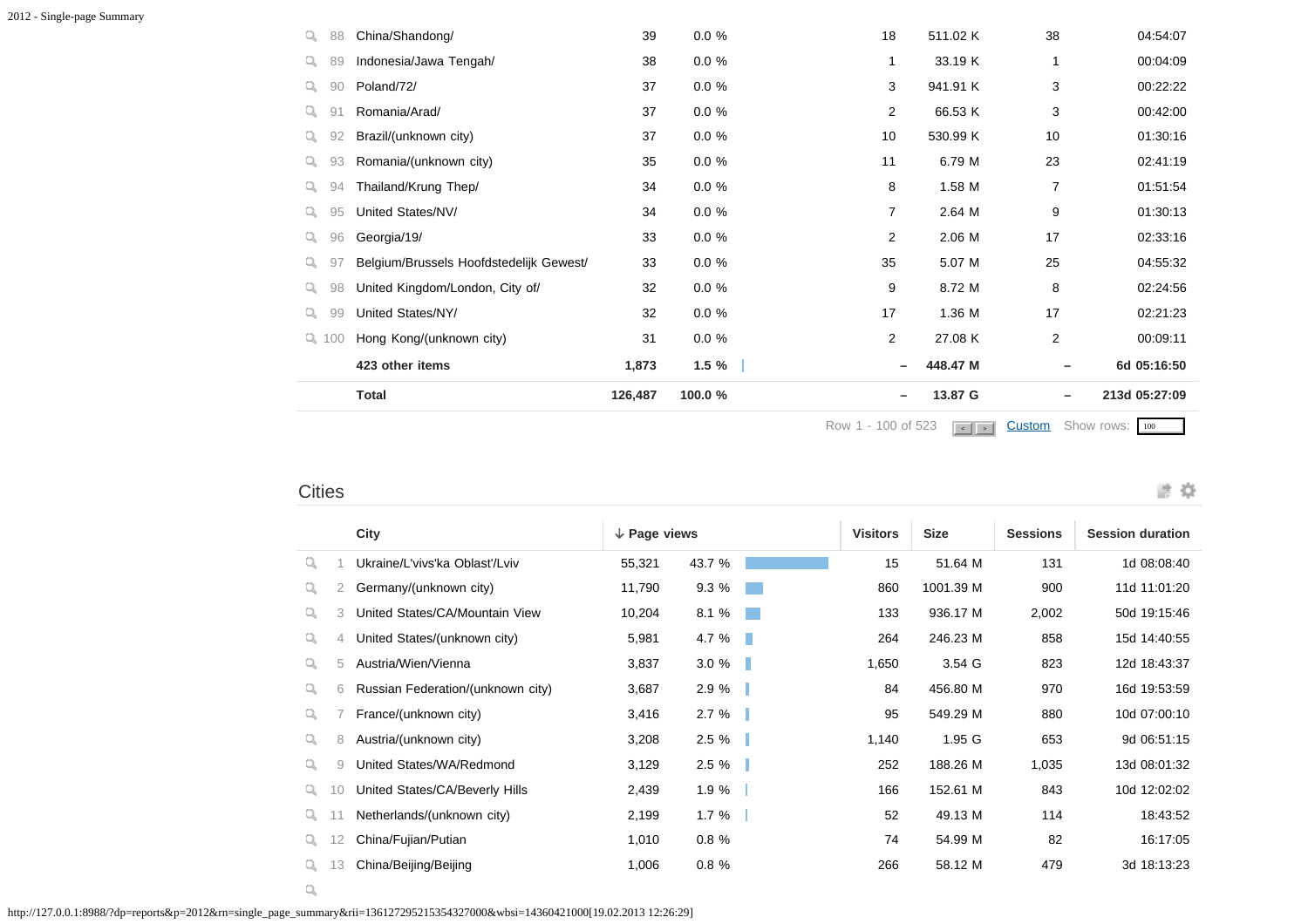|    | 14  | Ukraine/(unknown city)                   | 900 | 0.7%     | 166 | 36.38 M  | 261 | 2d 02:32:08 |
|----|-----|------------------------------------------|-----|----------|-----|----------|-----|-------------|
| Q. | 15  | Germany/Baden-Wurttemberg/Tübingen       | 699 | 0.6 %    | 5   | 17.04 M  | 5   | 00:53:34    |
| Q. | 16  | United States/WA/Seattle                 | 675 | 0.5 %    | 16  | 11.71 M  | 306 | 3d 08:39:57 |
| ų. | -17 | Latvia/(unknown city)                    | 558 | 0.4 %    | 11  | 3.94 M   | 52  | 08:58:49    |
| Q. | 18  | Sweden/(unknown city)                    | 539 | 0.4%     | 75  | 32.71 M  | 168 | 2d 00:14:35 |
| Q. | 19  | Germany/Berlin/Berlin                    | 476 | 0.4%     | 519 | 202.95 M | 317 | 2d 07:17:56 |
| Q. | 20  | United States/VA/Ashburn                 | 370 | 0.3 %    | 203 | 9.43 M   | 176 | 1d 04:03:22 |
| Q. | 21  | Europe/(unknown city)                    | 351 | 0.3%     | 47  | 23.35 M  | 48  | 07:51:10    |
| q. | 22  | United Kingdom/(unknown city)            | 308 | $0.2 \%$ | 67  | 36.88 M  | 69  | 12:19:05    |
| Q. | 23  | China/(unknown city)                     | 280 | $0.2 \%$ | 18  | 820.13 K | 32  | 05:01:43    |
| Q. | 24  | Canada/ON/Ottawa                         | 251 | $0.2 \%$ | 65  | 17.06 M  | 111 | 23:19:59    |
| Q. | 25  | Netherlands/Overijssel/Zwolle            | 186 | $0.1 \%$ | 1   | 3.06 M   | 3   | 00:18:40    |
| Q. | 26  | China/Fujian/Xian                        | 183 | $0.1 \%$ | 3   | 9.61 M   | 3   | 00:44:42    |
| ų. | 27  | Japan/Tokyo/Tokyo                        | 170 | $0.1 \%$ | 74  | 10.99 M  | 142 | 20:31:35    |
| Q. | 28  | Canada/QC/Montreal                       | 164 | 0.1%     | 19  | 1.64 M   | 21  | 03:12:24    |
| Q. | 29  | Switzerland/(unknown city)               | 161 | $0.1 \%$ | 125 | 82.42 M  | 111 | 15:39:51    |
| Q. | 30  | Germany/Bayern/Munich                    | 159 | 0.1%     | 141 | 72.33 M  | 126 | 18:56:15    |
| Q. | 31  | Portugal/(unknown city)                  | 158 | $0.1 \%$ | 3   | 1.58 M   | 4   | 00:43:54    |
| Q. | 32  | Japan/Osaka/Osaka                        | 156 | $0.1 \%$ | 4   | 1.06 M   | 5   | 00:53:39    |
| Q. | 33  | United States/TX/Dallas                  | 154 | $0.1 \%$ | 77  | 10.85 M  | 38  | 04:39:34    |
| Q. | 34  | Germany/Hamburg/Hamburg                  | 150 | $0.1 \%$ | 130 | 71.94 M  | 106 | 16:34:57    |
| Q. | 35  | France/Ile-de-France/Paris               | 148 | 0.1%     | 12  | 2.70 M   | 49  | 07:14:24    |
| Q. | 36  | Russian Federation/48/Moscow             | 142 | 0.1%     | 75  | 6.80 M   | 24  | 06:31:46    |
| Q. | 37  | Austria/Niederosterreich/Absdorf         | 136 | 0.1%     | 2   | 81.97 M  | 20  | 04:38:22    |
| Q. | 38  | Korea, Republic of/Soul-t'ukpyolsi/Seoul | 130 | 0.1%     | 11  | 1.17 M   | 24  | 04:21:17    |
| Q. | 39  | Korea, Republic of/(unknown city)        | 128 | 0.1%     | 15  | 672.06 K | 40  | 06:13:30    |
| Q. | 40  | Spain/Madrid/Madrid                      | 127 | 0.1%     | 5   | 2.81 M   | 5   | 00:23:09    |
| Q. | 41  | China/Shanghai/Shanghai                  | 127 | 0.1%     | 20  | 5.92 M   | 22  | 02:25:15    |
| Q. | 42  | Spain/Extremadura/Cáceres                | 125 | 0.1 %    | 2   | 2.72 M   | 2   | 00:14:11    |
| Q. | 43  | China/Fujian/Fuzhou                      | 124 | 0.1%     | 19  | 12.73 M  | 25  | 03:36:59    |
| Q. | 44  | United States/IL/Chicago                 | 118 | 0.1 %    | 31  | 10.31 M  | 46  | 06:12:23    |
| Q. | 45  | Austria/Oberosterreich/Linz              | 116 | 0.1%     | 55  | 68.10 M  | 55  | 09:12:31    |
| Q. | 46  | Austria/Niederosterreich/Wiener Neustadt | 112 | 0.1%     | 14  | 57.08 M  | 24  | 04:30:07    |
| Q. | 47  | United States/CA/Los Angeles             | 112 | 0.1 %    | 22  | 2.74 M   | 76  | 11:04:34    |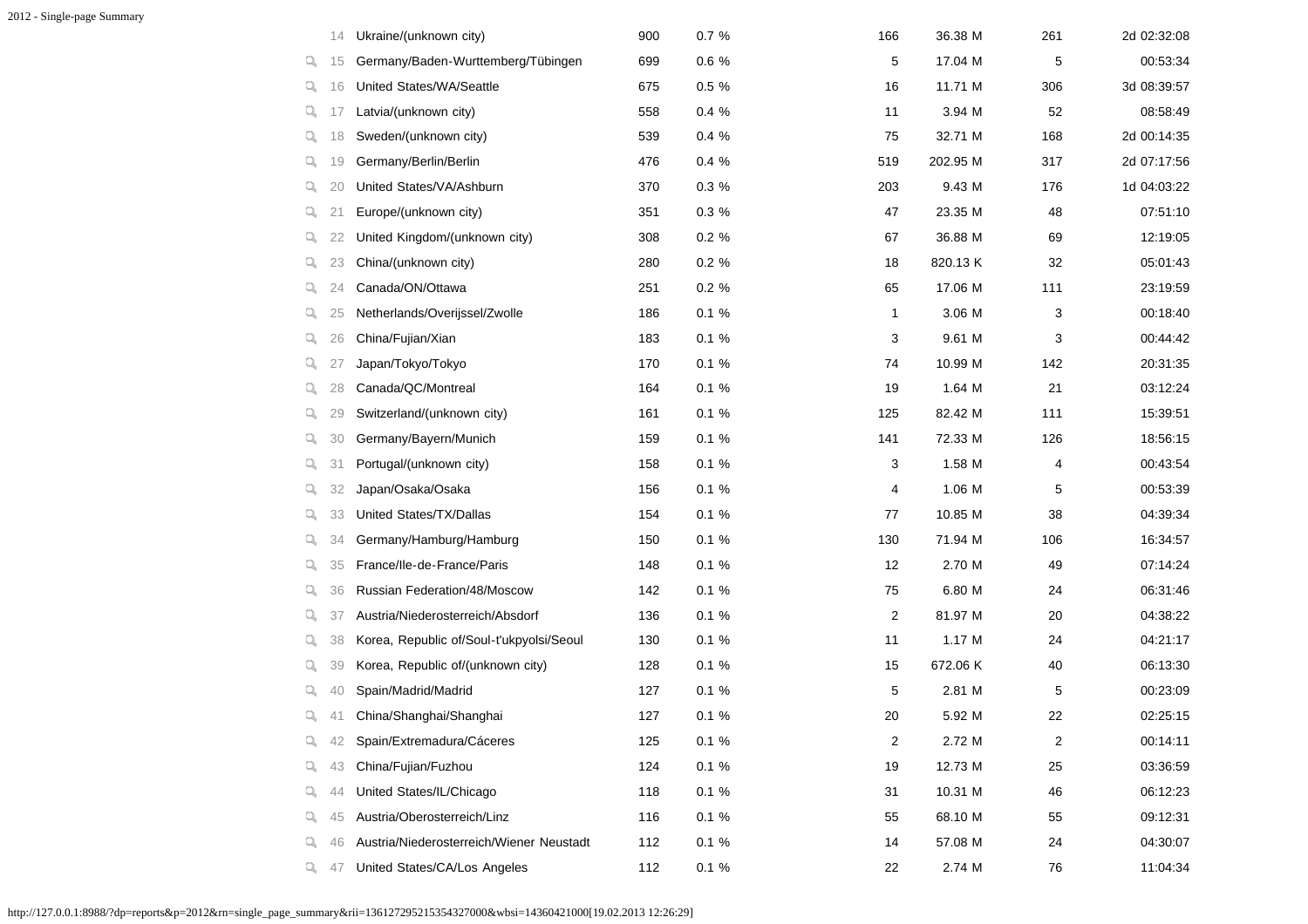2012 - Single-page Summary

| q, | 48 | Luxembourg/(unknown city)              | 102 | $0.1 \%$  | 14             | 10.46 M   | 18 | 02:52:47 |
|----|----|----------------------------------------|-----|-----------|----------------|-----------|----|----------|
| q. | 49 | Lithuania/(unknown city)               | 102 | 0.1%      | 2              | 89.05 K   | 2  | 00:14:57 |
| Q. | 50 | United States/NJ/Sayreville            | 101 | 0.1%      | 5              | 245.07 K  | 37 | 14:10:21 |
| Q. | 51 | Germany/Baden-Wurttemberg/Stuttgart    | 93  | 0.1%      | 57             | 31.55 M   | 52 | 09:12:27 |
| Q. | 52 | Germany/Nordrhein-Westfalen/Köln       | 89  | 0.1%      | 75             | 51.78 M   | 78 | 09:51:44 |
| q. | 53 | Taiwan/T'ai-wan/Taichung               | 82  | 0.1%      | $\overline{2}$ | 71.81 K   | 2  | 00:18:50 |
| Q. | 54 | Belarus/(unknown city)                 | 80  | 0.1%      | 4              | 2.46 M    | 4  | 00:31:12 |
| Q. | 55 | China/Guangdong/Guangzhou              | 80  | 0.1%      | 14             | 6.84 M    | 14 | 01:37:08 |
| q. | 56 | United States/MI/Ann Arbor             | 80  | 0.1%      | 2              | 1007.58 K | 41 | 07:07:19 |
| q. | 57 | Spain/(unknown city)                   | 79  | 0.1%      | 11             | 1.64 M    | 8  | 00:38:54 |
| Q. | 58 | Hong Kong/Kwun Tong                    | 76  | 0.1%      | 1              | 66.35 K   | 2  | 00:15:42 |
| Q. | 59 | Russian Federation/66/Saint Petersburg | 76  | 0.1%      | 18             | 6.49 M    | 27 | 02:53:46 |
| Q. | 60 | Austria/Steiermark/Graz                | 75  | 0.1%      | 61             | 28.22 M   | 56 | 07:49:44 |
| Q. | 61 | Netherlands/Noord-Holland/Amsterdam    | 75  | 0.1%      | $\overline{7}$ | 1.58 M    | 14 | 01:57:02 |
| ų. | 62 | Canada/(unknown city)                  | 75  | 0.1%      | 3              | 1.35 M    | 3  | 00:31:32 |
| Q. | 63 | United States/IL/Lake Zurich           | 74  | 0.1%      | 1              | 64.62 K   | 1  | 00:11:07 |
| Q. | 64 | Ireland/Dublin/Dublin                  | 74  | 0.1%      | 6              | 3.19 M    | 6  | 01:01:37 |
| Q. | 65 | Hong Kong/Central District             | 73  | 0.1%      | 4              | 75.83 K   | 4  | 00:16:19 |
| ч. | 66 | Russian Federation/20/Irkutsk          | 72  | 0.1%      | 6              | 87.89 K   | 6  | 01:18:35 |
| q. | 67 | Germany/Niedersachsen/Garbsen          | 71  | 0.1%      | 11             | 2.63 M    | 67 | 10:36:30 |
| Q. | 68 | United States/FL/Orlando               | 69  | 0.1%      | $\overline{2}$ | 60.24 K   | 2  | 00:27:05 |
| Q. | 69 | Spain/Castilla-La Mancha/Toledo        | 67  | 0.1%      | 1              | 1.04 M    | 1  | 00:05:57 |
| Q. | 70 | Sweden/Jamtlands Lan/Östersund         | 67  | 0.1%      | 8              | 795.53 K  | 34 | 05:25:23 |
| q. | 71 | Anonymous Proxy/(unknown city)         | 64  | 0.1%      | 25             | 2.61 M    | 17 | 01:01:38 |
| Q. | 72 | Spain/Andalucia/Huelva                 | 62  | $0.0 \%$  | 1              | 1.02 M    | 1  | 00:07:42 |
| q. | 73 | Spain/Valenciana/Muchamiel             | 62  | $0.0 \%$  | 1              | 1.02 M    | 1  | 00:29:03 |
| u, | 74 | Spain/Andalucia/Benalmádena            | 62  | $0.0 \%$  | 1              | 1.03 M    |    | 00:19:33 |
| q  | 75 | United States/CA/San Diego             | 61  | $0.0 \%$  | 15             | 1.43 M    | 61 | 09:24:09 |
| Q. | 76 | United States/PA/Clarks Summit         | 60  | $0.0\ \%$ | 8              | 3.19 M    | 21 | 02:57:35 |
| Q. | 77 | United States/CA/Sunnyvale             | 54  | $0.0 \%$  | 23             | 4.78 M    | 46 | 06:17:53 |
| Q. | 78 | United States/PA/Scranton              | 51  | $0.0 \%$  | 13             | 8.26 M    | 44 | 06:10:04 |
| Q. | 79 | Germany/Niedersachsen/Hanover          | 51  | $0.0\ \%$ | 45             | 18.76 M   | 45 | 05:15:06 |
| q. | 80 | Austria/Tirol/Innsbruck                | 50  | $0.0\ \%$ | 38             | 41.86 M   | 38 | 04:11:41 |
| Q. | 81 | China/Shaanxi/Xian                     | 49  | $0.0\ \%$ | 8              | 39.30 K   | 11 | 01:47:56 |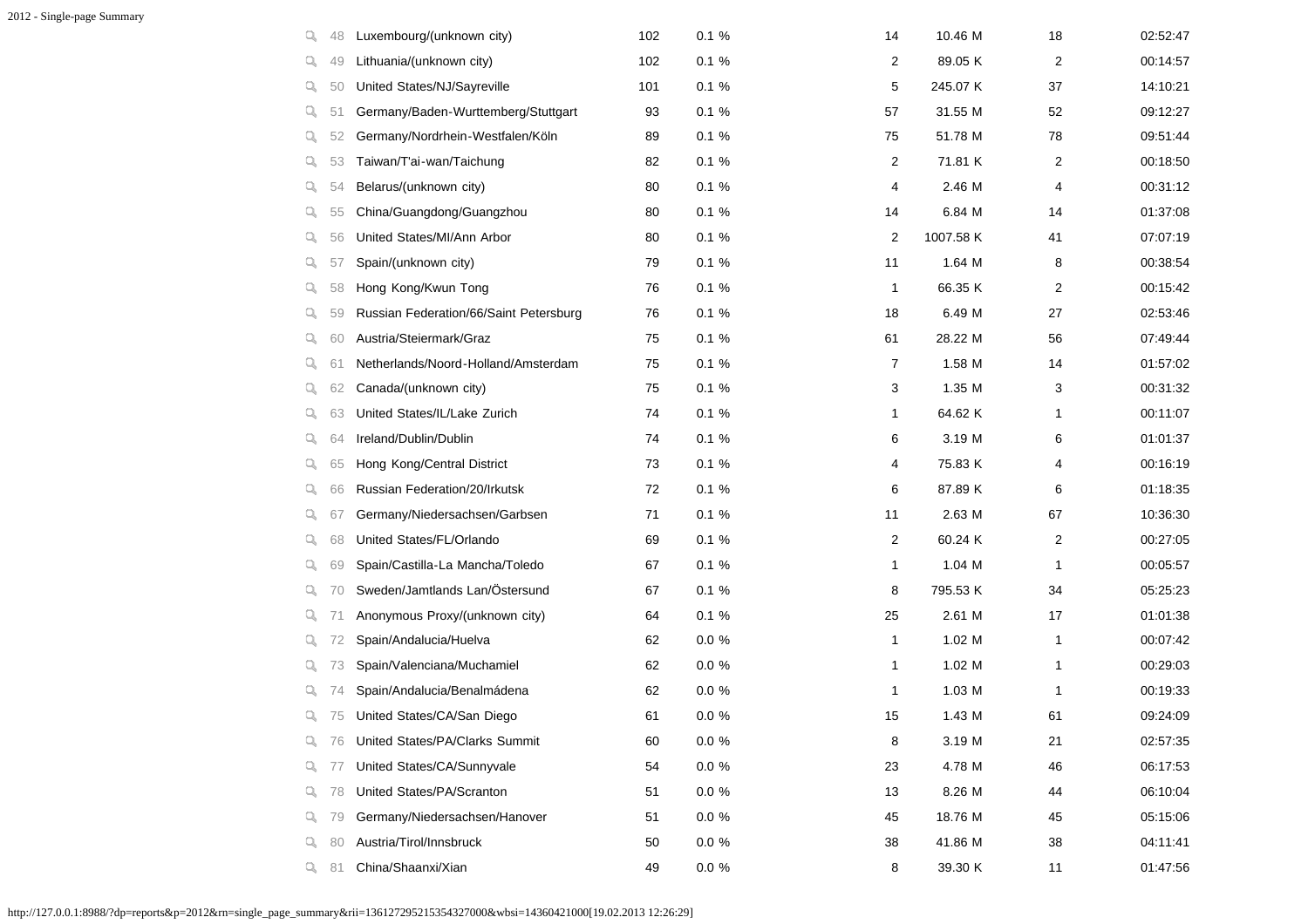|    |         | <b>Total</b>                            | 126,487 | 100.0%   |                             | 13.87 G<br>$\qquad \qquad$         | $\qquad \qquad$ | 213d 05:27:09 |
|----|---------|-----------------------------------------|---------|----------|-----------------------------|------------------------------------|-----------------|---------------|
|    |         | 2657 other items                        | 7,307   | 5.8 %    | $\mathcal{L}_{\mathcal{A}}$ | 3.39 G<br>$\overline{\phantom{m}}$ | -               | 28d 11:44:49  |
|    | $Q$ 100 | Germany/Baden-Wurttemberg/Freiburg      | 37      | $0.0 \%$ | 30                          | 16.79 M                            | 36              | 04:55:17      |
| Q. | 99      | Austria/Karnten/Klagenfurt              | 37      | 0.0%     | 27                          | 15.43 M                            | 27              | 04:04:30      |
| Q. | 98      | Indonesia/Jawa Tengah/Mega              | 38      | $0.0 \%$ | 1                           | 33.19 K                            | 1               | 00:04:09      |
| Q. | 97      | Switzerland/Zurich/Zurich               | 40      | $0.0 \%$ | 37                          | 26.37 M                            | 34              | 05:05:56      |
| Q. | 96      | Austria/Niederosterreich/Klosterneuburg | 40      | $0.0 \%$ | 16                          | 16.95 M                            | 14              | 01:42:45      |
| Q. | 95      | Ukraine/Kyyiv/Kiev                      | 40      | 0.0%     | 23                          | 8.22 M                             | 28              | 03:41:41      |
| Q. | 94      | Germany/Sachsen-Anhalt/Magdeburg        | 40      | $0.0 \%$ | 23                          | 27.37 M                            | 23              | 04:12:29      |
| Q. | 93      | United States/DE/(unknown city)         | 41      | $0.0 \%$ | 2                           | 502.33 K                           | 8               | 00:40:58      |
| Q. | 92      | Austria/Niederosterreich/Baden          | 41      | 0.0%     | 15                          | 19.43 M                            | 17              | 02:47:49      |
| Q. | 91      | Austria/Salzburg/Salzburg               | 42      | 0.0%     | 38                          | 12.71 M                            | 36              | 05:38:55      |
| Q. | 90      | Austria/Niederosterreich/Modling        | 43      | $0.0 \%$ | 16                          | 21.26 M                            | 19              | 02:12:17      |
| Q. | 89      | United States/OH/Columbus               | 44      | $0.0 \%$ | 4                           | 60.45 K                            | 5               | 00:39:44      |
| Q. | 88      | Germany/Sachsen/Dresden                 | 44      | 0.0%     | 37                          | 17.10 M                            | 39              | 04:48:07      |
| Q. | 87      | Turkey/Istanbul/Istanbul                | 45      | $0.0 \%$ | 107                         | 3.20 M                             | 45              | 04:47:15      |
| Q  | 86      | Germany/Hessen/Weiterstadt              | 45      | 0.0%     | 1                           | 512.80 K                           | 42              | 06:07:35      |
| Q. | 85      | Germany/Hessen/Frankfurt Am Main        | 46      | 0.0%     | 44                          | 16.22 M                            | 40              | 04:59:28      |
| Q. | 84      | United States/TX/Houston                | 46      | 0.0%     | 10                          | 4.22 M                             | 22              | 03:00:13      |
| Q. | 83      | China/Jiangsu/Nanjing                   | 46      | 0.0%     | 16                          | 2.95 M                             | 26              | 03:47:38      |
| Q. | 82      | Germany/Bayern/Nürnberg                 | 47      | 0.0 %    | 43                          | 15.53 M                            | 40              | 03:57:23      |

Row 1 - 100 of 2757 **4 5 [Custom](javascript:;)** Show rows: 100

波章

### Authenticated users

|     | <b>Authenticated user</b> | $\downarrow$ Page views |           | <b>Visitors</b> | <b>Size</b>        | <b>Sessions</b>          | <b>Session duration</b>                                |
|-----|---------------------------|-------------------------|-----------|-----------------|--------------------|--------------------------|--------------------------------------------------------|
| u 1 | (not authenticated)       | 126,487                 | 100.0 %   | 13,647          | 13.87 G            | 2,658                    | 213d 05:27:09                                          |
|     | <b>Total</b>              | 126,487                 | 100.0 $%$ |                 | $-13.87 \text{ G}$ | $\overline{\phantom{0}}$ | 213d 05:27:09                                          |
|     |                           |                         |           | Row 1 - 1 of 1  |                    |                          | $\leq$ $\leq$ <b>Custom</b> Show rows: $\frac{10}{10}$ |
|     |                           |                         |           |                 |                    |                          |                                                        |

### ■ 章 Full LDAP users **Full LDAP user Page views Visitors Size Sessions Session duration**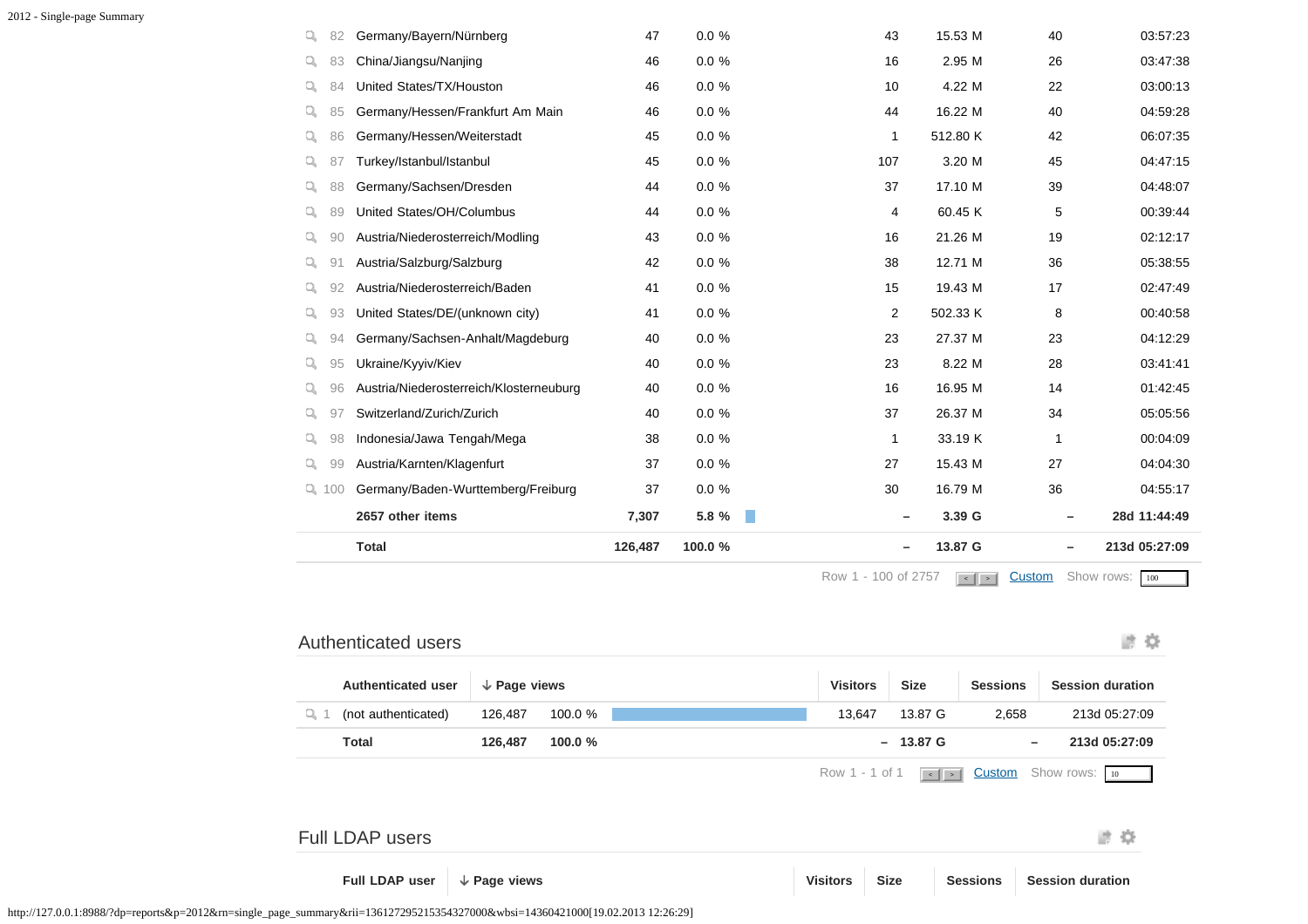|       |                |         |          |        |                    |       | Row 1 - 3 of 3 $\sqrt{\frac{1}{1} \cdot 1}$ Custom Show rows: $\frac{10}{10}$ |
|-------|----------------|---------|----------|--------|--------------------|-------|-------------------------------------------------------------------------------|
|       | <b>Total</b>   | 126,487 | 100.0 %  |        | $-13.87 \text{ G}$ |       | 213d 05:27:09                                                                 |
|       | $Q_3$ PmdzddZ0 |         | $0.0 \%$ | 2      | 2.62 K             |       | 00:05:55                                                                      |
|       | admin          | 25      | $0.0 \%$ | 3      | 21.83 K            | 25    | 02:50:31                                                                      |
| Q 1 - |                | 126,459 | 100.0 %  | 13,643 | 13.87 G            | 2,657 | 213d 02:30:43                                                                 |
|       |                |         |          |        |                    |       |                                                                               |

 $\sim$   $\sim$  100  $\sim$  100  $\sim$  100  $\sim$  100  $\sim$  100  $\sim$  100  $\sim$  100  $\sim$  100  $\sim$  100  $\sim$  100  $\sim$  100  $\sim$  100  $\sim$  100  $\sim$  100  $\sim$  100  $\sim$  100  $\sim$  100  $\sim$  100  $\sim$  100  $\sim$  100  $\sim$  100  $\sim$  100  $\sim$  100  $\sim$  100

| ≺ealms |
|--------|
|--------|

# **波草**

| Realm        | $\downarrow$ Page views |           | <b>Visitors</b> | <b>Size</b>        | <b>Sessions</b>              | <b>Session duration</b>                                                                                   |
|--------------|-------------------------|-----------|-----------------|--------------------|------------------------------|-----------------------------------------------------------------------------------------------------------|
| (empty)      | 126,487                 | 100.0 %   | 13.647          | 13.87 G            | 2,658                        | 213d 05:27:09                                                                                             |
| <b>Total</b> | 126.487                 | 100.0 $%$ |                 | $-13.87 \text{ G}$ | $\qquad \qquad \blacksquare$ | 213d 05:27:09                                                                                             |
|              |                         |           |                 |                    |                              | Row 1 - 1 of 1 $\sqrt{\frac{1}{1} \cdot \frac{1}{1} \cdot \frac{1}{1}}$ Custom Show rows: $\frac{10}{10}$ |

#### 波章 Groups

|    | Group   | $\downarrow$ Page views |           | <b>Visitors</b> | Size       | <b>Sessions</b>              | <b>Session duration</b>                                                                           |  |
|----|---------|-------------------------|-----------|-----------------|------------|------------------------------|---------------------------------------------------------------------------------------------------|--|
| ц1 | Default | 126.487                 | 100.0 %   | 13.647          | 13.87 G    | 2,658                        | 213d 05:27:09                                                                                     |  |
|    | Total   | 126.487                 | 100.0 $%$ |                 | $-13.87$ G | $\qquad \qquad \blacksquare$ | 213d 05:27:09                                                                                     |  |
|    |         |                         |           |                 |            |                              | Row 1 - 1 of 1 $\left  \cdot \right $ > $\left  \right $ Custom Show rows: $\left  \cdot \right $ |  |

#### Server responses

#### 进登

|    |   | Server response             | $\downarrow$ Page views |          |      | <b>Visitors</b> | <b>Size</b>    | <b>Sessions</b> | <b>Session duration</b> |
|----|---|-----------------------------|-------------------------|----------|------|-----------------|----------------|-----------------|-------------------------|
| Q  |   | 200 (OK)                    | 50.775                  | 40.1 %   |      | 12.390          | 13.79 G        | 2,475           | 148d 11:43:09           |
| q  | 2 | 404 (Not Found)             | 44,124                  | 34.9 %   |      | 7.971           | 47.77 M        | 1,930           | 23d 04:42:06            |
| q  | 3 | 500 (Internal Server Error) | 23,006                  | 18.2 %   |      | 164             | 21.64 M        | 347             | 2d 14:43:20             |
| Q, | 4 | 304 (Not Modified)          | 7,634                   | 6.0%     | a ka | 716             | 0 <sub>B</sub> | 1.771           | 37d 12:46:51            |
| q  | 5 | 403 (Forbidden)             | 524                     | 0.4%     |      | 67              | 443.66 K       | 84              | 03:30:06                |
| q  | 6 | 400 (Bad Request)           | 188                     | 0.1%     |      | 108             | 164.44 K       | 165             | 17:19:00                |
| q  |   | 206 (Partial Content)       | 121                     | 0.1%     |      | 97              | 21.70 M        | 79              | 09:51:58                |
| Q  | 8 | 302 (Found)                 | 70                      | 0.1%     |      | 33              | 59.68 K        | 26              | 01:23:19                |
|    | 9 | 501 (Not Implemented)       | 34                      | $0.0 \%$ |      | 6               | 30.08 K        | 19              | 01:22:13                |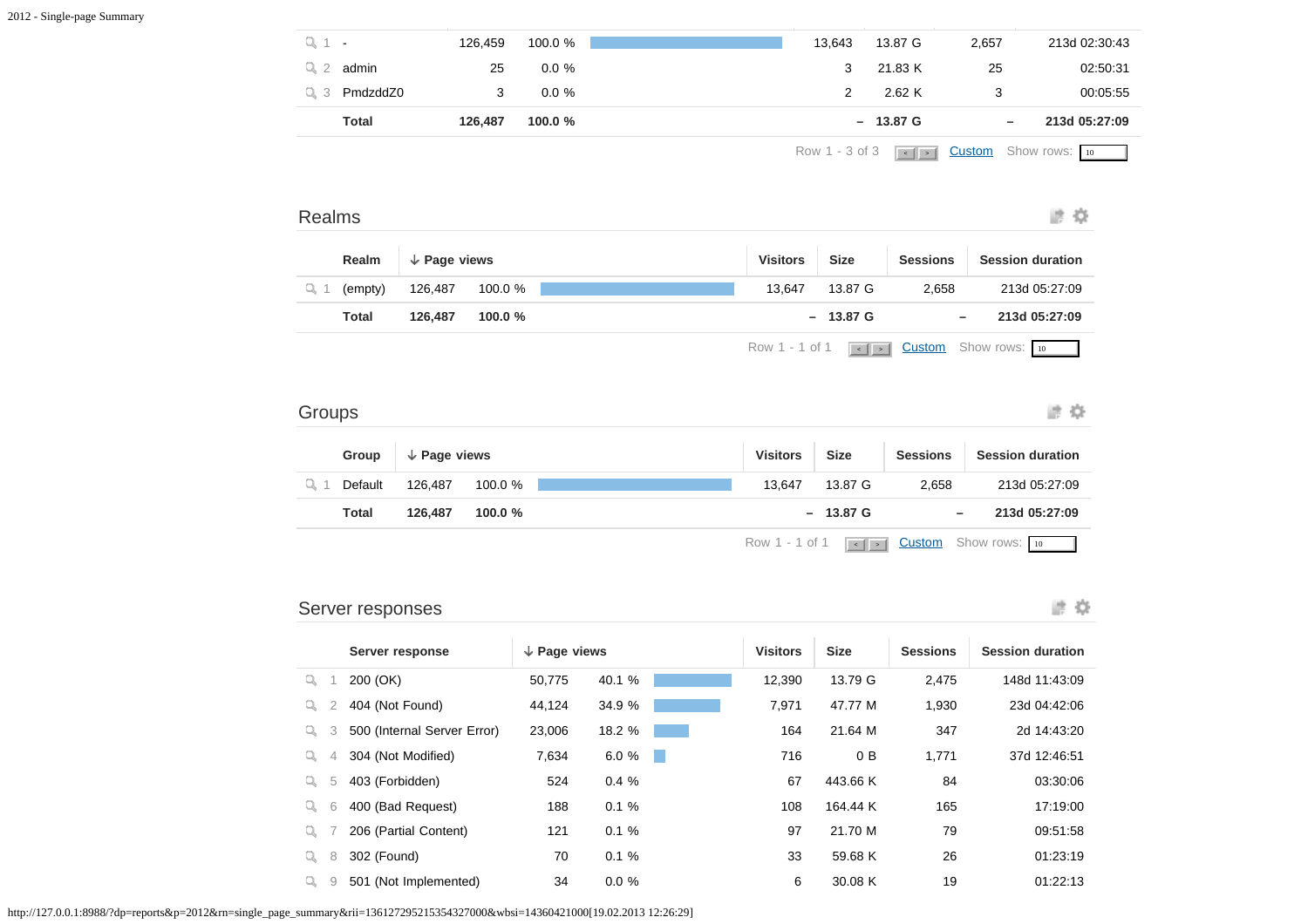| Total                                       | 126,487 | 100.0 $%$ | $-13.87 \text{ G}$ | -                        | 213d 05:27:09 |
|---------------------------------------------|---------|-----------|--------------------|--------------------------|---------------|
| 2 other items                               |         | $0.0 \%$  | 1.83K              | $\overline{\phantom{m}}$ | 00:05:04      |
| $Q_{\text{A}}$ 10 503 (Service Unavailable) |         | $0.0 \%$  | 9.57 K<br>6        |                          | 00:00:03      |

### Methods

波章

|                     | <b>Method</b>   | $\downarrow$ Page views |          | <b>Visitors</b> | <b>Size</b> | <b>Sessions</b> | <b>Session duration</b> |
|---------------------|-----------------|-------------------------|----------|-----------------|-------------|-----------------|-------------------------|
| Q <sub>1</sub>      | <b>GET</b>      | 125.062                 | 98.9 %   | 13.229          | 13.87 G     | 2,651           | 209d 21:36:31           |
| Q <sub>2</sub>      | <b>HEAD</b>     | 778                     | 0.6%     | 539             | 49.32 K     | 473             | 3d 00:38:55             |
| -3<br>Q.            | <b>OPTIONS</b>  | 500                     | 0.4%     | 66              | 423.34 K    | 84              | 03:29:34                |
| Q<br>$\overline{4}$ | <b>POST</b>     | 89                      | 0.1%     | 18              | 77.97 K     | 18              | 02:19:24                |
| $Q_{5}$             | <b>PROPFIND</b> | 29                      | $0.0 \%$ | 3               | 25.66 K     | 14              | 00:54:18                |
| $Q_6$               | <b>PUT</b>      | 24                      | $0.0 \%$ | 1               | 20.32 K     | 1               | 00:00:32                |
| Q 7                 | <b>CONNECT</b>  | 5                       | $0.0 \%$ | 3               | 4.42 K      | 5               | 00:27:55                |
|                     | <b>Total</b>    | 126,487                 | 100.0%   | $-$             | 13.87 G     | $\qquad \qquad$ | 213d 05:27:09           |
|                     |                 |                         |          |                 |             |                 |                         |

Row 1 - 7 of 7  $\sqrt{1 + 1}$  [Custom](javascript:;) Show rows: 10

#### Worms

进章

|     | Worm         | $\downarrow$ Page views |           | <b>Visitors</b> |                | <b>Size</b>           | <b>Sessions</b>          | <b>Session duration</b>     |
|-----|--------------|-------------------------|-----------|-----------------|----------------|-----------------------|--------------------------|-----------------------------|
| Q 1 | (not a worm) | 126.479                 | 100.0 %   |                 | 13.647         | 13.87 G               | 2,658                    | 213d 05:27:07               |
| Q 2 | Sasser       | 8                       | $0.0 \%$  |                 |                | 6.98 K                |                          | 00:00:02                    |
|     | <b>Total</b> | 126.487                 | 100.0 $%$ |                 |                | $-13.87 \text{ G}$    | $\overline{\phantom{m}}$ | 213d 05:27:09               |
|     |              |                         |           |                 | Row 1 - 2 of 2 | $\vert \cdot \vert$ > |                          | <b>Custom</b> Show rows: 10 |

| Types                                       |                      |           |                 |             |                          | 誰め                      |
|---------------------------------------------|----------------------|-----------|-----------------|-------------|--------------------------|-------------------------|
| Type                                        | $\sqrt{}$ Page views |           | <b>Visitors</b> | <b>Size</b> | <b>Sessions</b>          | <b>Session duration</b> |
| Translation                                 | 126,482              | 100.0 $%$ | 13.645          | 13.87 G     | 2,658                    | 213d 04:59:14           |
| OD Proxy / Connect Mobile<br>Q <sub>2</sub> | 5                    | $0.0 \%$  | 3               | 4.42 K      | 5                        | 00:27:55                |
| Total                                       | 126,487              | 100.0 $%$ |                 | $-13.87$ G  | $\overline{\phantom{0}}$ | 213d 05:27:09           |

http://127.0.0.1:8988/?dp=reports&p=2012&rn=single\_page\_summary&rii=136127295215354327000&wbsi=14360421000[19.02.2013 12:26:29]

¥,